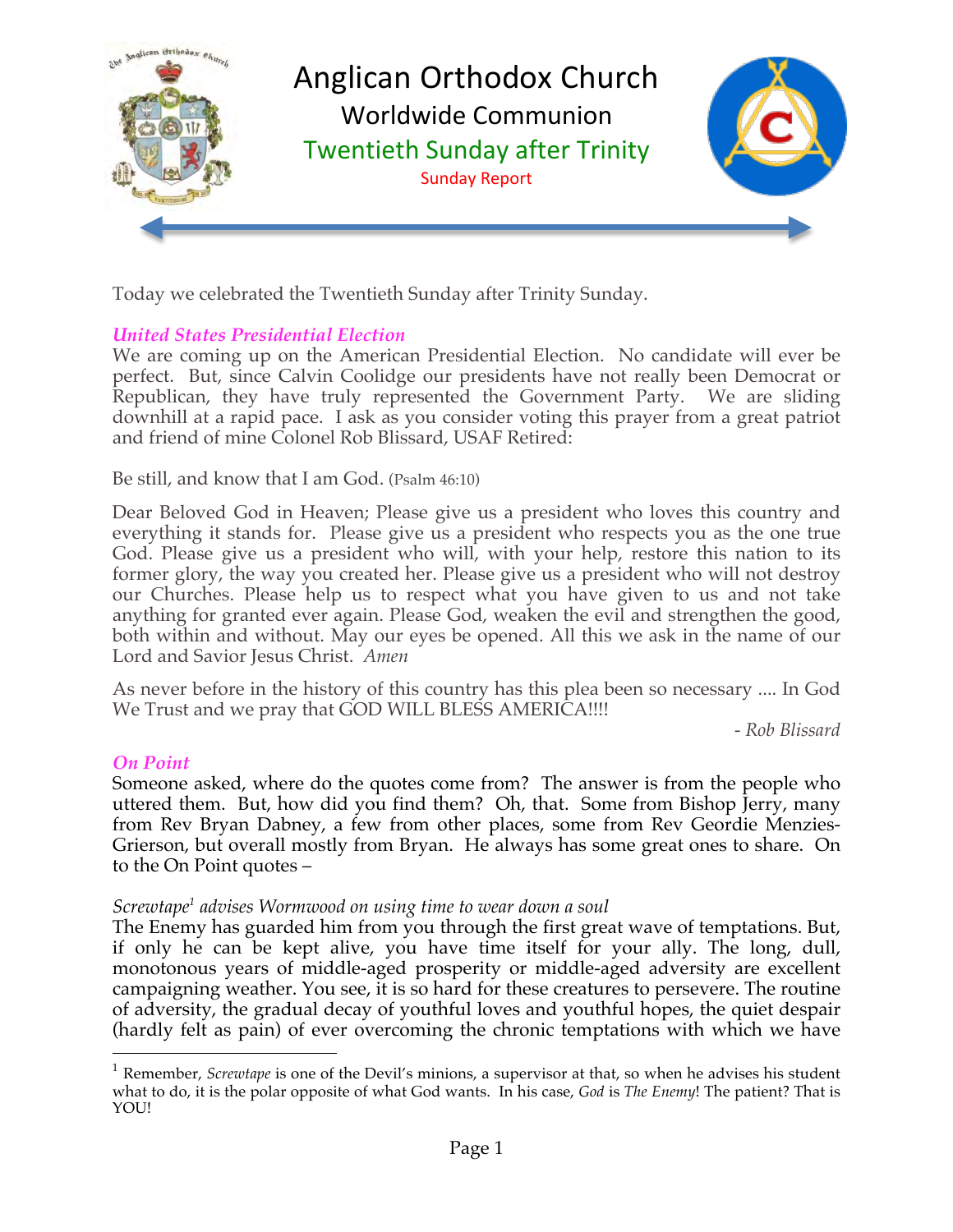again and again defeated them, the drabness which we create in their lives and the inarticulate resentment with which we teach them to respond to it—all this provides admirable opportunities of wearing out a soul by attrition. If, on the other hand, the middle years prove prosperous, our position is even stronger. Prosperity knits a man to the World. He feels that he is 'finding his place in it', while really it is finding its place in him. His increasing reputation, his widening circle of acquaintances, his sense of importance, the growing pressure of absorbing and agreeable work, build up in him a sense of being really at home in earth, which is just what we want. You will notice that the young are generally less unwilling to die than the middle- aged and the old.

*Jack Lewis* The Screwtape Letters

*Today*

"Grown-up, indeed," said the Lady Polly. "I wish she would grow up. She wasted all her school time wanting to be the age she is now, and she'll waste all the rest of her life trying to stay that age. Her whole idea is to race on to the silliest time of one's life as quick as she can and then stop there as long as she can."

"Well, don't let's talk about that now," said Peter.

*Jack Lewis* The Last Battle

Man can live about forty days without food, about three days without water, about eight minutes without air...but only for one second without hope.

*Hal Lindsey*

# *Compound Interest*

Though Christian charity sounds a very cold thing to people whose heads are full of sentimentality, and though it is quite distinct from affection, yet it leads to affection. The difference between a Christian and a worldly man is not that the worldly man has only affections or 'likings' and the Christian has only 'charity'. The worldly man treats certain people kindly because he 'likes' them: the Christian, trying to treat every one kindly, finds himself liking more and more people as he goes on—including people he could not even have imagined him- self liking at the beginning.

This same spiritual law works terribly in the opposite direction. The Germans, perhaps, at first ill-treated the Jews because they hated them: afterwards they hated them much more because they had ill-treated them. The more cruel you are, the more you will hate; and the more you hate, the more cruel you will become — and so on in a vicious circle for ever.

Good and evil both increase at compound interest. That is why the little decisions you and I make every day are of such infinite importance. The smallest good act today is the capture of a strategic point from which, a few months later, you may be able to go on to victories you never dreamed of. An apparently trivial indulgence in lust or anger today is the loss of a ridge or railway line or bridgehead from which the enemy may launch an attack otherwise impossible.

*Jack Lewis* Mere Christianity

Hell and destruction are never full; so the eyes of man are never satisfied.

*Proverbs 27:20*

Woe unto them that are wise in their own eyes, and prudent in their own sight! *Isaiah 5:21*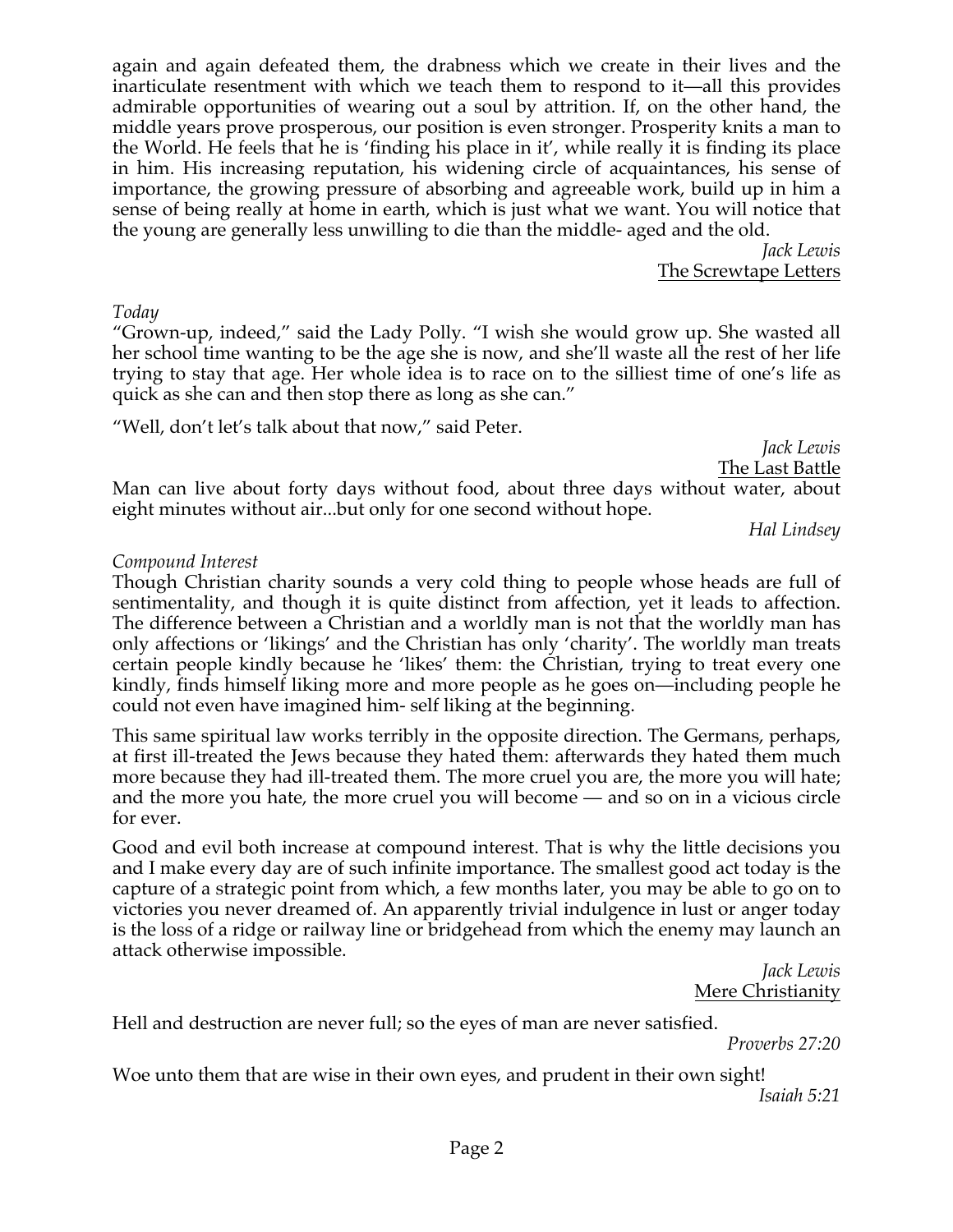Page 3

Behold, I will make thee know what shall be in the last end of the indignation: for at the time appointed the end shall be.

*Daniel 8:19*

And he said unto them, Go ye into all the world, and preach the gospel to every creature. He that believeth and is baptized shall be saved; but that believeth not shall be damned.

*St. Mark 16:15-16*

If ye had known me, ye should have known my Father also: and from henceforth ye know him, and have seen him.

*St. John 14:7*

For in Christ Jesus neither circumcision availeth any thing, nor uncircumcision, but a new creature.

*Galatians 6:15*

Hereby perceive we the love of God, because he laid down his life for us: and we ought to lay down our lives for the brethren.

*I St. John 3:16*

This present world is an evil world. It is so full of sins, snares, and sorrows. We travel a dangerous road full of stumbling blocks, precipices, and false guides... Being told before that there will be seducers, tempters, persecutors, and many bad examples, let us stand upon our guard.

*Matthew Henry* 17<sup>th</sup> and 18<sup>th</sup> century English pastor and author

I fear much for many professing Christians. I see no sign of fighting in them, much less of victory. They never strike on stroke on the side of Christ. They are at peace with his enemies. They have no quarrel with sin. I warn you, this is not Christianity. This is not the way to heaven.

> *JC Ryle* 19<sup>th</sup> century Anglican bishop and author

We have built into our economy a government structure and a so-called social safety net that relies on infinite forward expansion in order for it to continue to function... the money collected in taxes over the years [to fund this structure] is gone [spent on other things] and you can't spend the same dollar twice. [In that light it should be apparent that] infinite forward expansion is impossible [as we have] only a finite amount of resources.

> *Karl Denninger* 20<sup>th</sup> and 21<sup>st</sup> century American entrepreneur and author Only Way Out is Stop Lawlessness Top to Bottom

What would it take to make America great again— or indeed to make any of the changes that [conservative and liberty-minded] voters demand? Replacing the current ruling class would be only the beginning... It is difficult to imagine [a] presidency [that would replace the] entire ruling elite... [turning] the country's current direction... We have stepped over the threshold of a revolution. It is difficult to imagine how we might step back, and futile to speculate where it will end. Our ruling class's malfeasance, combined with insult, brought it about... Regardless of who wins in 2016, this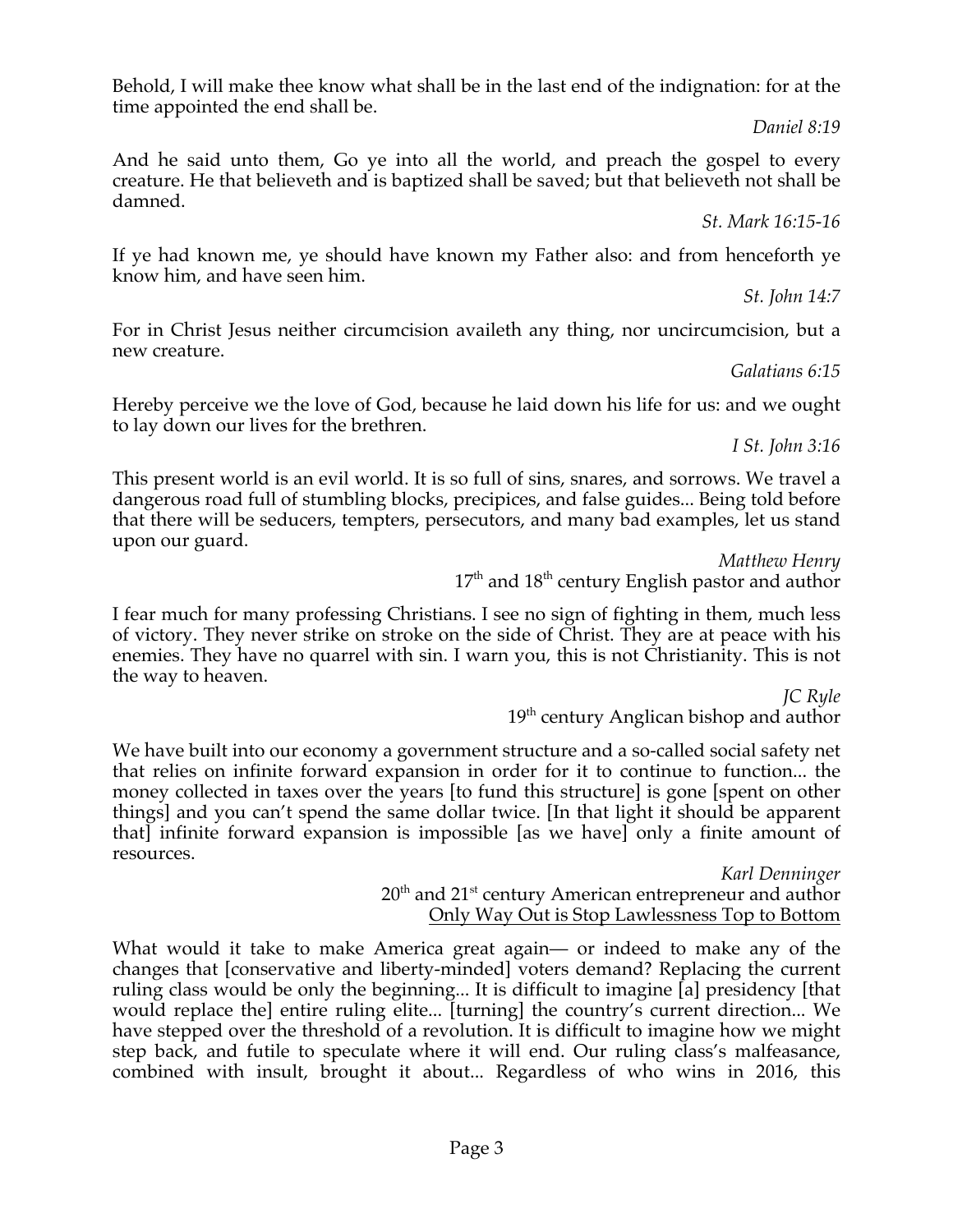revolution's sentiments will grow in volume and intensity, and are sure to empower politicians likely to make Americans nostalgic for Donald Trump's moderation.

> *Angelo M. Codevilla*  $20<sup>th</sup>$  and  $21<sup>st</sup>$  century American commentator and author www.claremont.org - After the Republic, 9-27-2016

### *Propers*

Each Sunday there are Propers: special prayers and readings from the Bible. There is a Collect for the Day; that is a single thought prayer, most written either before the refounding of the Church of England in the 1540s or written by Bishop Thomas Cranmer, the first Archbishop of Canterbury after the re-founding.

The Collect for the Day is to be read on Sunday and during Morning and Evening Prayer until the next Sunday. The Epistle is normally a reading from one of the various Epistles, or letters, in the New Testament. The Gospel is a reading from one of the Holy Gospels, Matthew, Mark, Luke and John. The Collect is said by the minister as a prayer, the Epistle can be read by either a designated reader (as we do in our church) or by one of the ministers and the Holy Gospel, which during the service in our church is read by an ordained minister.

The propers are the same each year, except if a Red Letter Feast, that is one with propers in the prayerbook, falls on a Sunday, then those propers are to be read instead, except in a White Season, where it is put off. Red Letter Feasts, so called because in the Altar Prayerbooks the titles are in red, are special days. Most of the Red Letter Feasts are dedicated to early saints instrumental in the development of the church, others to special events. Some days are particularly special and the Collect for that day is to be used for an octave (eight days) or an entire season, like Advent or Lent.

The Propers for today are found on Page 217-218, with the Collect first:

# Twentieth Sunday after Trinity

*The Collect.*

**ALMIGHTY** and most merciful God, of thy bountiful goodness keep us, we beseech thee, from all things that may hurt us; that we, being ready both in body and soul, may cheerfully accomplish those things which thou commandest; through Jesus Christ our Lord. *Amen*. **O**

The Epistle for today came from Saint Paul's letter to the Ephesians beginning at the Fifteenth Verse of the Fifth Chapter. "… the days are evil. … understand… what the will of the Lord is. And be not drunk with wine, wherein is excess; but be filled with the Spirit; speaking to yourselves in psalms and hymns and spiritual songs, singing and making melody in your heart to the Lord; giving thanks always for all things unto God and the Father in the name of our Lord Jesus Christ; …" God wants us to be happy, to be good and to enjoy life. The key to happiness is to do what God asks of you. No more (you can't), no less. Though you fall short, keep trying, that is all God asks. If you find this no other place, listen to the words of St. Paul.

 $\bigcap$  ee then that ye walk circumspectly, not as fools, but as wise, redeeming the time, because the days are evil. Wherefore be ye not unwise, but understanding what the will of the Lord is. And be not drunk with wine, wherein is excess; but be filled with the Spirit; speaking to yourselves in psalms and hymns and spiritual songs, singing and making melody in your heart to the Lord; giving thanks always for all things unto God and the Father in the name of our Lord Jesus Christ; submitting S<sub>with</sub>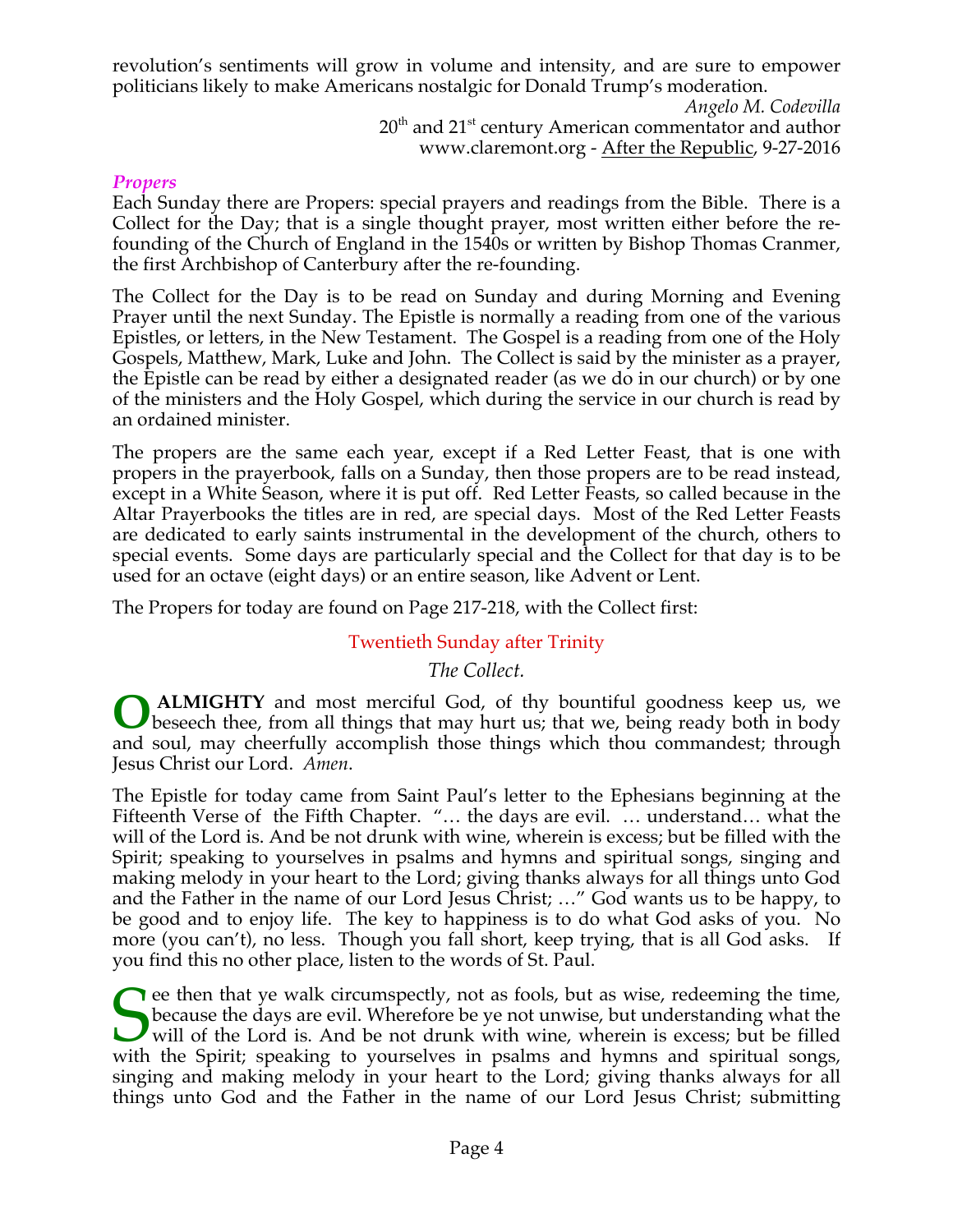yourselves one to another in the fear of God.

Today's Holy Gospel came from the Twenty-Second Chapter of the Gospel according to St. Matthew beginning at the First Verse. Talking to the priests and scribes, Jesus told one of the wedding parables, "The kingdom of heaven is like unto a certain king, which made a marriage for his son, and sent forth his servants to call them that were bidden to the wedding: and they would not come. Again, he sent forth other servants, saying, Tell them which are bidden, Behold, I have prepared my dinner: my oxen and my fatlings are killed, and all things are ready: come unto the marriage. But they made light of it, and went their ways, one to his farm, another to his merchandise: and the remnant took his servants, and entreated them spitefully, and slew them. But when the king heard thereof, he was wroth: and he sent forth his armies, and destroyed those murderers, and burned up their city. Then" he sent "his servants … into the highways" to "gather… together all as many as they found, both bad and good: and the wedding was furnished with guests. And when the king came in to see the guests, he saw there a man which had not on a wedding-garment: and he saith unto him, Friend, how camest thou in hither not having a wedding-garment?<sup>2</sup> And he was speechless. Then said the king to the servants, Bind him hand and foot, and take him away, and cast him into outer darkness; there shall be weeping and gnashing of teeth. For many are called, but few are chosen.

esus said, The kingdom of heaven is like unto a certain king, which made a marriage for his son, and sent forth his servants to call them that were bidden to the wedding: Jesus said, The kingdom of heaven is like unto a certain king, which made a marriage for his son, and sent forth his servants to call them that were bidden to the wedding: and they would not come. Again, he sent forth othe which are bidden, Behold, I have prepared my dinner: my oxen and my fatlings are killed, and all things are ready: come unto the marriage. But they made light of it, and went their ways, one to his farm, another to his merchandise: and the remnant took his servants, and entreated them spitefully, and slew them. But when the king heard thereof, he was wroth: and he sent forth his armies, and destroyed those murderers, and burned up their city. Then saith he to his servants, The wedding is ready, but they which were bidden were not worthy. Go ye therefore into the highways, and as many as ye shall find, bid to the marriage. So those servants went out into the highways, and gathered together all as many as they found, both bad and good: and the wedding was furnished with guests. And when the king came in to see the guests, he saw there a man which had not on a wedding-garment: and he saith unto him, Friend, how camest thou in hither not having a wedding-garment? And he was speechless. Then said the king to the servants, Bind him hand and foot, and take him away, and cast him into outer darkness; there shall be weeping and gnashing of teeth. For many are called, but few are chosen.



 $2^2$  In that day, the giver of such a feast would have provided wedding garments for those who traveled far and were unable to bring one. In our case, Jesus provides the appropriate garb to those who will wear it, not just accept it and put it to one side.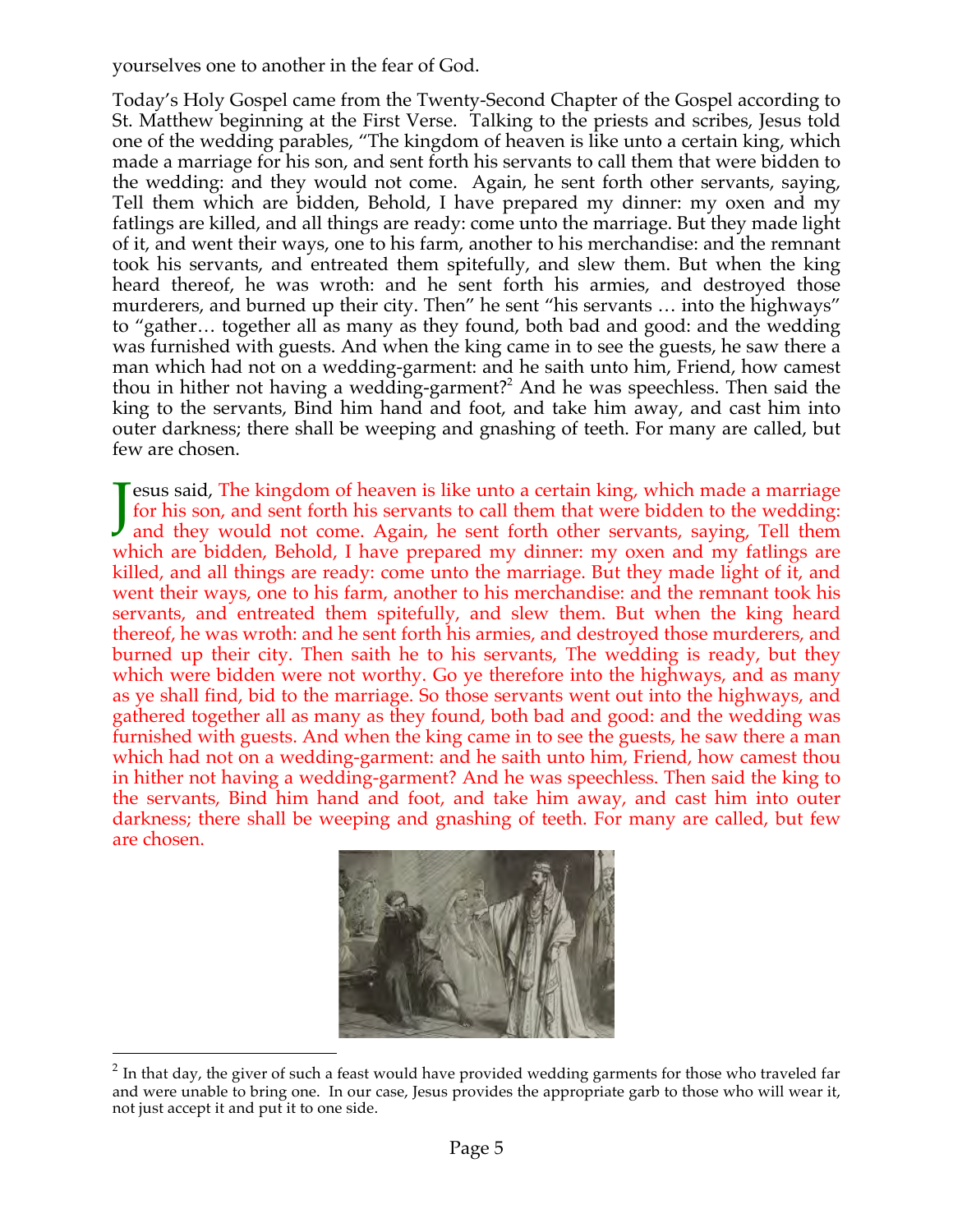### *Sermon - Rev Jack Arnold Church of the Faithful Centurion - Descanso, California*

Today's sermon tied the Collect, Epistle and Gospel together and talked, as is oft the case, of the need for action, not simply diction.



Consider the words of the Collect, "…God … keep us, … from all things that may hurt us; that we, being ready both in body and soul, may cheerfully accomplish those things which thou commandest …"

The Collect asks God to keep us from the things that are bad for us and make our hearts ready so we can do the things He wants us to do; this ties perfectly with the Epistle and Gospel as almost always it does. Thomas Cramner was one smart man is all I have to say; how he managed to theme the collects around the unifying message of the Epistle and the Gospel is nothing short of brilliant.

One word that intrigues me from Paul's letter to the Ephesians is "circumspectly"; which when I looked it up meant "wary and unwilling to take risks." I believe Paul meant that today we should not be taking risks with our faith, but walking in that which has been tried and true for over two thousand years. He means we should not compromise our belief in the Gospel. We cannot risk comprising the integrity of the faith, with newfangled New Age spirituality, as some of the liberal mega churches are wont to do. See the Episcopal Church and the Lutheran Churches of today for an example of this. If God has not changed over the millennia, why would we change what we believe?

Indeed, we should not change our position, if it is truly derived from His Holy Word, then it should never change. Any sermon or talk from a minister or bishop must be scrutinized by how it matches up with the concepts in Holy Scripture. It must be reviewed to ensure it is in compliance with the Holy Word. If it conflicts with Scripture, then you know that minister is not in line with His Word and is not a fellow believer. We must all strive to be in congruence with His Word, be it bishop, priest, deacon or layperson. We are all working together in His Church to further His Cause. If we are not all on the same page, then we are not furthering His Work. We have to all work together to spread the Gospel, each person contributes to the much larger picture of spreading the Gospel.

Paul warns us against the dangers of drunkenness, but he does not mean never to drink wine, as some, (Puritans and certain Baptists, among others) would take, but rather have "moderation in all things"; which is a similar idea to what Paul says in 1 Corinthians 6:12, *All things are lawful for me, but not all things are profitable. All things are lawful for me, but I will not be mastered by anything*. Just because you can do something, like drinking or eating, does not mean you should do it to excess where it can cause you harm. He is warning against excesses in everything, and that we should do everything in a health dose of moderation. Eating too much can cause you stomach problems, something we want to avoid. Drinking too much can cause serious issues, not the least of which is hangovers. The worst is drinking to death.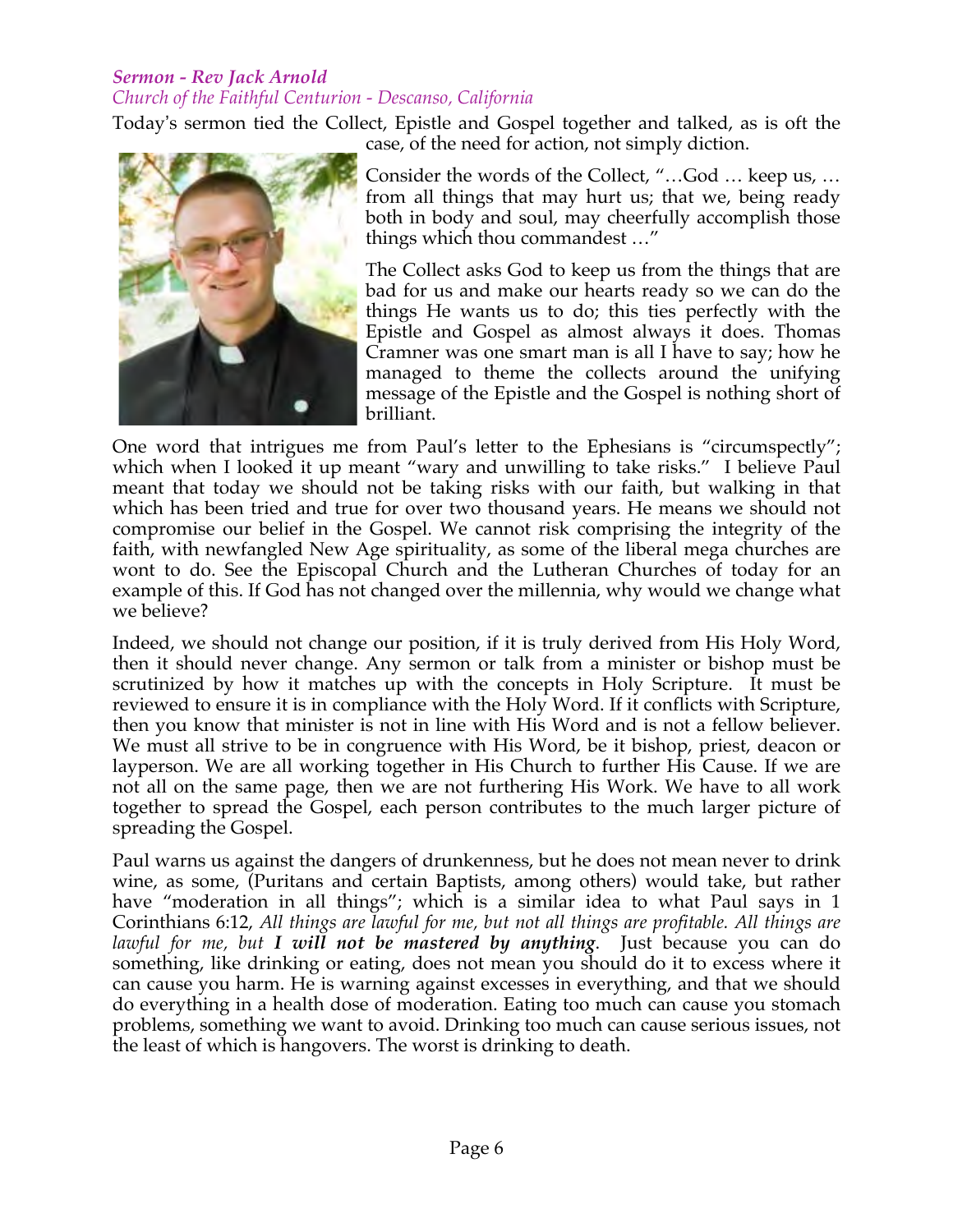Our Lord wants us to be moderate in our celebrations, not celebrating to the point of excess where bad things can happen to our bodies and our minds; but celebrating to where we are thankful to Him for all things, and for His Love.

This seems to be the unifying theme of both the Epistle and the Gospel for today. Rather than turn to the excesses of this world, Paul says we must turn to God and be filled with His Grace of the Holy Spirit. Making joyful noises to the Lord, be it in prayer or in song, and giving thanks always for all things to God.

Giving thanks always to God should be one of our top priorities. More often than not we seem to forget who made us, who created the world we dwell in, who created the fantastic beasts on land and on the sea. It seems very strange we forget to thank God for all of these things, but we do. Making a joyful noise unto the Lord is part of how we can do this, besides prayer and thanksgiving. Be it through songs, happy declarations to the Lord or joyful worship, these are all ways we can send our joy unto our Lord. This is part of the reason it is important to say prayers like the Gloria in the prayer book with "liveliness", we are expressing our praise and thanksgiving unto God, for having sent His Son down to save us from our wicked selves. This goes with the collects reminding we should do all things he has commanded us to do cheerfully.

In our lives, we should be grateful to God more than we are. At least, I know I am often not thankful to Him, when I should be. I think we all suffer from that issue. That is the troublesome aspect of having free will, we so often exercise it, not to the Glory of God, but for our own means. We have to turn away from that temptation, and let the Holy Spirit in and guide us to thanking God for what He has done for us in our lives.

The Gospel's story troubled me for a long time, wondering why the King cast out a man, whose only error appeared to be that of the wrong clothes. When I thought about it more, and in many discussions, I found in days of old, wedding garments were furnished by the host. Thus, if one did not appear properly clothed it was because they intentionally chose not to be. This brought me to the realization the wrong clothes was Jesus' metaphor for one who is not prepared for heaven, not walking in God, not filled with the Holy Spirit, and that is why he was cast out of the wedding (Implied to be heaven. And the King stands in for God in the tale.) He was not prepared to enter the great feast of heaven. His incorrect clothing is a metaphor for many in our lifetime who are not in a prepared state to enter heaven, as they have neither confessed nor repented of their sins to our Lord and have not accepted Him as our savior.

This man is very much like Esau, when he sold his birthright to Jacob. Esau did not care enough for his birthright, he wanted food more than the permanent status of the birthright which seemed so far off at the time. It is the same with this man and many others in the world. Through Christ, we have a birthright of our own, the Kingdom of God, as God's adopted children. However, some will gladly trade away this birthright for a bauble or trinket in the present, not knowing what a foolish mistake they are making. People will trade away this birthright when they reject the Gospel, not seemingly caring their choice is leading them to an eternity of misery. This is why we should not take risks with our faith but remain steadfast in our faith and working to spread the Gospel cheerfully.

The Collect, Epistle and Gospel tie together, laying out, detailing and reinforcing the same message ultimately. We have to be ready and willing to listen to God, and walk in God, and act with the Holy Spirit in us, in order to have the right "clothes" to enter into the kingdom of heaven.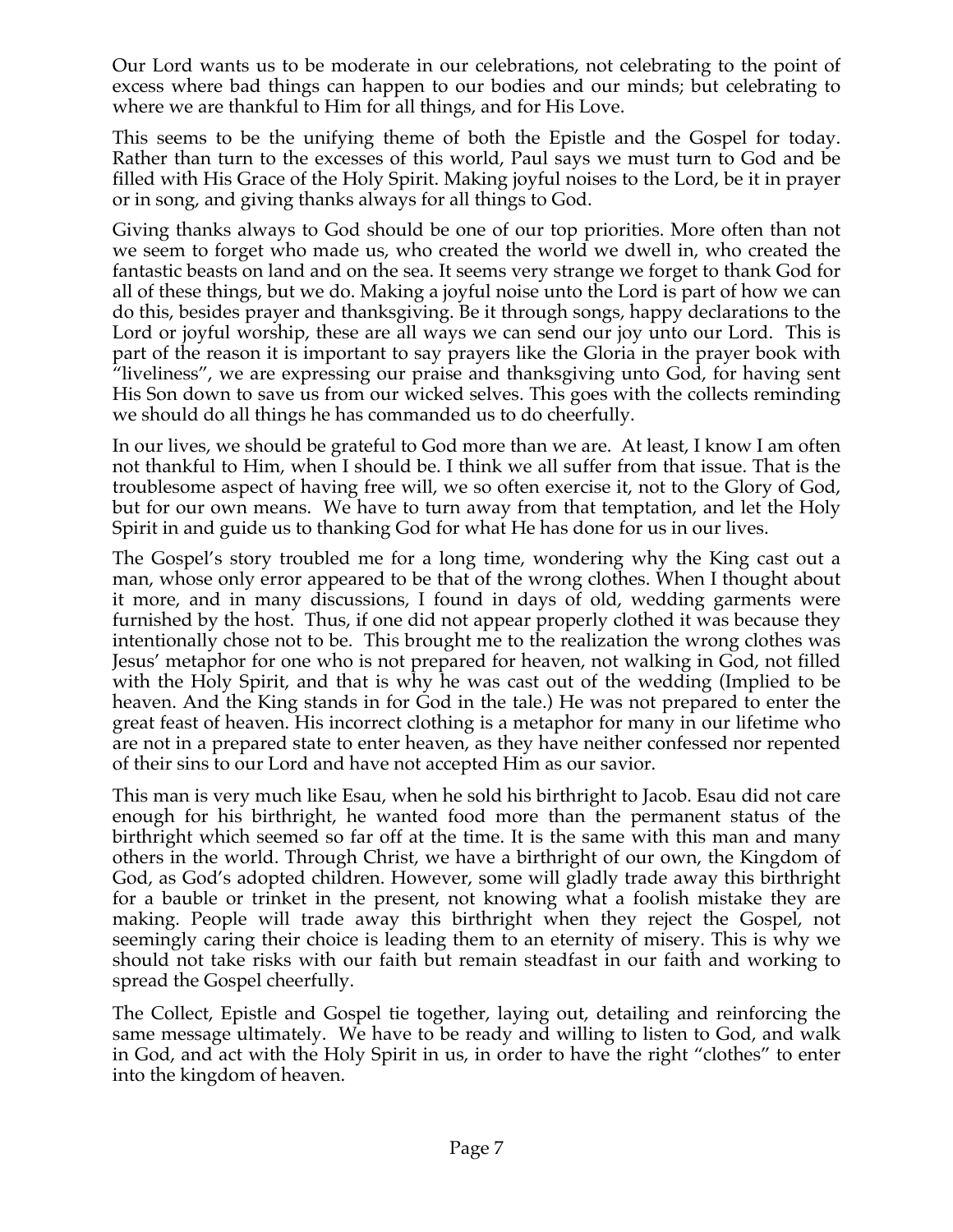Heaven is at the end of an uphill trail. The easy downhill trail does not lead to the summit.

The time is now, not tomorrow. The time has come, indeed. How will you ACT?

The time to act is NOW. Will you act? For whom will you act? Will you count the cost before you act?

Action, not diction, is what counts. It is by your actions you are known.

# **Be of God - Live of God - Act of God**

### *Roy Morales-Kuhn, Bishop and Pastor - St. Paul's Anglican Church - Anglican Orthodox Church*

Bishop Roy is pastor of the biggest AOC parish West of the Mississippi and is in charge of the Diocese of the Epiphany.

**Twentieth Sunday after Trinity** *Idolatry R US*  9 October 2016 Ephesians 5.15-21 • Matthew 22.1-14 *The Collect.*

**ALMIGHTY** and most merciful God, of thy bountiful goodness keep us, we beseech thee, from all things that may hurt us; that we, being ready both in body and soul, may cheerfully accomplish those things which thou commandest; through Jesus Christ our Lord. *Amen*. **O**



What strong messages of correction we read today. Is any question that the theme of our collect and three passages from the Bible is about effects of idolatry? Or at least that idol worship is utterly useless in what ever form it takes in our lives? First thing the modern reader says, "I don't worship anything made by man, made of gold or silver, dumb idols who cannot help me."

Oh really? It is a common misconception we have about idol worship. It doesn't have to be a real statue or man-made object, it can be an activity or hobby or career, ANYTHING that gets between us and our Creator. That can include putting family ahead of God, or good works ahead of God, or anything that we think worthy, ahead of God. If anything gets between us and the Lord, it is idolatry, plain and simple.

So are there any solutions to this issue? What does the psalmist have to say? "Trust in the Lord, fear the Lord, trust the Lord." Why ? "The LORD hath been mindful of us: he will bless us;..." "...he will bless them that fear the LORD, both small and great."

Now that seems simple. The hard part is doing it. We tend to allow life to get in the way of our worship and trust in the Lord. We seem to allow everything to sway us or divert us away from our primary mission: to do what our Lord commands. Yes, we are to worship God, with our hearts, our minds, and our souls, we are to enjoy God, for he wonderfully created us. So in our journey, which ends at the beginning: (think about this, the end here is the beginning there in heaven, forever with our Creator), is to be "cheerfully accomplish[ing] those things which thou commandest".

We always seem to want to complicate things, we want to make things more elaborate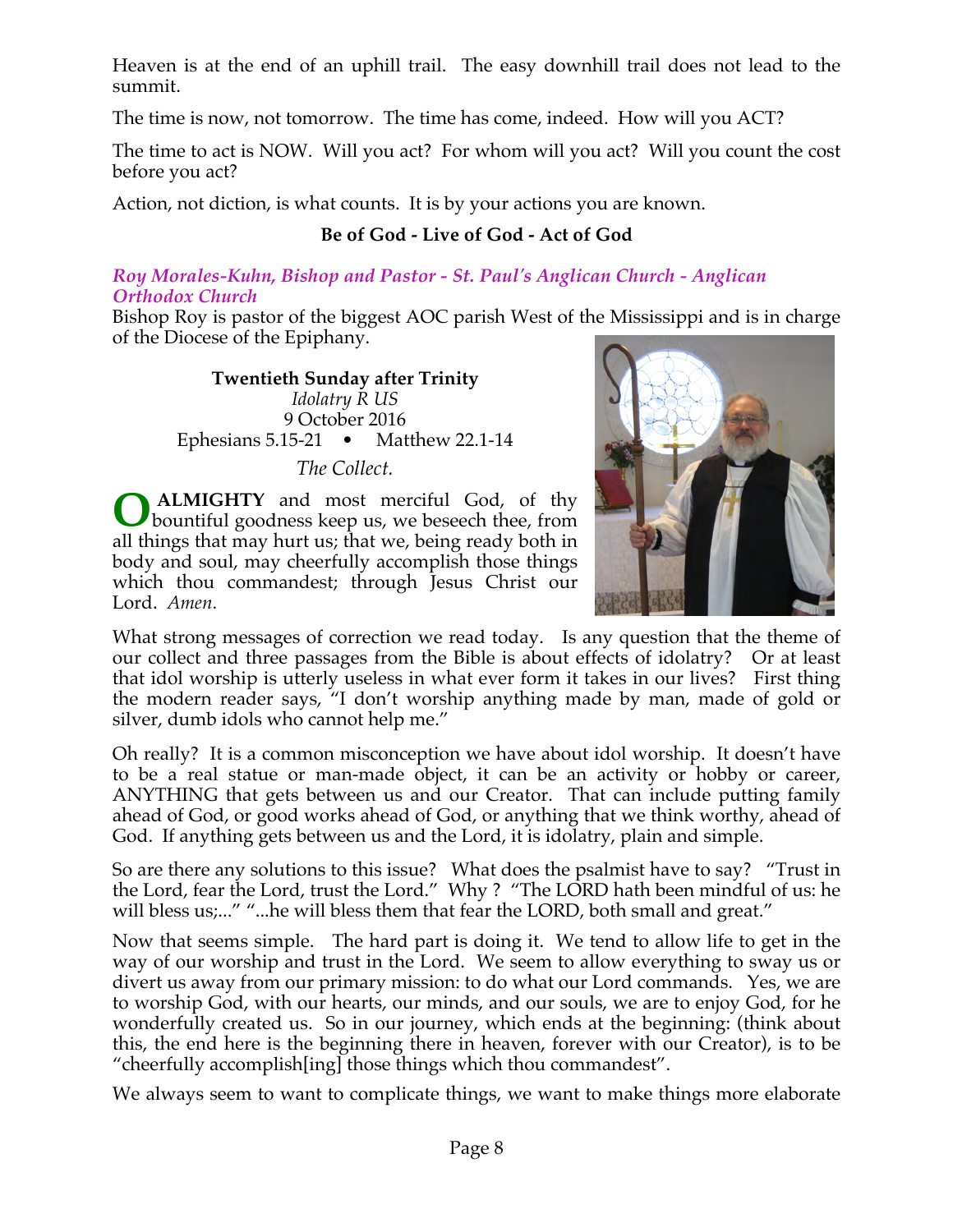than they need to be, because we want the credit for doing, not giving the credit of all to our Creator. Don't worry, it is an age old issue. It stretches back to the Garden, the Tower, the Sarah/Hagar issue, Moses and a rock struck by a rod, you get the jest of it, we want to do it, rather than let God be first in our lives.

As the younger generations like to say; "epic fail". Just doesn't get any better when we try to do it ourselves as we can read in the examples given above. In each case, whether is was Adam and Eve, Abraham and Sarah with Hagar, the Tower of Babel, Moses doing it his way instead of God's way, all resulted in failure. Sin is introduced into a perfect world at the Garden. Fraternal civil war begins with the war between the descendants of half brothers, that war continues to this day in the form of Arab vs Jewish killings. The Tower 'effect' introduced chaos that continues to this day, multiple languages, where man cannot fully communicate to others, because of the barrier of multiple languages.

See a pattern?

When we try to do it our way, we mess it up. You think this is a lesson learned ? One of the most popular songs in the last 60 years is "I'll do it my way" as sung by Frank Sinatra.

### *My Way*

And now, the end is near And so I face the final curtain My friend, I'll say it clear I'll state my case, of which I'm certain I've lived a life that's full I traveled each and every highway And more, much more than this, I did it my way

Regrets, I've had a few But then again, too few to mention I did what I had to do and saw it through without exemption I planned each charted course, each careful step along the byway And more, much more than this, I did it my way

Yes, there were times, I'm sure you knew When I bit off more than I could chew But through it all, when there was doubt I ate it up and spit it out I faced it all and I stood tall and did it my way

I've loved, I've laughed and cried I've had my fill, my share of losing And now, as tears subside, I find it all so amusing To think I did all that And may I say, not in a shy way Oh, no, oh, no, not me, I did it my way

For what is a man, what has he got? If not himself, then he has naught To say the things he truly feels and not the words of one who kneels The record shows I took the blows and did it my way

Yes, it was my way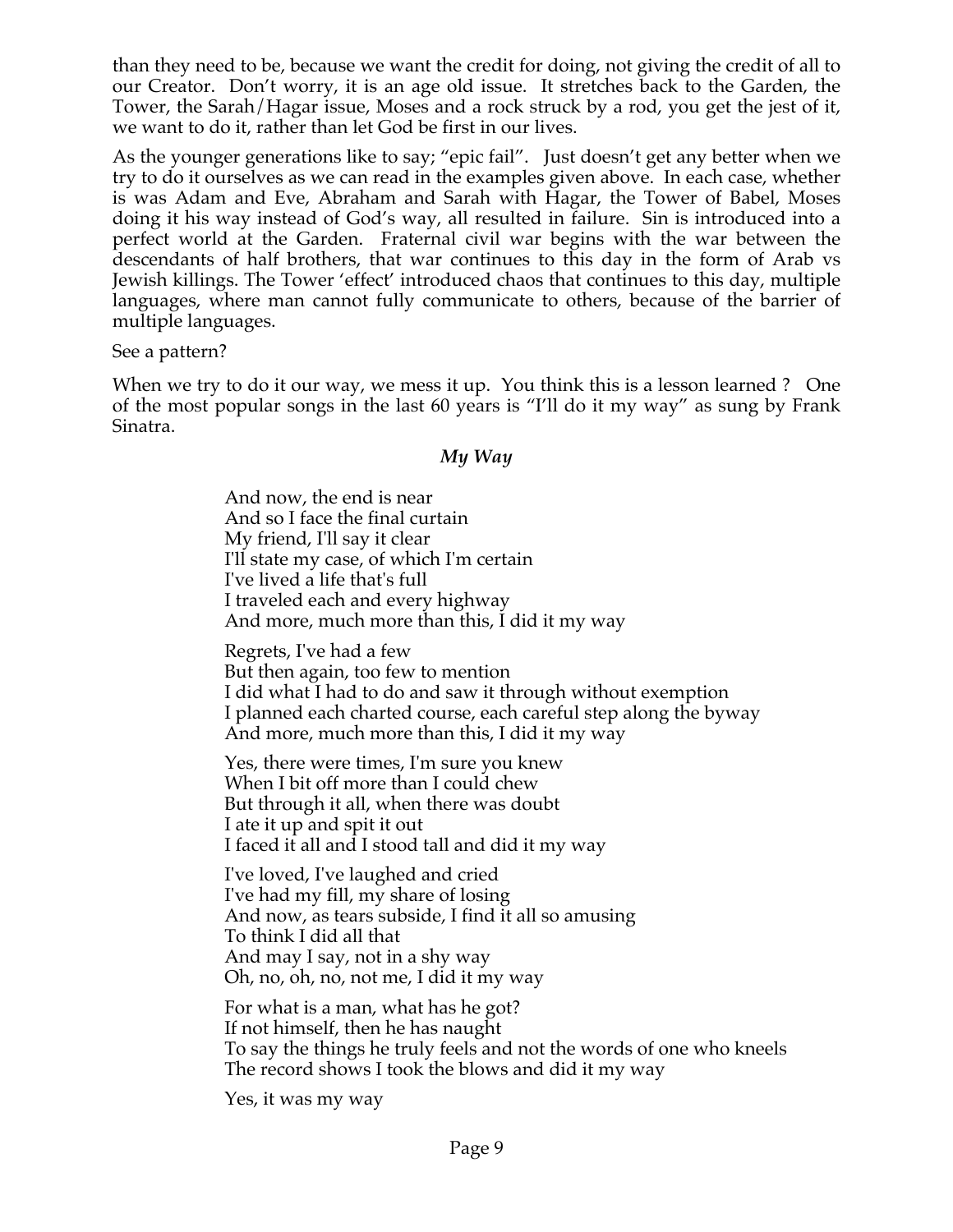Now this song, from a purely secular viewpoint, reads and sings with such bravery. We see a person, in the autumn of life, looking back with no regrets, "doing it my way". There are a number of problems with the song. The least of which is a total reliance upon self. There is no iota of understanding or even acknowledging a being outside of self. What a great folly. This is idolatry in its most extreme. It is the worship of self. Notice what the psalmist is saying to us, even ole "Blue Eyes" himself : "...the dead praise not the LORD, neither any that go down into silence..." Wow, now is the time of Salvation.

We don't get a second chance once we are dead. Many times in the psalms, and other places in the Old Testament, and a few more times we read in the New Testament, this is it. Once you have left this mortal coil, you are finished. So it is of the utmost importance to know where you are going to be for all of eternity.

We must seek the Lord while he may be found. That is the here and now, not in the lie of reincarnation, not in the lie of purgatory, not in the lie of universal salvation. No, the cardinal points are:

- 1. There is but one Way to God the Father. He said it so many years ago. I am the Way, the Truth and the Life, NO man comes unto the Father, but by me.
- 2. Now is the time of Salvation. "For this night your soul {may} be required of you". "For it is appointed once for man to die, after this the judgement." "For the wages of Sin is death, but the gift of God is eternal life through Jesus Christ our Lord."
- 3. Don't let anything come between you and your Creator. "Wherefore my beloved, flee from idolatry."

Let us pray:

**LMIGHTY** and everlasting God, who by thy Holy Spirit didst preside in the **ALMIGHTY** and everlasting God, who by thy Holy Spirit didst preside in the Council of the blessed Apostles, and hast promised, through thy Son Jesus Christ, to be with thy Church to the end of the world; We beseech thee to be with the Council of thy Church here assembled in thy Name and Presence. Save us from all error, ignorance, pride, and prejudice; and of thy great mercy vouchsafe, we beseech thee, so to direct, sanctify, and govern us in our work, by the mighty power of the Holy Ghost, that the comfortable Gospel of Christ may be truly preached, truly received, and truly followed, in all places, to the breaking down the kingdom of sin, Satan, and death; till at length the whole of thy dispersed sheep, being gathered into one fold, shall become partakers of everlasting life; through the merits and death of Jesus Christ our Saviour. *Amen*.

**GOD**, who hast made of one blood all nations of men for to dwell on the face of **O** GOD, who hast made of one blood all nations of men for to dwell on the face of them whole earth, and didst send thy blessed Son to preach peace to them that are far off and to them that are nigh; Grant that all men everywhere may seek after thee and find thee. Bring the nations into thy fold, pour out thy Spirit upon all flesh, and hasten thy kingdom; through the same thy Son Jesus Christ our Lord. *Amen*.

**IRECT** us, O Lord, in all our doings, with thy most gracious favour, and further us **DIRECT** us, O Lord, in all our doings, with thy most gracious favour, and further us with thy continual help; that in all our works begun, continued, and ended in thee, we may glorify thy holy Name, and finally, by thy mercy, obtain everlasting life; through Jesus Christ our Lord. *Amen*.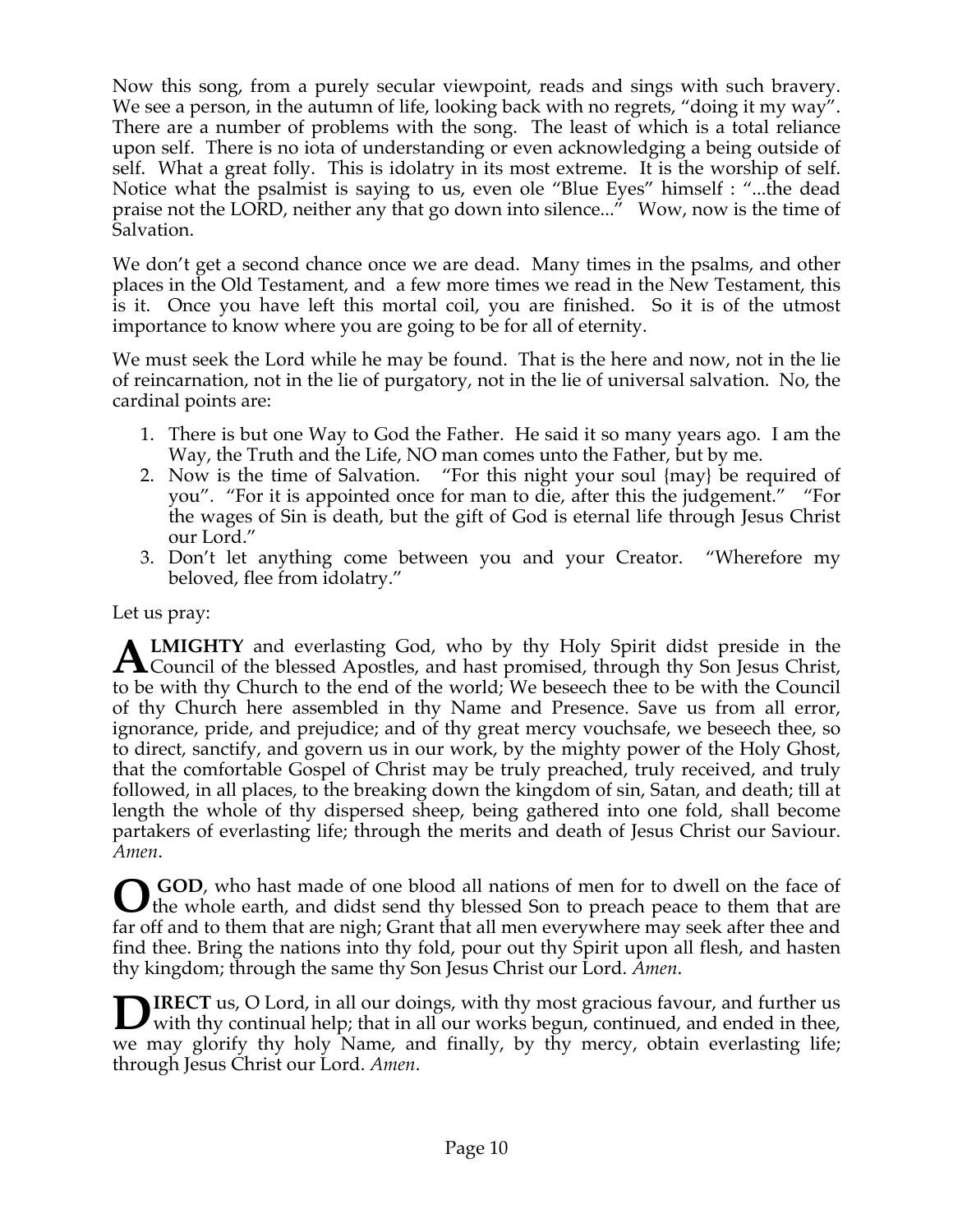**HE** grace of our Lord Jesus Christ, and the love of God, and the fellowship of the **THE** grace of our Lord Jesus Christ, and the Holy Ghost, be with us all evermore. Amen.



### *Rev Bryan Dabney of Saint John's Sunday Sermon*

We are fortunate to have Bryan's Sunday Sermon. If you want people to come to The

Truth, you have to speak the truth, expouse the truth and live the truth. This is really a good piece and I commend it to your careful reading.

### **Twentieth Sunday after Trinity**

Prior to our regeneration in Christ Jesus, all of us had been involved in one sort of sinful behavior or another. Even as babes in Christ, we might have occasionally wandered away from the-straight-and-narrow-way on account of our relationship with friends and relatives who were of the



unregenerated masses. God did not save us so that we could keep to our old ways, neither did he fill us with his most holy Spirit so that we might continue to follow after the wicked spirit of this world. In our epistle, St. Paul admonished us to, *See then that ye walk circumspectly, not as fools, but as wise, redeeming the time because the days are evil* (Ephesians 5:15-16). He also warned the Thessalonians, . . . *we beseech you, brethren, and exhort you by the Lord Jesus, that as ye have received of us how ye ought to walk and to please God, so ye would abound more and more* (I Thessalonians 4:1-7).

To the Corinthian church he wrote, *Know ye not that ye are the temple of God, and that the Spirit of God dwelleth in you? If any man defile the temple of God, him shall God destroy; for the temple of God is holy, which temple ye are* (3:16-17). And in that same letter he stated rather pointedly that, *I wrote unto you in an epistle not to company with fornicators: yet not altogether with the fornicators of this world, or with the covetous, or extortioners, or with idolaters; for then must ye needs go out of the world. But now I have written unto you not to keep company, if any that is called a brother be a fornicator, or covetous, or an idolater, or a railer, or a drunkard, or an extortioner; with such an one no not to eat. For what have I to do to judge them also that are without? do not ye judge them that are within? But them that are*  without God judgeth. Therefore put away from among yourselves that wicked person (5:9-13).

He advised the Ephesian church to, *walk as children of the light... And have no fellowship with the unfruitful works of darkness, but rather reprove them* (5:11).

And to the Colossians (3:1-10), he wrote, *If ye then be risen with Christ, seek those things which are above, where Christ sitteth on the right hand of God... Mortify therefore your members which are upon the earth; fornication, uncleanness, inordinate affection, evil concupiscence, and covetousness, in which is idolatry ... put on the new man which is renewed in the knowledge after the image of him that created him*.

The crux of the issue is this: because our bodies are temples of the living God, we should be on guard against the devil's attempts to steer us out of a godly path and into paths of unrighteousness. A true Christian is a regenerated person because he or she has been born again through the power of the Holy Ghost. Such a person is then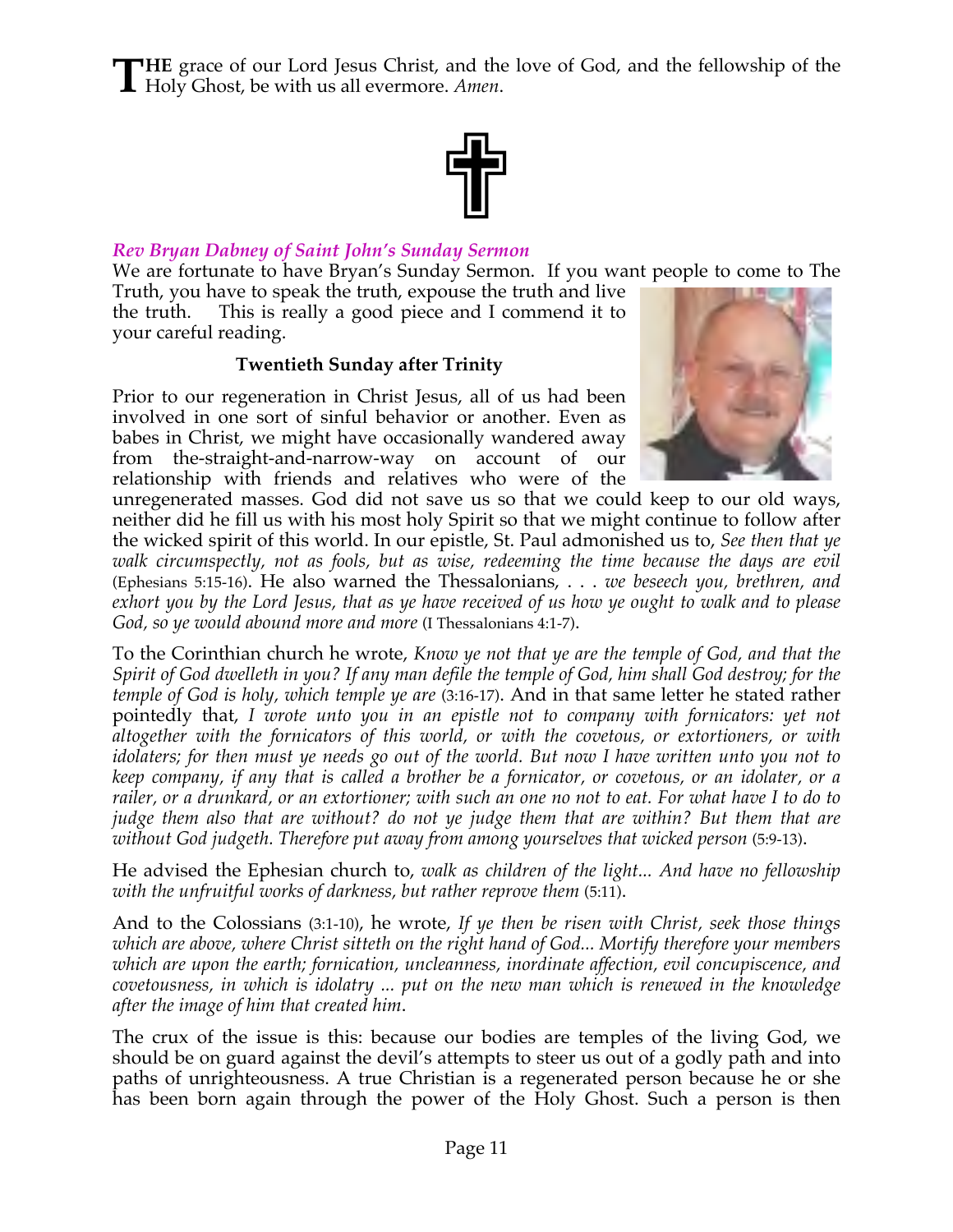expected to serve the Lord Jesus Christ by bearing fruit on his behalf. But such cannot happen if said person continues to engage in the unfruitful works of darkness of his or her former life apart from Christ. That makes it doubly important that we be mindful of our words and deeds for they serve as the billboard of our faith and practice. If our lives lived do not match what we say we believe, then our witness will be treated as hypocrisy by those who heard our testimony. And so, without a doubt we should engage in self-examination, which ought to lead us into self-judgment for that is what God desires else he will scourge and chasten us as a godly parent would do to an unruly child.

But there is an important distinction between the regenerated person's godly selfjudgment and that of the many self-help programs which are in vogue today. Throughout history, men have sought to remake themselves into a something new or better as per some artificial standard of reputed excellence. Profane man is notorious for setting up standards for himself apart from God. The irony of it all is that he rarely ever follows them. To borrow a line from the Communists, "rules are like pie crusts, made to be broken."

There can be no doubt who is behind such thinking. Satan loves to have human beings elevate themselves as paragons of virtue only to topple them through their vanity and pride. Mikhail Bakunin, a 19<sup>th</sup> century anarchist, put it this way: "But here steps in Satan, the eternal rebel, the first freethinker and the emancipator of worlds. He makes man ashamed of his bestial ignorance and obedience; he emancipates him, stamps upon his brow the seal of liberty and humanity, in urging him to disobey and eat of the fruit of knowledge." The modern political mantra of "Yes-you-can" is overflowing with the failed notion of self- reformation as described by our Lord in St. Luke's gospel (11:14-28). In very straight-forward language, our Lord said that without a change of heart brought on by the Holy Spirit, the unregenerate cannot have anything but a temporary respite from an indwelling by demonic spirits. Only through the acceptance of our Lord's sacrifice can one truly find relief from the perils of the world, the flesh and the devil.

Now the Devil loves religion and has employed it to further his works of deception and deviance. In our contemporary world you will find that the various apostate faiths and cults are merely demonic influences masquerading as trendy religious choices. Through the false teachers and guides of these groups, the forces of darkness have ensnared a host of unsuspecting souls, leading them in every direction but toward the truth of Jesus Christ as found within the pages of Sacred Scripture. St. Peter warned of these when he wrote in his second epistle, But there were false prophets also among the people, even as there shall be false *teachers among you, who privily shall bring in damnable heresies, even denying the Lord that bought them... And many shall follow their pernicious ways; by reason of whom the way of truth shall be evil spoken of. And through covetousness shall they with feigned words make merchandise of you... [These are those who] walk after the flesh... presumptuous... selfwilled... wells without water, clouds that are carried with a tempest: to whom the mist of darkness is reserved for ever... While they promise them liberty, they themselves are the servants of corruption: for of whom a man is overcome, of the same is he brought in bondage* (2:1-19).

Consider also Ecclesiastes 9:3 wherein we are informed that, *This is an evil among all things that are done under the sun, that there is one event unto all: yea, also the heart of the sons of men is full of evil, and madness is in their heart while then live, and after that they go to the dead*. Evil people are by their very natures the walking dead. They live to please themselves and satisfy their flesh. Andbecause they are devoid of a life dedicated to God they will, go to the dead— separated from the life to come in God's eternal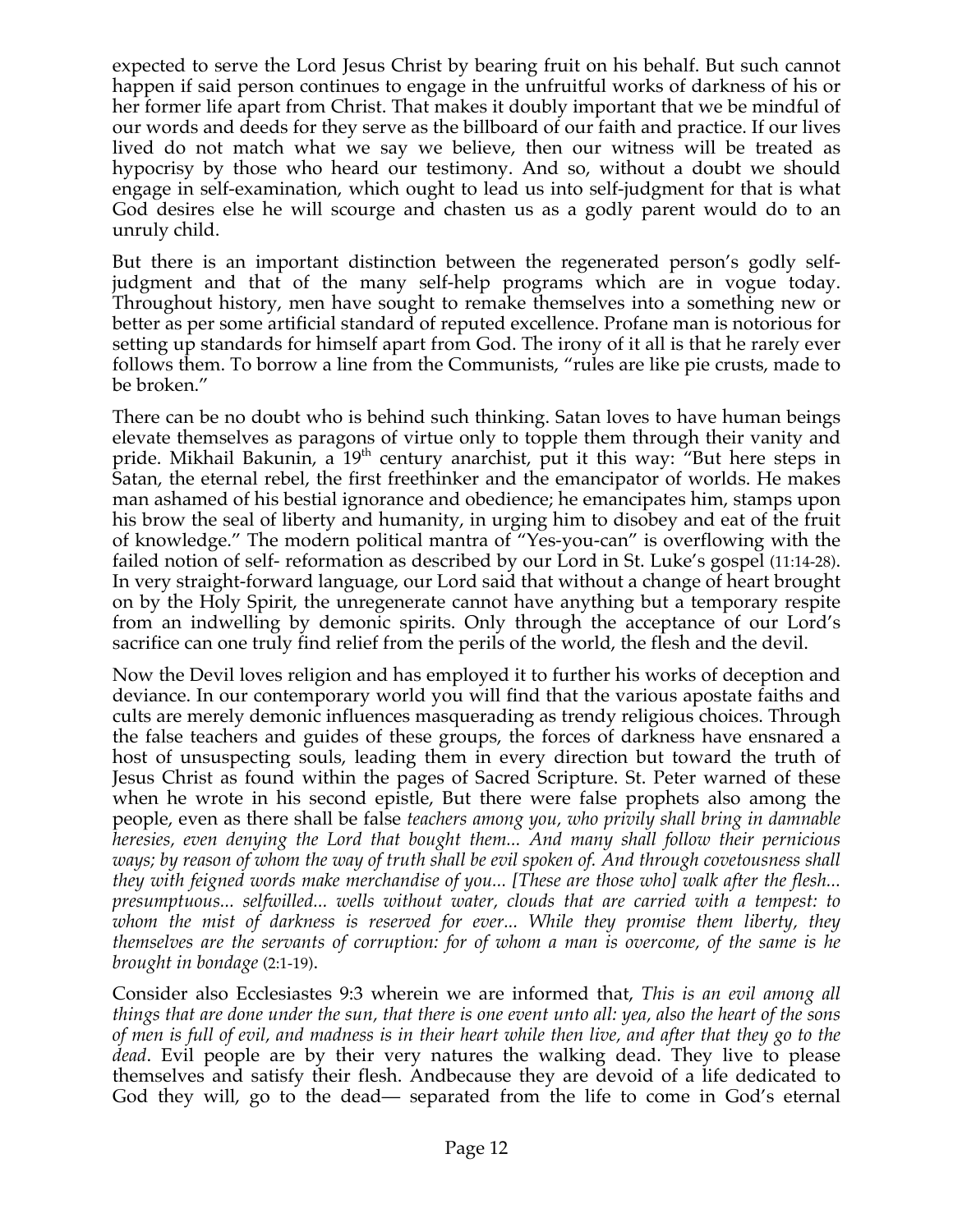kingdom. And such is demonic as Satan hates mankind and desires that we all reject Christ and die.

Recently, I was perusing the various websites I read almost daily and found a disappointing piece by an author who happens to be well versed in the world of business and finance. He had recently visited a natural historic site and from his brief encounter there deduced several things particularly there is no biblical inerrancy; that the world is extremely old; and that if you believe the Bible you obviously are not thinking. As I finished the article, I recalled the words of St. Paul in his first epistle to the Corinthians wherein he wrote, *But the natural man receiveth not the things of the Spirit of God: for they are foolishness unto him: neither can he know them, because they are spiritually discerned* (2:14). Also the apostle's letter to the Hebrews where in wrote, *Through faith, we understand that the worlds were framed by the word of God, so that the things which are seen were not made of things which do appear* (11:3). The author is a member of a particular Christian denomination, but he does not possess a saving faith in Christ. How can he? He has rejected the biblical account of the creation as found in Genesis 1:1, as well as the Spirit-inspired gospel account written by St. John wherein we find the following passages: *In the beginning was the Word, and the Word was with God, and the Word was God. The same was in the beginning with God. All things were made by him; and without him was not any thing made that was made*... (1:1-5). The apostle Paul informed us that *All scripture is given by inspiration of God, and is profitable for doctrine, for reproof, for correction, for instruction in righteousness: that the man of God may be perfect, throughly furnished unto all good works* (II St. Timothy 3:16-17). To put it simply, he is saying that God's word cannot be truth in every case and by inference he is calling God a liar which is just what the Devil would have all men do.

Further on in Scripture, St. John also observed in his first epistle (4:1-6), *Beloved, believe not every spirit, but try the spirits whether they are of God: because many false prophets are gone out into the world. Hereby know ye the Spirit of God: Every spirit that confesseth that Jesus Christ is come in the flesh is of God: and every spirit that confesseth not that Jesus Christ is come in the flesh is not of God: and this is that spirit of antichrist, whereof ye have heard that it should come; and even now already is it in the world. Ye are of God, little children, and have overcome them: because greater is he that is in you, than he that is in the world. They are of the world: therefore speak they of the world, and the world heareth them. We are of God: he that knoweth God heareth us; he that is not of God heareth not us. Hereby know we the spirit of truth, and the spirit of error.* No doubt the unregenerate today are possessed by this same spirit of error. Such persons can seek peace and safety all they want, but their ungodly beliefs and practices will net them little except more misery and hopelessness. Their cult gatherings and mantra chanting will not get them to the next level of consciousness, only a one-way ticket to hell itself.

The apostle Paul once warned the Corinthians in his second epistle, *Knowing therefore the terror of the Lord, we persuade men* . . . (5:11) and such should be part of our Christian witness, that we persuade as many as we can to seek after the truth of God in Christ Jesus. We ought to encourage them to learn of him and seek his forgiveness for their sins. We should inform them of the great, condescending love which he has for his own, and, in turn, that they should love him and have heaven, rather than to be separated from his love and mercy for an eternity in the fires of perdition.

But to effectually know the salvation of God, one must be born again of the Holy Ghost, and then afterwards, such a person must endeavor to maintain fellowship with the Father by living his or her life in a manner which keeps the flesh under control and subservient to the will of God. If we truly are in Christ Jesus, we will have this new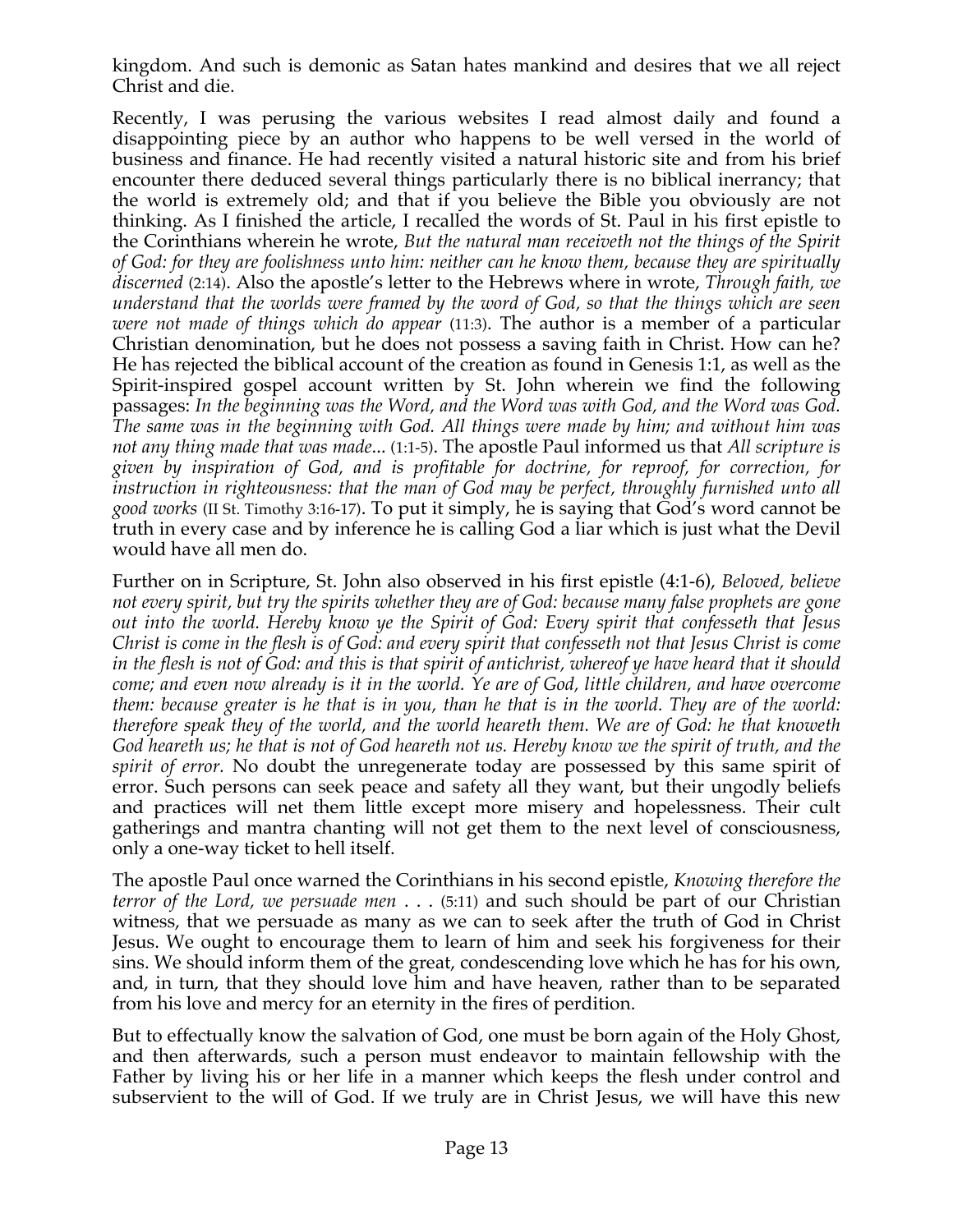nature. We will shun evil in every form and appearance, for that is what St. Paul was speaking of when he encouraged us to walk circumspectly (Ephesians 5:15). As regenerated people, we have been called to put on that new man of the Scriptures and avoid any false recreation that has been shaped by the will of our adversary the devil.

Therefore , my brethren, walk circumspectly.

Let us pray,

**ATHER**, bless us with thy most holy Spirit, that through him we would walk **FATHER**, bless us with thy most holy Spirit, that through him we would walk circumspectly in this life as well as lead others to do the same; for this we ask in the name of same allows and Advanced agree Christ August name of our only Mediator and Advocate even Jesus Christ. *Amen*.

Have a blessed week, Bryan+

# *After Church Hospitality*

We would like some pictures of your after service gatherings. Come on! Help out!

### *People in our Prayers* - http://faithfulcenturionprayerteam.blogspot.com/ **Why? Prayer is an extremely important activity.**

It is not that God knows not our needs, for He surely does. Yet, Jesus commanded us to ask God for those same needs. In addition to the obvious of asking God for help, offering thanksgiving and the like, prayer helps us focus our thoughts on how we might do God's work.

The Prayer Team of the Anglican Orthodox Church was established to help our members and fellow Christians pray for those in need and to give thanks as well for the blessings we have been granted.

### **Who can be on the list? Do I have to be a member of the Anglican Orthodox Church to be prayed for?**

No! The only qualification to be on the list is that you want our prayer team to pray for you. We are Christians and are happy to pray for you, no matter who you are. If you want help from God, you are our kind of people.

# **What is the commitment from the prayer team?**

Each member of the team will pray for the desired outcome at last once per day.

# **How do I get myself or someone else on the prayer list?**

You can email one of the prayer team leaders: Jack - jack@faithfulcenturion.org or Dru dru@ faithfulcenturion.org, or call the office at (619) 659-3608 or fill out a prayer card at your church.

# **What should I ask for?**

Depends on what you want. Some people merely want God to be asked to heal their ills and be mentioned by their first name, others want a specific outcome and / or have more of their personal information known to the team. Ask for what you want. It is your desire and need for prayer the team is attempting to meet. For typical examples, see the list below.

# **Updating the Team**

If you are on our prayer list, or if you have submitted a person that you have asked us to pray for, please update one of the team members or Hap in person, by telephone or email. It helps to be able to pray specifically for these individuals including their specific needs; plus if they get better, it is nice to give thanks!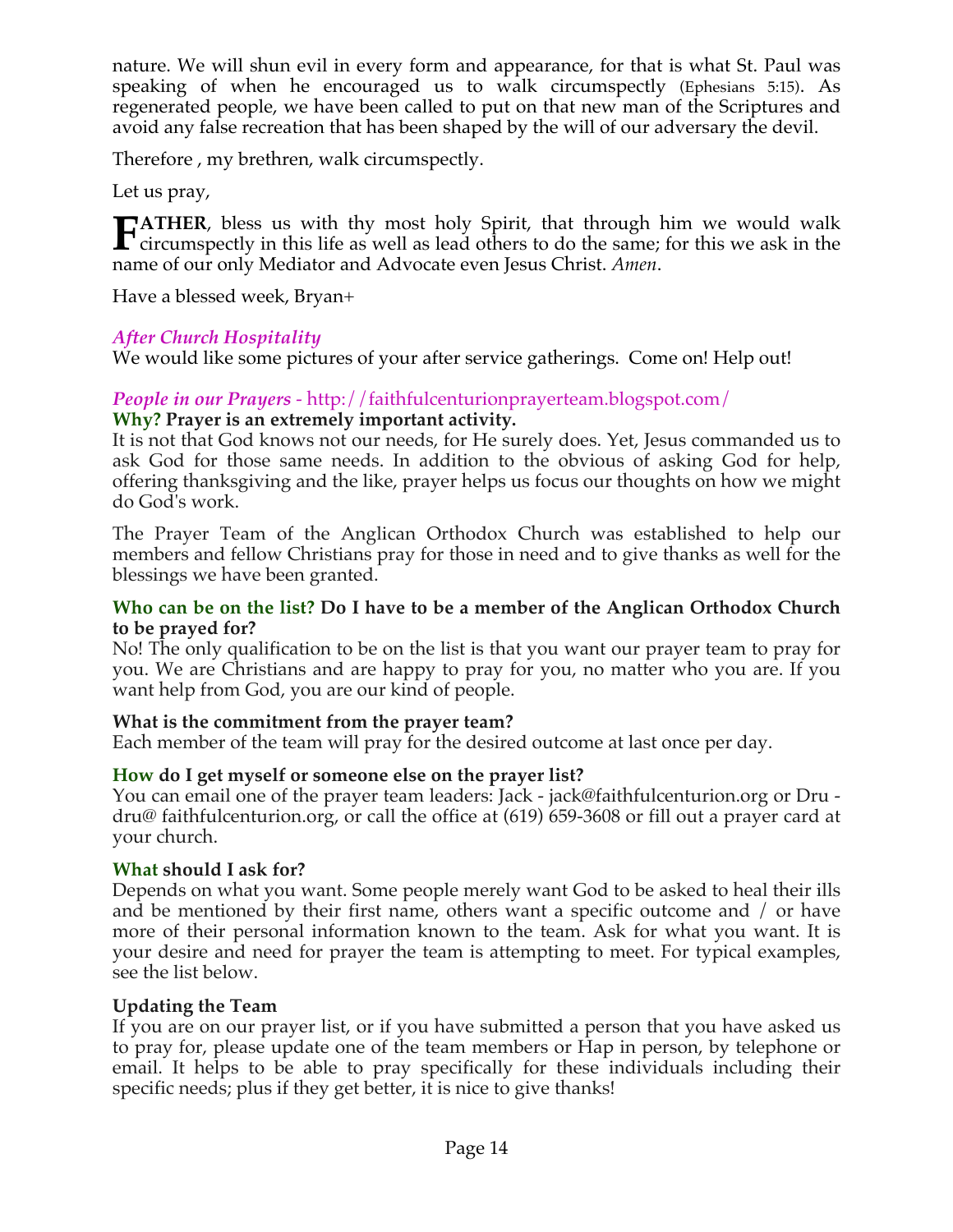Please note that on the yellow (maybe green or orange if you get an old one) cards at church, you can ask that those to be prayed for have their names disseminated to the prayer team. Those names will be said in church and appear here. Or, you can ask that their names and purpose be kept confidential, then only Hap will know to pray for them.

### *Prayer List Notice – If you have someone on the prayer list and their needs have changed, please let us know. We'd like to update our prayers to reflect the need and most important to give thanks!*

# *911*

Please pray for those who lost their lives on 11 September 2001 and those whose lives have been lost in subsequent actions against Islam, as well as those who have been injured. Pray for the families who remain behind. Pray we will come to understand evil anywhere is evil everywhere.

# *Immediate Prayer Please*

*Victor Knowles* had a massive heart attack the morning of 7 August 2016, he made it to the hospital alive and is undergoing treatment. Pray for the doctors, nurses and technicians treating him to pay attention, to be open to God's guidance and do their very best. Pray for trust in our Lord and peace of mind for Victor and his family.

### *Travel*

The Biennial Convention of the Anglican Orthodox Church is taking place this Thursday and Friday at the GHQ in Statesville, North Carolina. Most people will be traveling there Tuesday or Wednesday and returning home on Friday. Please pray for safe travel for all our members as they go to and from. Pray also that God's Will be made manifest at the Convention and followed.

# *Move*

*The Thomas Family* is now in Okinawa for a second short tour. Please pray for this new assignment to go well for Kurt and for Mary and the kids to make new friends.

# *Birthdays*

*No current birthdays*

# *Anniversary*

*Barbara* and *Bob Apple* celebrated their 60<sup>th</sup> wedding anniversary on 15 September 2016.

# *Departed*

- *Karon* passed away on 26 September 2016, after brief stay in hospice. Please pray for comfort, strength and above all trust in the Lord for her family and friends who of necessity remain behind.
- *Don passed away after a stroke on 7 September 2016, and then a heart attack. Please* pray for comfort, strength and above all trust in the Lord for his family and friends who of necessity remain behind.

# *Nearing the end of their time here on earth*

*Danny E.* a good friend of Bishop Roy, is nearing the end of his time here on earth, his nervous system is being attacked by a non-Parkinson disease which is causing his body to slowly decline. Since March 2016, he is no longer able to walk, his speech is very difficult to understand, he is under full-time care by his wife Linda who is a Registered Nurse. Danny and Linda would much appreciate your prayer for trust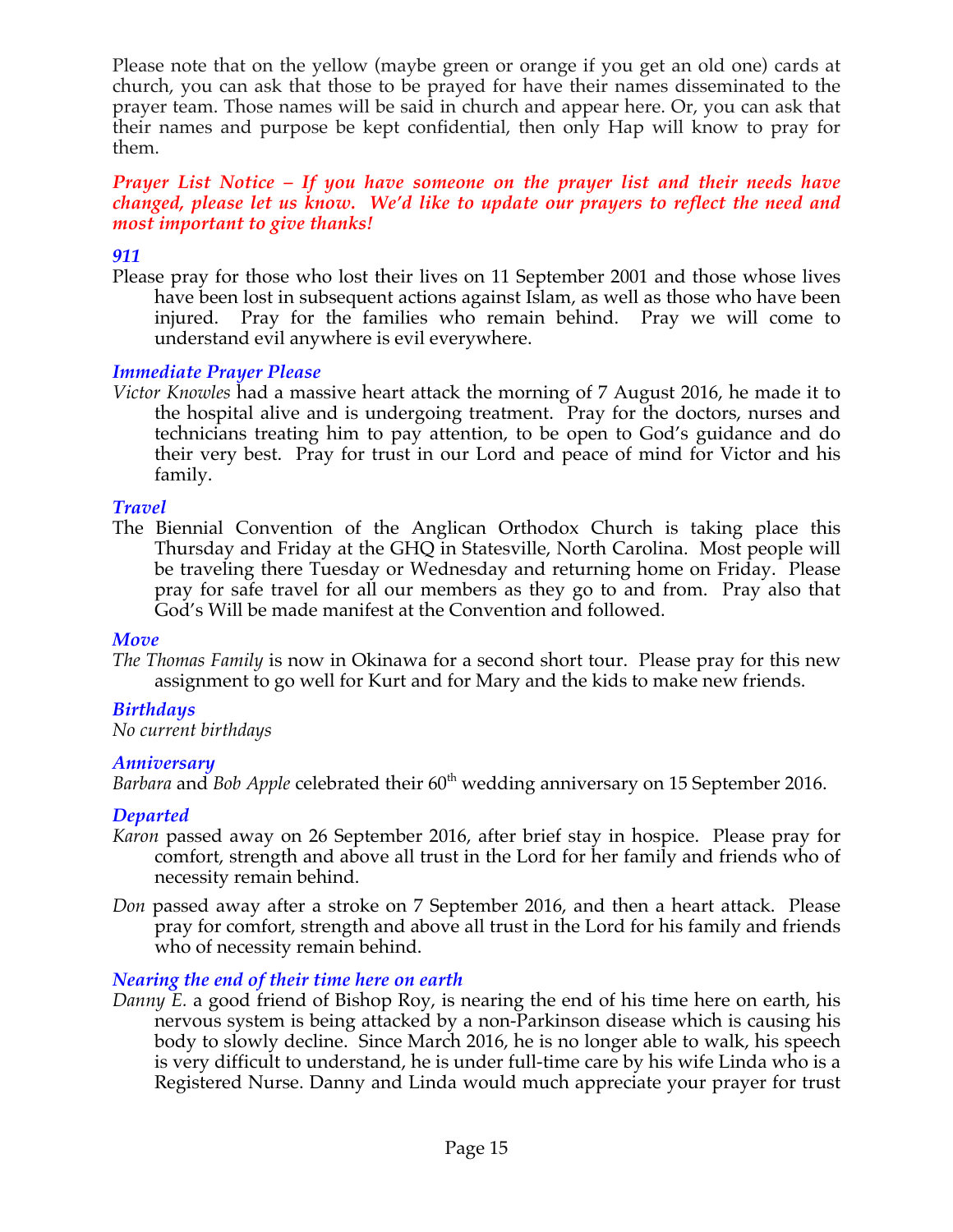in the Lord and strength for Danny to pass from this world to home in a Christian manner and to enjoy what time he has here on earth.

- *Neal* has heart problems and is very weak, he also has COPD, kidney problems, his potassium is too high, he is near the point of death. Please pray his family will get a second opinion and a way of finding a better quality of life will be found. More importantly, please pray Neal will accept salvation through our Lord and Savior.
- *Paul* is in Hospice and ready to meet His Lord. Please pray for Paul as he prepares to go home to be with his family who have gone before him. Pray for the faith of his family to build and the transition to be good.
- *Dot* is an elderly woman with liver cancer. Please pray for Dot as she prepares to go home to be with her family who have gone before her. Pray for the faith of her family to build and the transition to be good.
- *Mrs. Tiffany (90)* has chosen to refuse extraordinary care as it will not gain much earthly time. The Tiffanys have been together for a long, long, long time. Pray for Mrs. Tiffany and her husband as together they begin this Journey to be with their Lord.
- *Saundra* is in ICU with congestive heart failure after a heart operation. She is aged and frail. Saundra is near the end of her time here on earth. Please pray for comfort, understanding, strength and guidance for Saundra and her family who will of necessity remain behind. Pray for the love of God to stay foremost in their hearts.
- *Polly* is in hospice care with dementia and spinal stenosis. Please pray for her as she prepares to go home to be with her family who have gone before her. Pray for the faith of her family to build and the transition to be good.

# *In need of a miracle or understanding of God's Plan*

- *Krysti* is off life support and able to talk, please give thanks for the good news. She is still unable to feel her legs. When that comes back she will go to a rehabilitation facility. Krysti has used drugs, has high blood pressure, is diabetic and has organ failure. Her families are with her and will appreciate your prayers.
- *Pat* has metastatic osteosarcoma; there is little that can be done. Please pray for a miraculous remission; that Pat's remaining time here on earth might be good. Help Pat and family put their trust in the Lord and let Him carry their sadness, fear, worry and terror.
- *Amy* has been diagnosed with metastatic melanoma and has cancer all over her body, and in one of her kidneys which are no longer functioning. Amy and her family have asked for prayer to stop the growth and to aid the family financially with the medical bills. At present she has to have surgery every two months to place stents. Pray Jesus will be close to all.
- *Gemma Dillinger* has been treating for breast cancer for over a year now, after surgeries, radiation and chemotherapy, she is reaching the limit of her tolerance with no end in sight. Please pray for her to gain strength and ground on the cancer. Help her to continue with her faith in our Lord, she is not afraid to go home, but wants to make sure it is time. Pray she will be encouraged to not give up until it is her time to go and that her time here on earth with her family will be good.
- *Janet* has had a blood borne cancer for several years. Her faith in the Lord is great and she is ready to be with Him. Pray she will be encouraged to not give up until it is her time to go.
- *Holly* has had Colon Cancer, Breast Cancer and now it is in her spine. Please pray for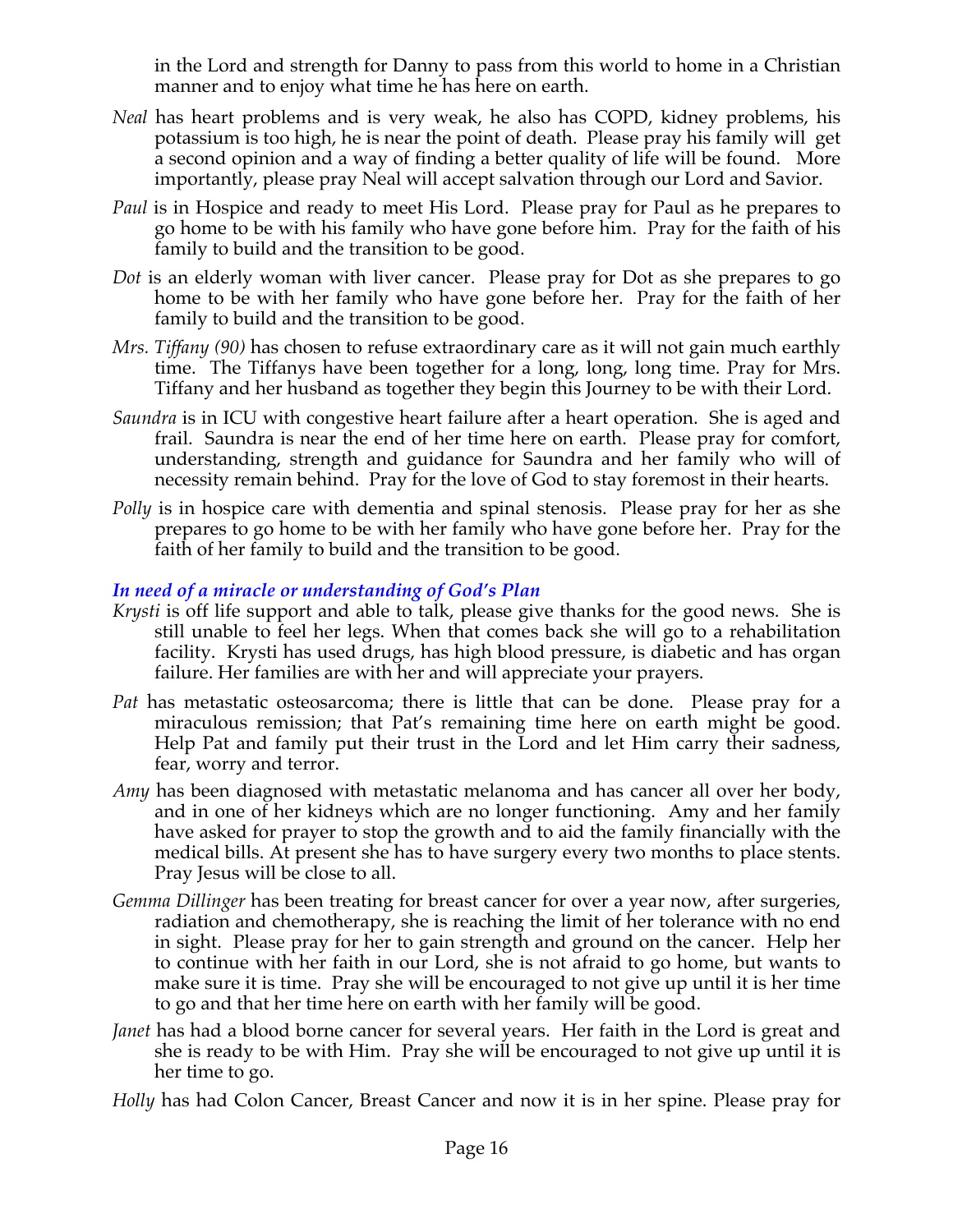guidance for the medical personnel treating Holly, for a miraculous remission; that Holly's remaining time here on earth might be good. Help Holly and her family put their trust in the Lord and let Him carry their sadness, fear, worry and terror. Pray for strength and courage for Holly.

- *Tim* was on a kidney transplant list and started dialysis and was taken off the transplant list for a heart problem that required stents, while putting in stents a leaking valve was found. A port was put in and something happened and it has to be redone. In several days he will have a valve replaced, after heart surgery and recover he will go back on the transplant list. Please remember him in prayer in the days and weeks ahead. Pray he will put his worry on God's shoulders so he might be at peace and rest. Pray for those treating him that they might pay attention and do their best.
- *Marilyn* has been diagnosed with non-operable pancreatic cancer. Please pray for a miraculous remission; that Marilyn's remaining time here on earth might be good. Help Marilyn and her family put their trust in the Lord and let Him carry their sadness, fear, worry and terror.
- *June* found she has a recurrence of colon cancer, which is now Stage Four, that is it has spread. Please pray for a miraculous remission; that June's remaining time here on earth might be good. Help June and her family put their trust in the Lord and let Him carry their sadness, fear, worry and terror.
- *Cindy* has been diagnosed with two aggressive malignant brain tumors. We have been praying for a miraculous remission; one shrank and the other disappeared; now the shrinking one has started to grow agian. Please pray for a miraculous remission; that Cindy's remaining time here on earth might be good. Help Cindy and and her family will continue to put their trust in the Lord and let Him carry their sadness, fear, worry and terror.
- *Leon McKay* suffered a stroke a few weeks back that has left him unable to speak and while undergoing evaluation the doctors also found he has a very aggressive cancer. Please pray for a miraculous remission; that Leon's remaining time here on earth might be good. Help Leon and his family put their trust in the Lord and let Him carry their worry.
- *Rev. Thomas Brooks* is not improving and being kept alive by artificial machines. Please pray for a miraculous recovery and if that not be God's Will, a rapid passing to home. Help Thomas' family put their trust in the Lord and let Him carry their worry
- *Ronnie* has kidney cancer that has spread and the surgeons are very concerned. Please pray the medical team to formulate a successful treatment plan and for a miraculous remission; that Ronnie's remaining time here on earth might be good. Help Ronnie and family put their trust in the Lord and let Him carry their worry.
- *Levi* was cancer free for 4 years and just discovered he has kidney cancer. Levi has a great deal of faith and said whether he is healed or God takes him home he will be fine. Please pray for the medical team to pay attention and to their best and for a good outcome. Pray also that Levi and family will be able to put their worry on God's shoulders. In particular, please pray for pain relief; Levi is 22 years old.
- *Ray Daley* is a member of the Royal Canadian Legion and served his country during the Korean War era. Ray is taking chemotherapy treatments for cancer. Meanwhile his son Trevor is in the hospital in a coma and seems to have lost the will to live.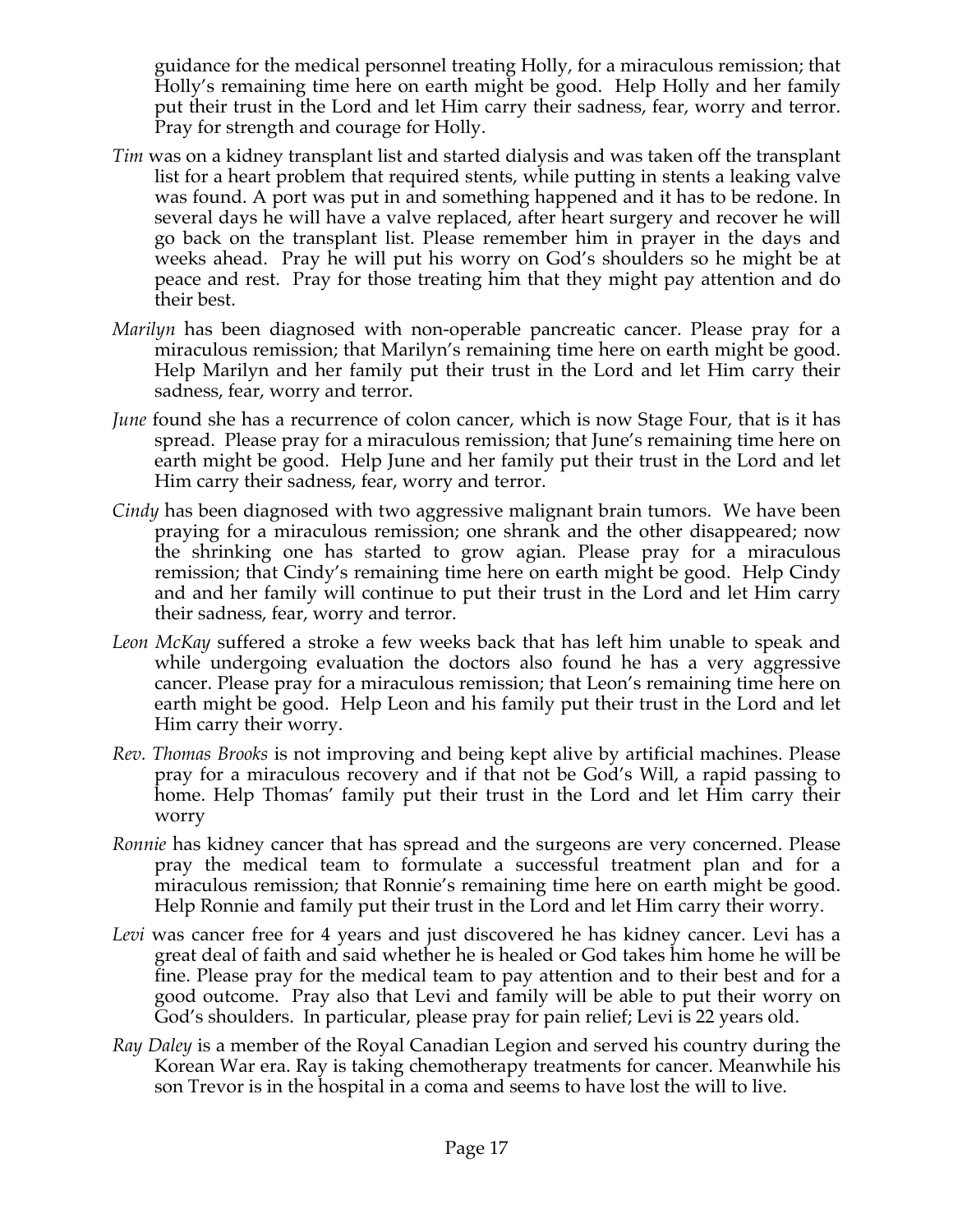- *Pat* has been under treatment for colon cancer for sometime. He has had major complications the last few days and your prayers will be appreciated by family and friends.
- *Dorothy* had pneumonia, on checking her lungs they found tumors which permeated the lung area. Further investigation found a primary site in the colon, with the lung being secondary. It would appear there is no viable treatment at this time. Please pray for a miraculous remission; that her remaining time here on earth might be good. Help Dorothy and her family put their trust in the Lord and let Him carry their worry.
- *Becky* has fourth stage metastasized lung cancer and is not doing well with chemotherapy treatments. Please pray for Becky and her husband as they are together during this difficult time in their lives.
- *Jane* has fourth stage cancer and is not doing well. Please pray for Jane and her family as they are together during this difficult time in their lives.
- *Colleen* has been battling pancreatic cancer over the last year and it has now spread to one of her lungs. Please keep her and her family in your prayers.
- *Christine* has cancer of the colon, which spread to her liver; she is receiving chemotherapy and is having difficulty eating. Please pray for the medical team treating her to pay attention and do their very best; pray also for confidence in our Lord for Christine and her family.
- *Todd* and *Kenny* have both been fighting osteocarcinoma for over five years and have been told their time here on earth is nearing its end, absent a miracle from God. Both are ready to go home and leave the pain, but would like to stay. Please pray for them and their families.

#### *Homebound or Infirm*

- *Larry H* has general weakness as the result of extreme fatigue, he has reached a point where he cannot walk without assistance and is fairly naturally somewhat depressed. Please pray for help for Larry to put his trust in the Lord, relax and build strength and give Pastor Roy guidance on helping him.
- *Laurel Bessessen* (95) has begun to lose her mental abilities to recall people, places and things around her. Her family is no longer able to care for her at home and she is in a skilled care facility. She is the last of that family's generation. Please pray for the mental degradation to stop or for her to leave for home. Pray for her family who do their best to care for her, visiting every day; for her children Cookie, John and Bill, as well as the other members of the family.
- *Judith Clingwall* is afflicted with Multiple Sclerosis (MS). She is currently in Laurel Place, an extended care facility in Surrey, British Columbia. Judith's condition has worsened recently. Please pray for her to take an active part in her own life, for her strength, peace of mind, trust in God and remission of the disease so she might return home to her family. Pray also for strength for her husband Martin as he deals with all the problems and stress of Judith's situation.
- *John* has Alzheimer's, pray he will call on God to help him as he deals with this time in his life.
- *Steve,* brother in law of Paul Martin, appears to have early onset dementia. Steve had teenage children and is very concerned for them. Please pray for the disease to stall or abate and for peace of mind for Steve and his family.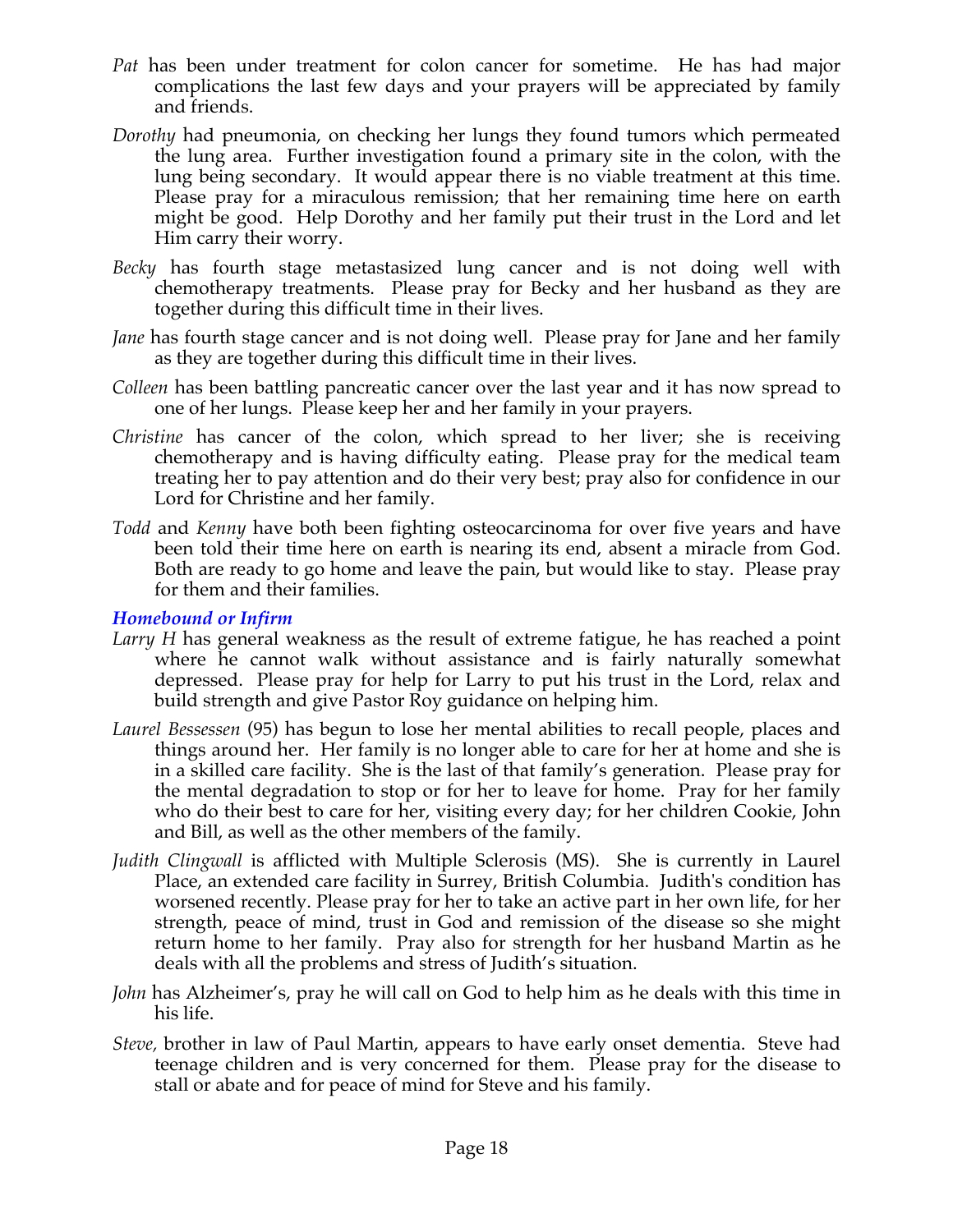- *James* is on oxygen all the time, this is bothersome to him and terrifying as well. Please pray for James to put his worry, his bother and his terror on the Lord. Pray for strength and guidance for James and his family. They suggest this verse, I am thine, save me, for I have sought thy precepts.
- *Joan* has had serious medical problems that have kept her confined. Please pray her health will remain stable.
- *Norma, Sara's mother* is in a state of deteriorating health, both physically and mentally, with both dementia and Alzheimer's. She is slowly drifting away, though she still recognizes Sara and prayer gives her a sense of peace. Please pray for both Sara and her mother to put their cares and worries on God's shoulders so they can deal with the many problems involved.

#### *Surgery*

- *Bob Apple* is having surgery for a squamous cell carcinoma. Pray the surgical team will be open to guidance, pay close attention and do their very best. Pray for peace of mind and trust in God for Bob and his family.
- *Marcia* has had a biopsy of a mass in her breast which indicated a tumor that must be removed. Pray the surgical team will be open to guidance, pay close attention and do their very best. Pray for peace of mind and trust in God for Marcia and her family.
- *Edware* is having his fourth back surgery (in the last four years) Please pray for the medical team to pay attention and to their best and for a good outcome. Pray also that Edware and his family will be able to put their worry on God's shoulders.
- *Jeff* has been undergoing surgery, chemo and radiation since October for pancreatitis and Pancreatic cancer. Please pray for the medical team to pay attention and to their best and for a good outcome. Pray also that Jeff, his wife and family will be able to put their worry on God's shoulders.
- *Albert* had a pacemaker installed recently. He will require surgery soon for a leaking heart valve and has just been told he has esophageal cancer. Pray he will turn to God and come to know Him on a more personal basis as the days go by.
- *Mario* has early-diagnosed prostate cancer and had surgery. Pray for complete remission and that Mario and his family will be able to put their worry on God's shoulders.
- *Eddie* has upcoming bladder surgery. Please pray for the surgical team to pay attention and to their best and for a good outcome. Pray also that Eddie and family will be able to put their worry on God's shoulders.

#### *Testing and Treatment*

- *Ross* an elderly gentleman has been diagnosed with Leukemia. Ross has had good health until now, your prayers at this time will be appreciated by his family and friends.
- *Carman* was just diagnosed with breast cancer. Pray for her family as they continue to help her get the proper care. Pray with Carman, her family and friends that the physicians treating her will be guided in their assessment and treatment plan, for a full and speedy recovery to good health and for continued trust in the Lord for Carman, her family and friends in this worrisome time.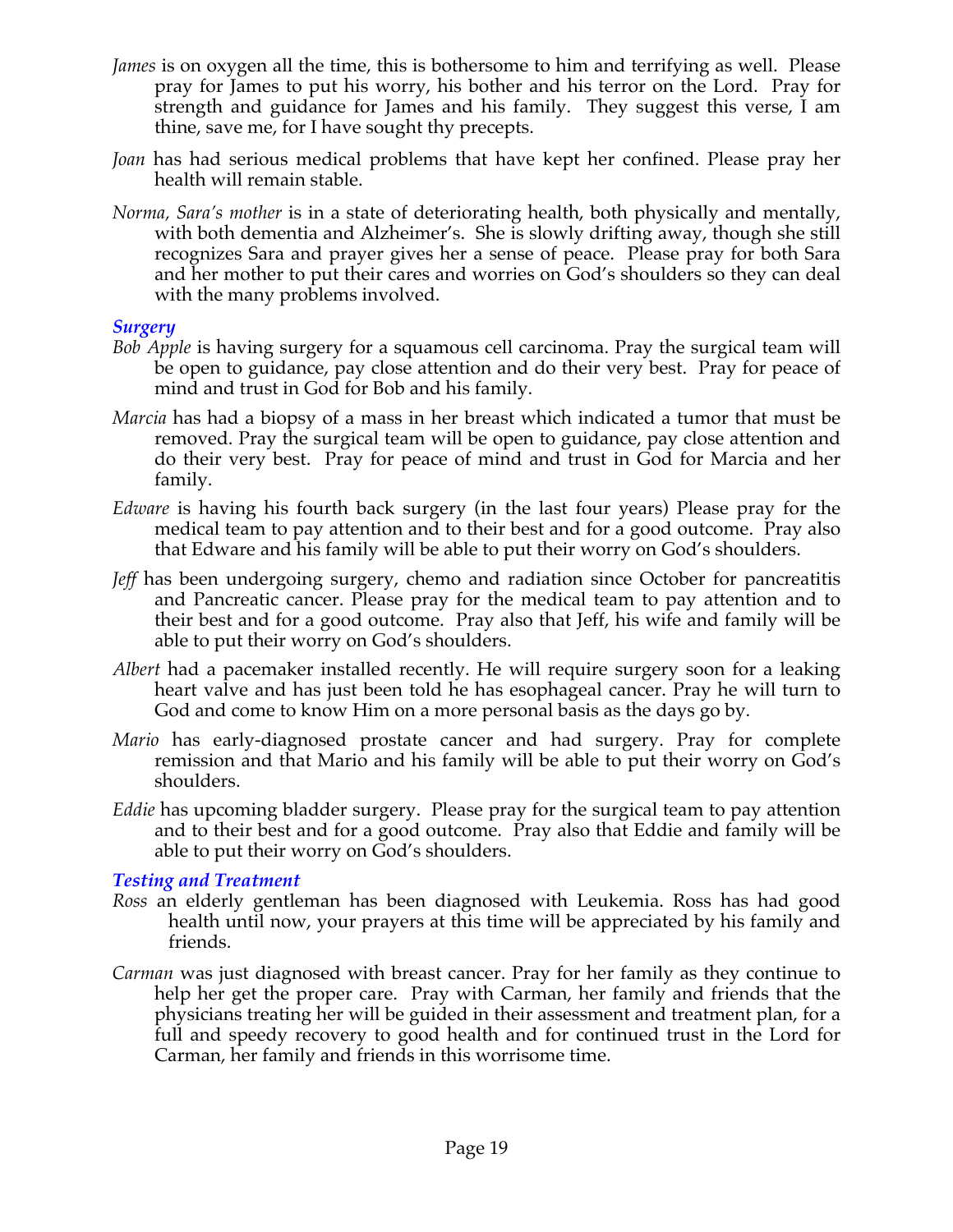- *Jesus Valenzuela* was just diagnosed with Stage Four lung cancer. Please pray for him to benefit from the upcoming chemotherapy and to tolerate it well. Pray with Jesus, his family, in particular his son Alfonso and friends that the physicians treating him will be guided in their assessment and treatment plan, for a full and speedy recovery to good health and for continued trust in the Lord for Jesus, his family and friends in this worrisome time.
- *Kathie Lynn Holter* sister of Rev Phil Ternahan, was just diagnosed with Stage Four lung cancer (never smoked) which spread to the brain. She was operated on 26 June 2016. Please pray with Kathie, her family and friends that the physicians treating her will be guided in their assessment and treatment plan, for a full and speedy recovery to good health and for continued trust in the Lord for Kathie, her family and friends in this worrisome time.
- *Tina* just found out she has cancer on her left kidney. Please pray for guidance for the people treating her and for trust in our Lord for Tina and her family.
- *Martha* is now home after testing and she does not have cancer, but she does have bad kidneys and is adjusting and getting ideas to work with that. Please pray for guidance for the people treating her and for trust in our Lord for her.
- *Spencer* has been diagnosed with Autism. Please pray for guidance for the people treating him and for trust in our Lord for him and his mother Lorna.
- *Madisun Hanks* (13) has Cerebral Palsy, Epilepsy and Tourette's Syndrome, she also gets debilitating migraine headaches. There are various very high risk treatments which provide some relief. None of them are close and none are easy. Please pray for Madisun, her mom Hilda who guides her through all this and those treating her.
- *Patrice Li* is in the early stages of Congestive Heart Failure. Please pray with Patrice, her husband William, family and friends the physicians treating her will be guided in their assessment and treatment plan, for a full and speedy recovery to health and for trust in the Lord for Patrice, her husband William, family and friends in this worrisome time.
- *Jane* has Multiple Myeloma and is set for back surgery on Monday 9 May2016. Please pray with Jane, her family and friends the physicians treating her will be guided in their assessment and treatment plan, for a full and speedy recovery to good health and for continued trust in the Lord for Jane, her family and friends in this worrisome time.
- *Michael* has cancer of the blood and is starting chemotherapy. Please pray for the physicians treating him to be guided in their assessment and treatment plan, for a full and speedy recovery to good health and for trust in the Lord for Michael.
- *Clay* has a large gallstone; he is in poor health and not currently a surgical candidate. Please pray for the physicians treating him to be guided in their assessment and treatment plan, for a full and speedy recovery to good health and for trust in the Lord for Clay.
- *Jim Sevier* has been in the hospital for heart related troubles. Please pray with Jim and his family the physicians treating him will be guided in their assessment and treatment plan, for a full and speedy recovery to good health and for trust in the Lord for Jim and his family in this worrisome time.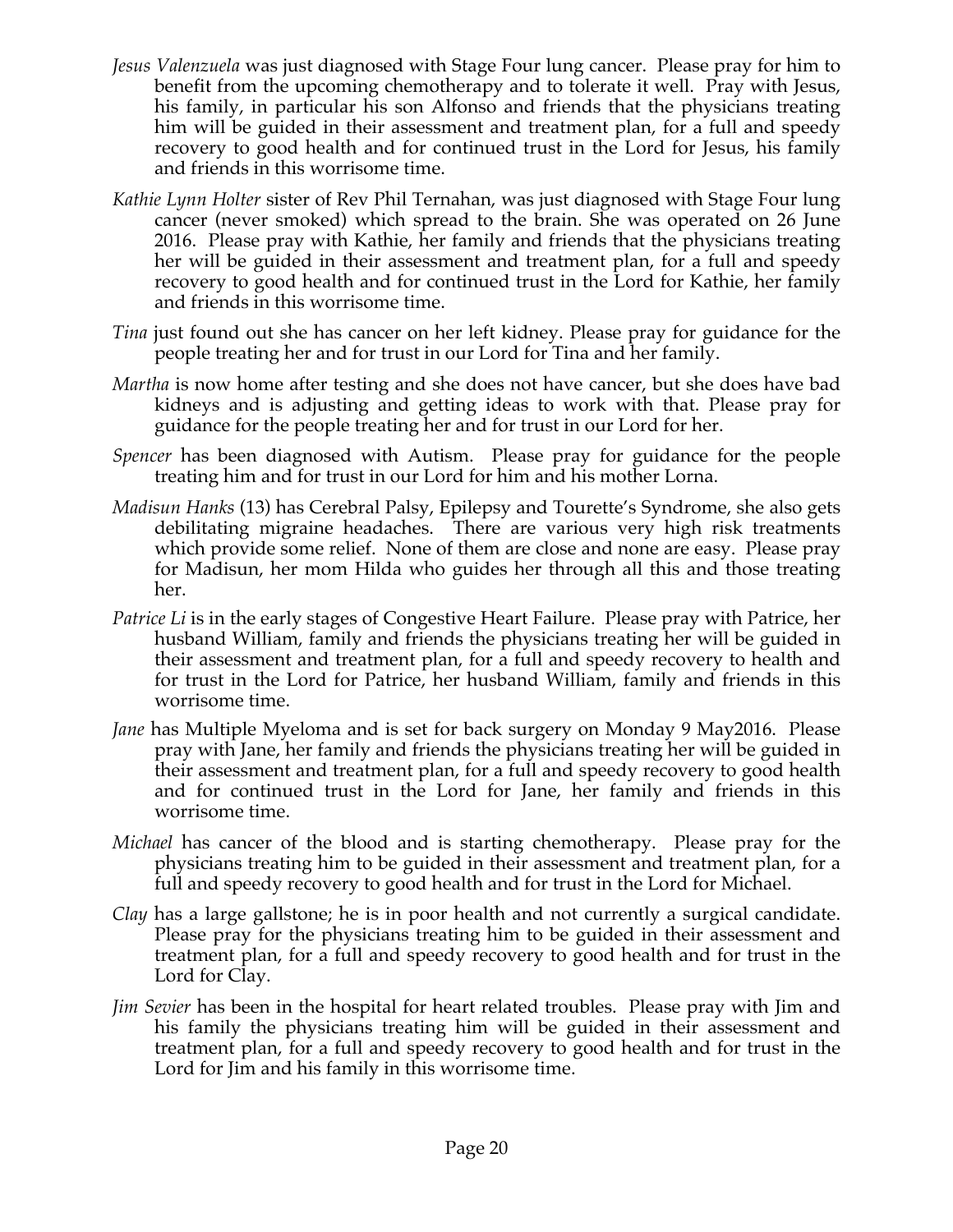- *Claude* has been falling and he does not know why. Pray doctors will discover what the problem is and he can continue without any more difficulties.
- *Sungeun (Janice)* has been experiencing persistent stomach pain, fevers, and incontinence. Please pray with Janice and her family the physicians treating her will be guided in their assessment and treatment plan, for a full and speedy recovery to good health and for trust in the Lord for Janice and her family in this worrisome time. She is a founding member of St. Andrews Parish in Enterprise, Alabama.
- *Jieun*, a concert pianist and founding member of St. Andrews Parish in Enterprise, Alabama, and sister of Janice above has a persistent cough that has nagged her for several months. She has undergone clinical tests and may know something tomorrow, Please pray with Jieun and her family the physicians treating her will be guided in their assessment and treatment plan, for a full and speedy recovery to good health and for trust in the Lord for Jieun and her family in this worrisome time.
- *Gretchen* has been diagnosed with severe osteoporosis and is now being treated with exercise, nutrition and vitamins. Please pray with Gretchen and her family the physicians treating her will be guided in their assessment and treatment plan, for a full and speedy recovery to good health and for trust in the Lord for Gretchen and her family in this worrisome time.
- *Pete* has not been well and is back in the hospital with another stroke. Please pray for the physicians treating him to be guided in their assessment and treatment plan, for a full and speedy recovery to good health and for trust in the Lord for Pete and his family in this worrisome time.
- *Kamil* has heart problems and they are trying to stabilize his medication, now he been admitted to the hospital because of breathing problems. Please pray for the physicians treating him to be guided in their assessment and treatment plan, for a full and speedy recovery to good health and for trust in the Lord for Kamil and his family in this worrisome time.
- *Mary Lee* has bleeding into her stomach and they cannot find the sources. Mary Lee is in CCU and her husband *Maurice* is not eating until she returns home for is so upset. Please pray for the physicians treating her to be guided in their assessment and treatment plan, for a full and speedy recovery to good health and for trust in the Lord for her, Maurice, as well as the rest of the family in this worrisome time.
- *Glenn Porter, MAJ USMC Retired,* has Interstitial Pulmonary Fibrosis, which causes him to be unable to get enough oxygen into his system without supplemental oxygen all the time. The only real treatment is a lung transplant, without a transplant he has between two to five years here on earth. Please pray for him to continue in his faith and for a set of lungs to become available.
- *Kathy Cardin* appears to have macular telangiectasia, a degenerative eye condition which ultimately results in blindness for which there is no apparent cure. Please pray for the physicians treating her to be guided in their assessment and treatment plan, for no loss of vision and trust in the Lord for her, her husband Ron, as well as the rest of the family in this worrisome time.
- *Pat* has an aneurism of the brain, Pray she will make the right decision on how to treat this problem and it will be healed.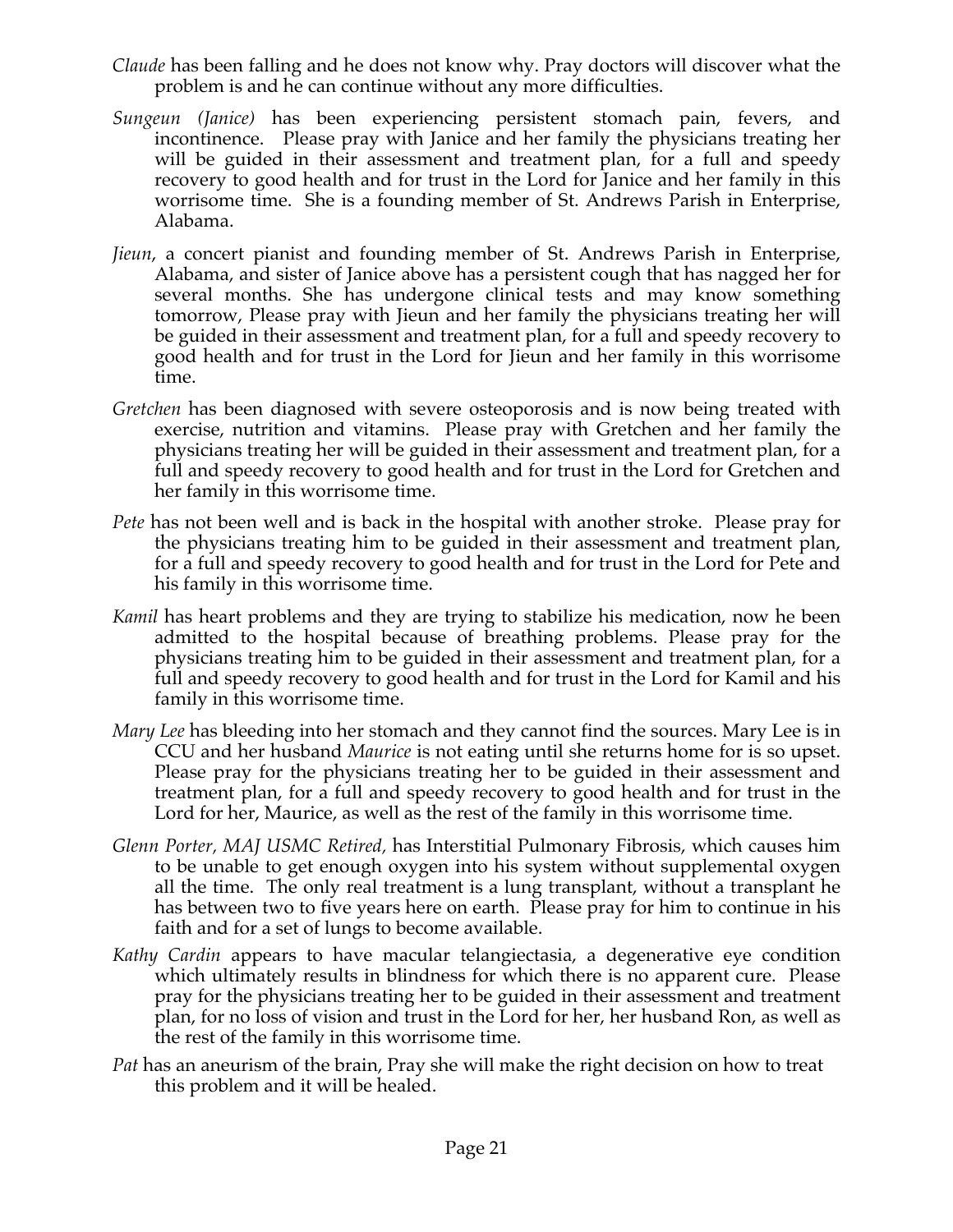- *Gwen Savarese* (Sandy Patton's mom) had what was thought to be a min-stroke this week, when they looked at her carefully, they found a large mass, thought to be a tumor. At this point, it appears it can stay. Please pray for continued guidance for the medical team treating Gwen and patience and trust in God for Gwen, her husband and family. Pray also for a full recovery for Gwen.
- *Dan* is very sick with cancer and is starting an experimental treatment. This treatment will take Dan away from their family business and put even more stress on him and his family. Please pray for Dan's wife who is meeting with Steve who plans to keep the family business going while Dan is ill. Pray for Steve as he has many new responsibilities.
- *Timothy* has brain cancer. He had surgery and is waiting for the pathology report to find out what kind of chemo he will need. Please pray for continued guidance for the medical team treating Timothy and patience and trust in God for Timothy and his family. Pray also for a full recovery for Timothy.
- *Helen* was admitted from her doctor's office 15 July 2015, as the result of a blood test, to the University of Pennsylvania Hospital with an extremely high white blood count. She and her husband are very active in the ministry of their church and are asking for believers to pray for them and their family, as they are facing very serious problems in the days to come. Please pray for guidance for the medical team and patience and trust in God for Helen and her family. Pray also for a full recovery for her.
- *Elma* has been suffering with headaches for a long time. Doctors have not been able to discover the reason for them. Pray for strength, courage and understanding for Elma and her family; as well as for God's guidance for the medical people caring for her that they might find the best treatment method to banish the headaches completely.
- *Corissa* has been diagnosed with a blockage. As soon as the Physicians determine the exact problems they expect Major Surgery will proceed.
- *Barbara Apple* is bedridden after a fall which left her with two paralyzed limbs. She continues to experience pain in the effected limbs and will be totally bed bound for the remainder of her life. Your continuing prayers for her are appreciated and are great comfort to her. Please pray for Barbara to put her trust in the Lord, look to Him for strength and for her to gain energy so she does not lose the mobility she has; pray for a miraculous full and rapid recovery. Also, please continue to pray for her husband Bob who is taking care of her that he be comforted and strengthened in this time of stress.
- *Deborah* has had a stroke, she is doing much better and out of the hospital. She has a problem with anemia and is taking supplements for that. Pray our Lord will be close to her and her family. Pray for strength, courage and understanding for Deborah and her family; as well as for God's guidance for the medical people caring for her that they might find the best treatment method to allow her to heal completely.
- *Rev. Steve Boardman* has been diagnosed with stage 3 cancer. Pray that Jesus will be close and comfort his family and members of his congregation*.*
- *Hang So Ryu* has cancer. Please pray for medical team contemplating and evaluating the treatment that they might be guided to the correct choice and do their very best.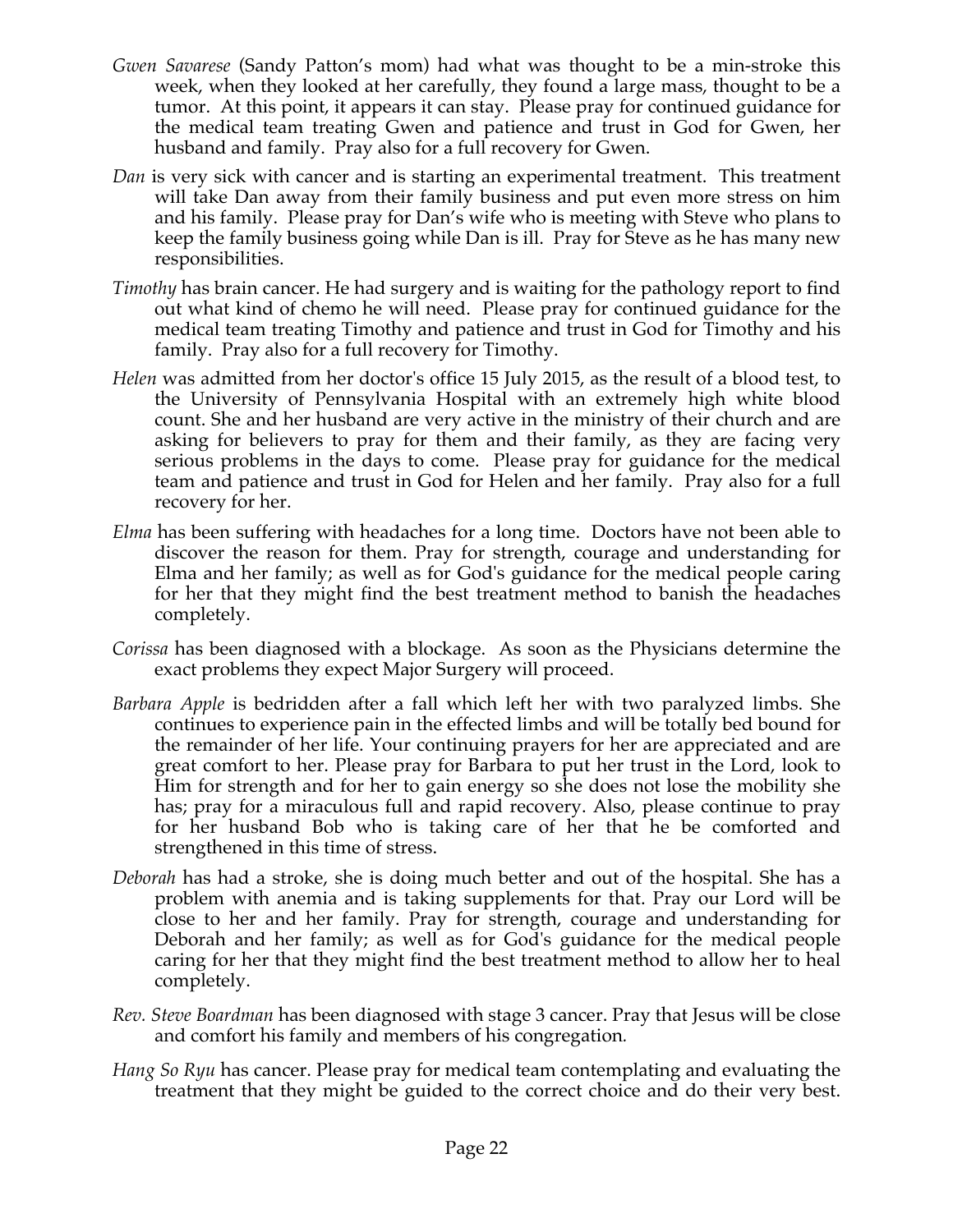Pray also for peace of mind and trust in God for him and his family, as well as physical strength.

- *Olivia,* age 7, has been diagnosed with Stage 3 Lymphoma. The prognosis is good at this time, please pray for medical team contemplating and evaluating the treatment that they might be guided to the correct choice and do their very best. Pray also for peace of mind and trust in God for Olivia and her family, as well as physical strength.
- *Paul* has been hospitalized recently several times because of persistent high fevers. He is being tested and checked by physicians and seems to have a slight scoliosis, a node and Schuermann's disease. Please pray it will be discovered how to treat these problems and healing will begin so he will be inspired to continue his education.
- *Carol Anne* needs God's comfort and healthy test results as she is anxiously undergoing tests related to previous hysterectomy and experiencing symptoms in the surrounding area.
- *Rick* has heart problems. Please pray for guidance for the medical people treating him that they might pay attention, do their very best and make the right recommendations regarding treatment. Pray for help for Rick and his wife Wanda to keep their trust in the Lord and let Him carry their worry.
- *Stacy* has Multiple Sclerosis and was hospitalized for what turned out to be food poisoning. Pray for trust in God for Stacy and Chris as they deal with Stacy's illness.
- *Faye* is in the hospital because she is weak has been receiving blood transfusions. Pray for strength, courage and understanding for Faye and her family; as well as for God's guidance for the medical people treating her that they might find the best course of treatment and allow Faye to heal completely.
- *Tom* has heart and kidney problems. Pray for strength, courage and understanding for Tom and his family; as well as for God's guidance for the medical people treating him that they might find the best course of treatment and allow Tom to heal completely.
- *Harold* is having surgery on 30 September 2016 to repair a hole in his aorta bleeding into the abdomen which caused stroke like symptoms.
- *Joe* has had a preliminary ALS diagnosis. Pray the final diagnosis will something that will allow him to continue taking care of his devoted young family. Pray for strength, courage and understanding for Joe and his family; as well as for God's guidance for the medical people treating him that they might find the best course of treatment.
- *Preston* is reacting poorly to recent neck surgery and now has problems with his liver count; Physicians feel that dialysis will help. There may be a blockage in the bowel and an operation might be necessary. Please pray for the medical team to pay attention and to their best to determine how to help Preston and for a good outcome. Pray also that Preston and family will be able to put their worry on God's shoulders while Preston does his best to facilitate a return to good health.
- *Erica* has a non-malignant Brain Tumor which cannot be surgically removed due to the size and location. They are going to attempt chemotherapy. Please pray for peace of mind and trust in the Lord for Erica, as well as for her family, and for God's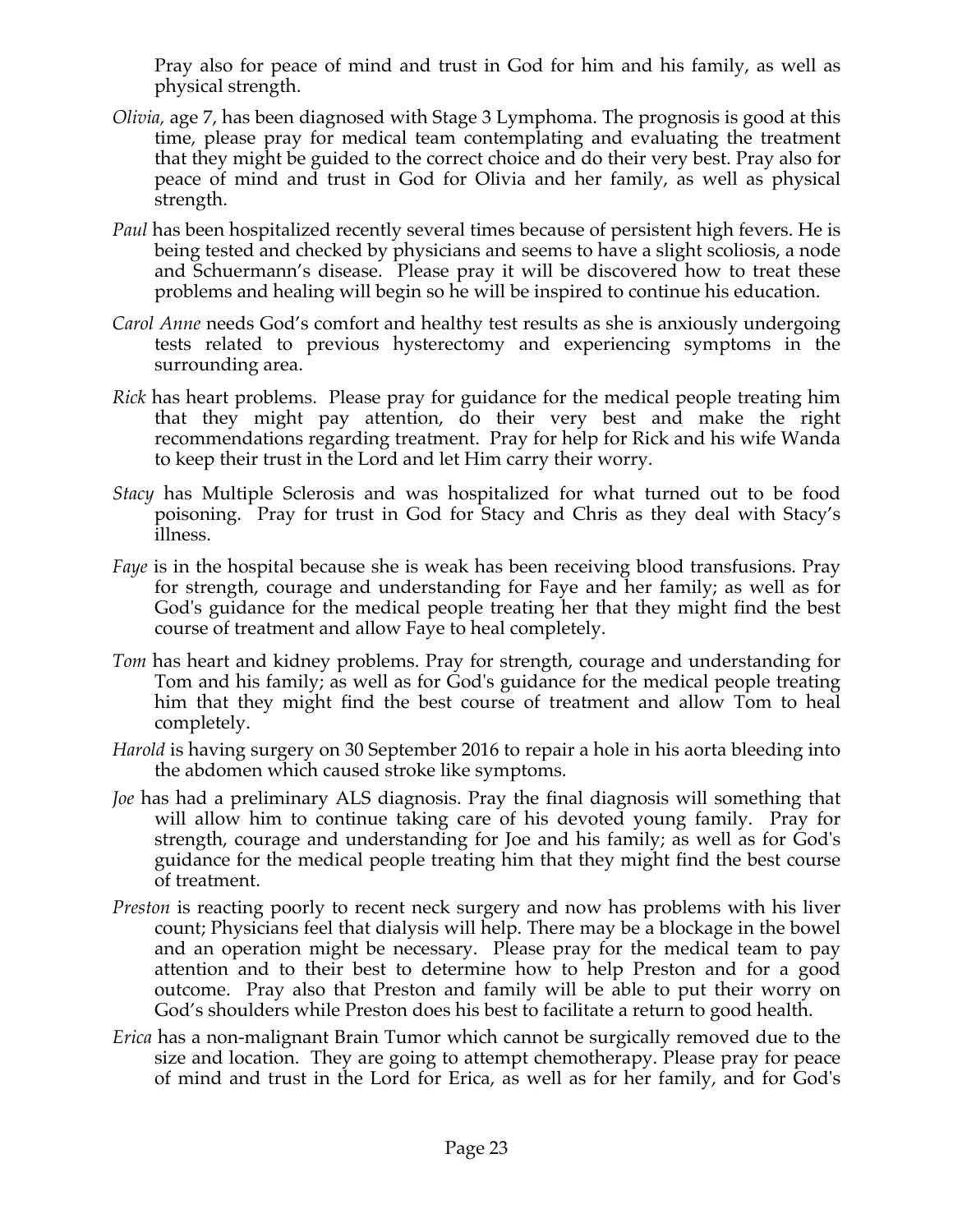guidance for the medical people treating her that they might find the best course of treatment.

- *Brenda* is in the hospital because of bleeding on her brain. Please pray for peace of mind and trust in the Lord for Brenda, as well as for her family, and for God's guidance for the medical people treating her that they might find the best course of treatment.
- *Mackenzie* is a young girl with leukemia. Please pray for peace of mind and trust in the Lord for Mackenzie, as well as for her family, and for God's guidance for the medical people treating her that they might find the best course of treatment.
- *Mack* has had diabetes most of his adult life. Circulation in his legs is very bad and doctors are considering amputation. Please pray his medication will help and he will not face amputation. Please pray for peace of mind and trust in the Lord for Mack and for God's guidance for the medical people treating him that they might find the best course of treatment.
- *Michael* has been diagnosed with lung cancer recently after making it through gastro intestinal cancer last year. Please pray for peace of mind and trust in the Lord for Michael and his wife Gayle; as well as for God's guidance for the medical people treating him that they might find the best course of treatment.
- *Adriano* is in the hospital due to high sugar and high blood pressure. He is very weak and will appreciate your prayers.
- *Heather* recently found out she has cancer. Please pray for peace of mind for her and for the medical team treating her will be guided to the right solution.
- *Jim* has had an aneurism and blood clots. Pray that healing will come.
- *Georgia* has liver and pancreatic cancer. The doctors are evaluating whether to do surgery and how to tackle the disease. Georgia is a faithful Christian and appreciates your prayers. Pray for God's guidance for the medical people treating her that they might find out the source of the problem and best course of treatment. Pray also for peace of mind and trust in God for Georgia and her family.
- *Lana's* doctor found something on her lymph nodes and ovaries. Pray for God's guidance for the medical people treating her that they might find out the source of the problem and best course of treatment. Pray also for peace of mind and trust in God for Lana and her family.

# *Healing*

- *Jim Thornell (Jet)* recovered from the five stomach ulcers, then found to have bowel cancer, that was removed and he is doing pretty well all things considered. He started on a bi-weekly three month course of chemotherapy at the City of Hope on the same schedule as his wife Mary; he is still dealing with blocked coronary arteries and taking care of Mary. Jim is doing considerably better with the side effects of the chemotherapy. Please pray for remission of the cancer, for tolerance of the chemotherapy and give thanks for the strength, guidance and peace of mind our Lord gives Jet and his wife Mary, as well as daughter Janice and son Jimmy, through these difficult times.
- *Alejandra Jasso* (Doug Witherspoon's mother in law) had a kidney transplant; the surgery was a success and the kidney is working, please give thanks for that. *Alejandra* now has high blood pressure and other complications as her body deals with the transplant. Please pray for guidance for the medical team treating her. Please pray also for her and her family, in particular her daughter Ines, to let the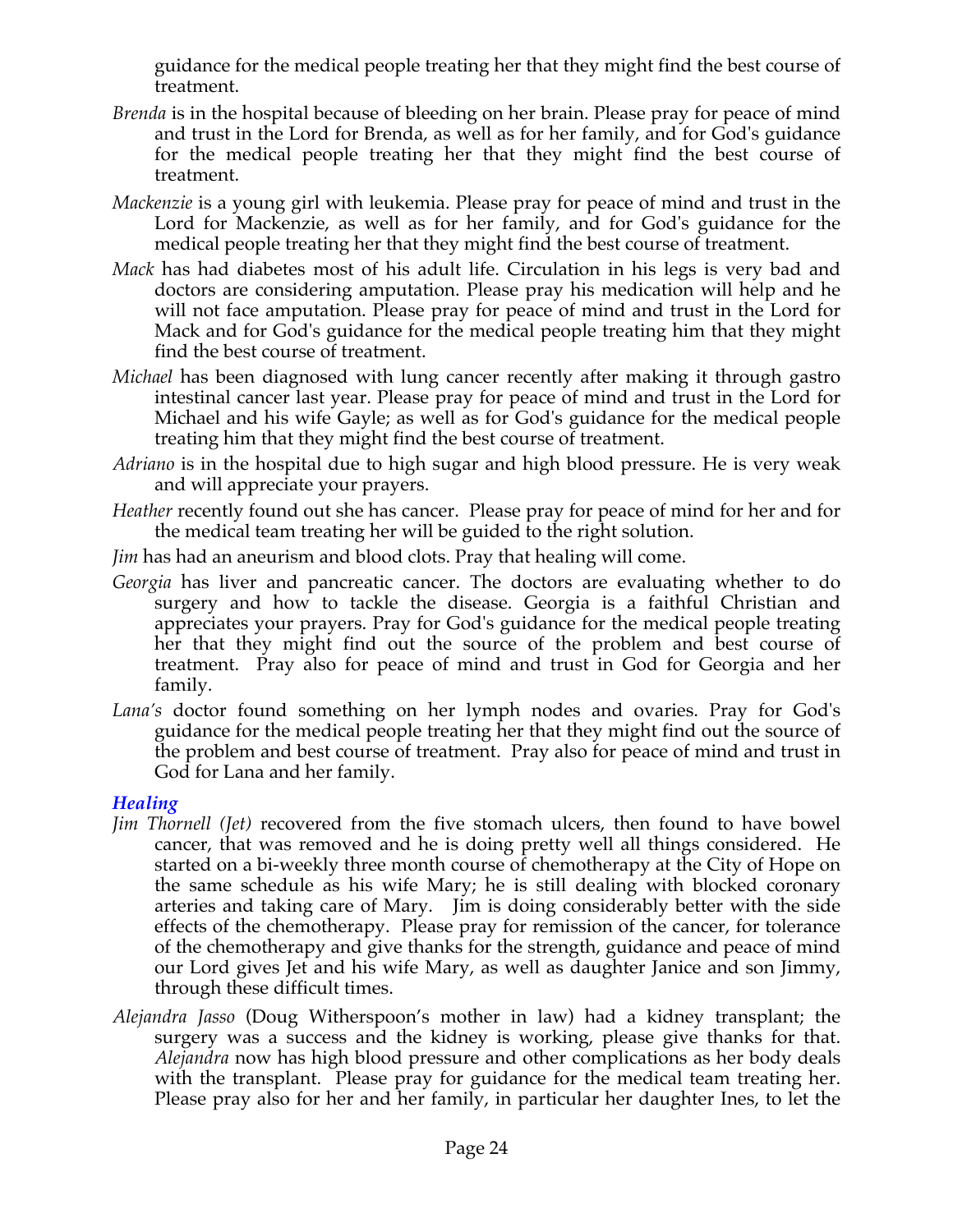Lord carry their worry, concern and even terror, putting their whole trust in our Lord as *Alejandra* goes through this difficult time and for a full recovery for her.

- *Dylan Klein,* 10, grand-nephew of Chet O'Brien, lost his 41 year old father last April, there was no insurance; his grandmother died in December with brain cancer. Dylan is the middle boy of Chet's niece, Erin. On 18 January 2016, Dylan was found to have a brain tumor; an operation on 25 January 2016, appears to have been successful in removing all of the tumor. The biopsy showed it was cancerous. Dylan is still going back and forth to Mass. General Hospital for chemo and blood transfusions. He gets healthy and eats well, and then there is a relapse. The doctors do not give a firm positive or negative indication of his prognosis. His mother is a saint. The doctors at Mass General are fantastic. Dylan is almost always upbeat. (He hates the blood transfusions). Please pray for healing and for trust in the Lord and peace of mind for Dylan, Erin and the rest of the family.
- *Rev Bill* had a stroke. Pray he will stay comfortable and Jesus will be close by, please pray for a full and rapid recovery.
- *Dennis* will begin chemotherapy for an active cancer spot on his spine on 17 September 2015. Please pray for a good result and tolerance of the treatment for him.
- *Vickie* has been bothered with Migraines and all that go with the headaches. Please pray for relief from the pain for Vickie.
- *Amelia Perez* had a small stroke on 11 July 2015 and drove herself to the emergency room, she was admitted for three days, had her carotid artery opened up and is recovering. Amelia's faith and spirit are strong. Please give thanks for the progress so far, for her continued and full recovery and her faith to continue to support her. Pray also for her family who are still quite worried for her.
- *Jon* has Stage 4 mantle cell lymphoma There is good news in that he is in remission; however the chemotherapyis producing neuropathy in his legs so that it is a challenge for him to get around. Please pray that he will be as comfortable as possible; he has been a Marathoner runner so this is especially difficult.
- *Margaret,* from California, fell and broke her on 7 July 2015, while visiting her daughter in Arizona. She will stay in Arizona for the rehabilitation and return to her home when able. Furthermore, Margaret is in good spirits; however she will be away from her church family which is important to her for an extended period of time.
- *Cindy* is very ill, she is young and has children, she and her family need your prayers that they might stay close to our Lord and Saviour Jesus Christ as she heals.
- *Diana*, age 15, broke her leg while in school and now has a cast on. Pray she will adjust and be healed soon
- *Amy* has melanoma in her lungs, liver and kidneys; they have found a treatment for her that has a high success rate however the side effects are debilitating. Please pray she will be able to tolerate the side effects and the treatment is successful. Amy has full trust in the Lord, but would still appreciate your prayers.
- *Debbie* is just beginning chemotherapy for cancer of the lymph nodes. Prayer she will be able to tolerate the therapy acceptably and remain strong as she remembers the Lord is with her at all times.
- Liz had a massive stroke at age thirty-seven. The prognosis is good but she has a long road ahead. . Please pray for guidance for those treating her, for trust in our Lord for Liz and her family, for healing.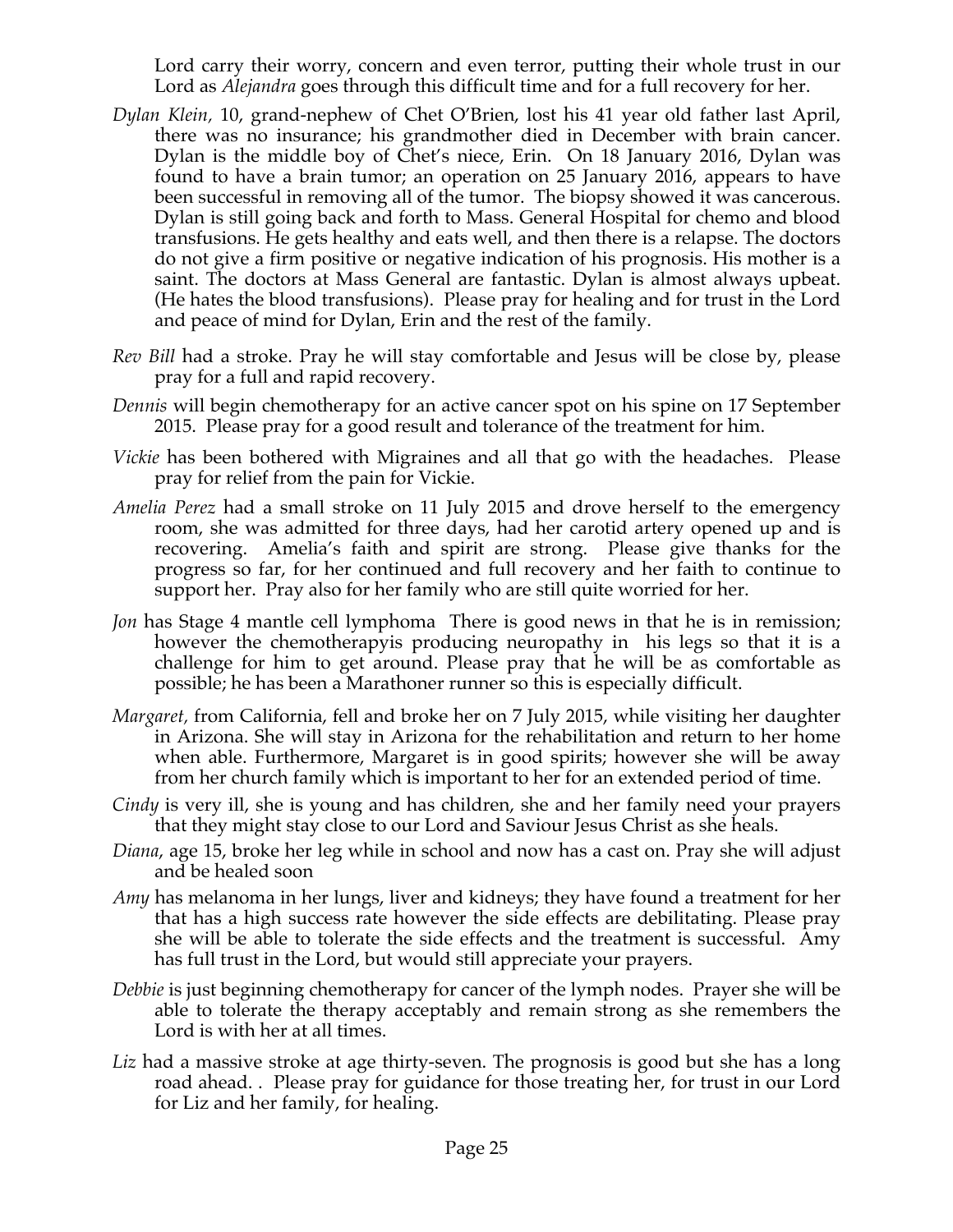- *Ebick* is suffering from a severe ulcer but the Doctors cannot give her the proper dosage of the medicine due to her six month pregnancy. Please pray doctors will find an alternative avenue for treatment or that God will provide.
- *Stan* is going through chemotherapy and radiation treatments for cancer. He is elderly and the treatments are tiring him. Please pray for his wife *Marvelene* as they do this together.
- *Donald* is in the hospital and had his leg amputated on 14 April 2014. Pray he will adjust and healing will begin.
- *David* has many concussions and unable to go to school, read books, watch TV and has headaches and migraines. He has trouble sleeping and his family will appreciate your prayers for this 10 year old young man.
- *Gladys* has breast cancer and has had a lumpectomy. She needs to take a year off of her work to have chemo treatments.
- *Alwin Jack* has had a stroke and recently has had a relapse. Please pray for those who treat Alwin that they might chose the best possible treatment and pray for peace of mind for Alwin during the recovery phase.
- *Carolyn* has Multiple Sclerosis with complications. Pray Carolyn and her children will be close to our Lord Jesus Christ as they and family members help to ease the problems.
- *Bill* had malignant growth removed from a lip last month and seems to be experiencing a re-growth of the cancer. He asks your prayer for the medical team treating him and for peace of mind for himself.
- *Hank* has osteoporosis, which has caused him a great deal of pain and inconvenience in the past few years. Pray for his healing and that his medical bills will be met.
- *Evelyn is* an elderly woman who has had problems with her eyes and is now blind. It appears some sight will return shortly, pray for that to happen!
- *Joanne* has begun kidney dialysis as a result of kidney failure due to extensive chemotherapy. Additionally she cares for an adopted drug addicted baby who is now nine years old. Please pray for her to keep her faith, to let the Lord carry her worry and concern and to give her strength. Pray also for those treating her that they might pay attention and do their best.
- *Mr. N. Anand* is in the hospital and is seriously ill. He is being encouraged to pray for repentance of his sins and to depend upon our dependable God for a cure and recovery of his health. Pray that he will be a strong witness for Christ.
- *Jacob* has been going through some dental procedures and has some pain and aggravation with the numbness. Please pray for comfort and strength for him, as well as for guidance for the medical team treating him that they might pay attention and do their best.
- *Bud and his wife* for their continued welfare and enthusiasm. Bud has been advised of an aneurism in his heart of a size not mandating immediate surgery. This comes at a time when he has sole care of his wife who recently broke two vertebrae and thereafter sustained pneumonia.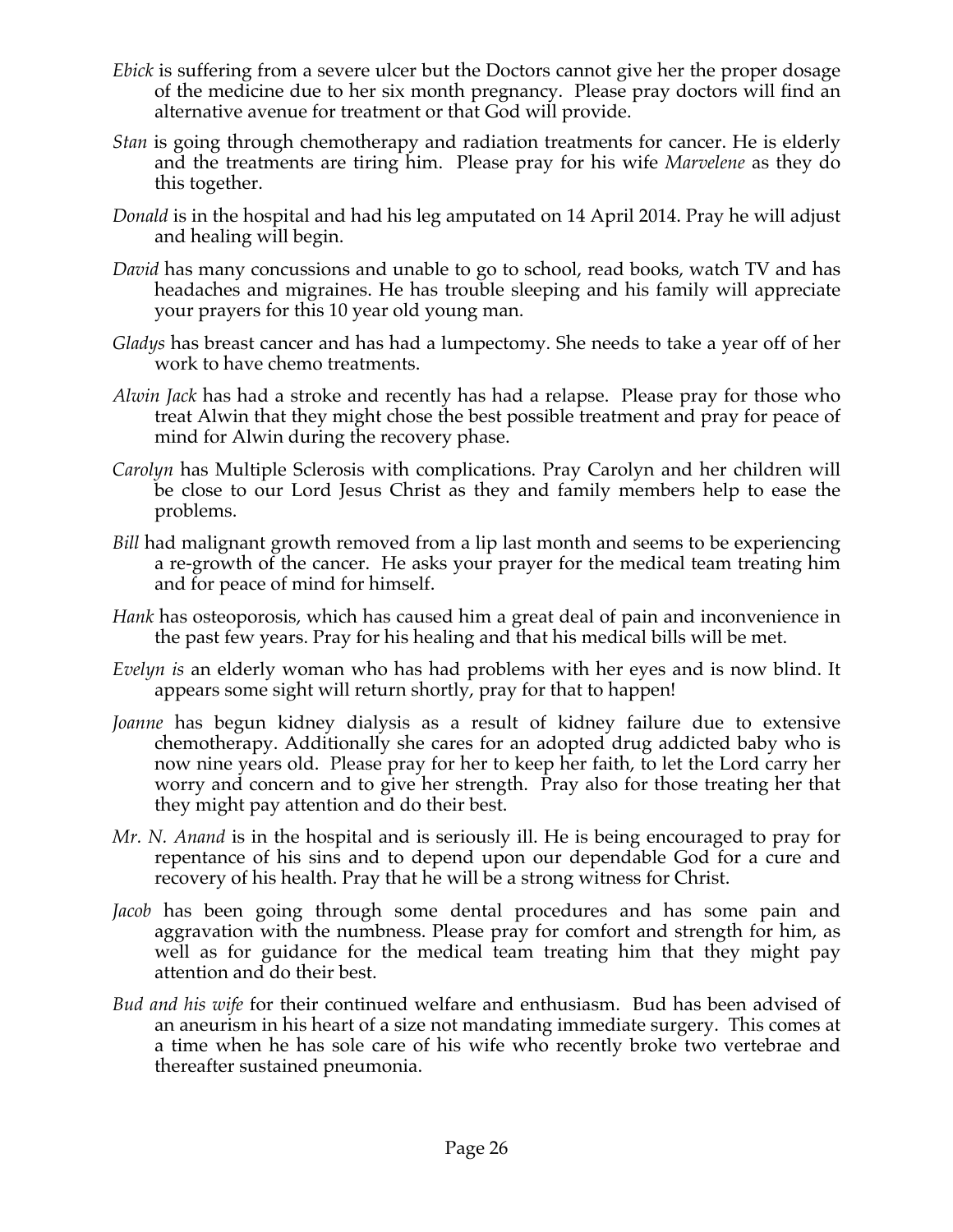- *Virginia* has sinus and allergy issues giving her severe problems. Pray that the Doctor will discover why it continues and find a cure.
- *Arlen* is receiving treatment for lung cancer and recently experienced a ruptured colon during treatment. She is alone in Oregon but does have a friend who has traveled a great distance to be at her side. Please pray for guidance for the medical team treating her and for strength and trust for Arlen.
- *Oscar* discovered some time ago he had blood clots in his leg and lung. He has been treated for them and has not been cured. He now will be facing surgery. Please keep him in your prayers.
- *Angela* had an ischemic stroke (clot). Please pray for guidance for the medical team treating her and for strength and trust for Angela. Please pray also that she and her family might put their worries on our Lord's back so she can work hard towards recovery.
- *Nora* had a stroke mid February 2013. Please pray for guidance for the medical team treating her and for strength and trust for Nora. Please pray also that she and her family might put their worries on our Lord's back so she can work hard towards recovery.
- *Linda* has been hospitalized for several days with a gastrointestinal problem. Please pray for guidance for the medical team treating her and for strength and trust for Linda.
- *Dester* is suffering from unknown skin and diseases. Please guide the medical team treating him to find out what the problem is and cure it. Pray also for Dester to trust in the Lord.
- *Lee* has Arterial Fibrillation, sheis doing much better and she and her family thank you for your prayers. Her pain level is high and some medications have bad side effects. Please continue her in Prayer in the weeks ahead as she heals.
- *Nell* recently adopted two children and has just been diagnosed with multiple myeloma.
- *Mary Lou* has been suffering with seizures. She was in the hospital with a 24 hour monitor and is being sent home from the hospital with two medications and orders to return in 2 months for another MRI to review whatever is going on in her brain. Please pray for guidance for the medical people treating her, as well as peace of mind and trust in God for her and her family.
- *Kathleen* has spent the last two weeks in the hospital. She has been diagnosed with colitis, shingles and possibly colon cancer. Pray she will be comfortable and begin to heal.
- *Rachel* has Mitochondrial Myopathy. This is a hereditary disease of the muscles and they do not have a cure for it. Part of her pain is her family does not believe she is indeed ill, as she appears to be just fine. Please pray her family will learn the truth and be supportive of her; pray also the medical people treating her will find the right measures to minimize the disease. Most particularly pray for Rachel's trust in God.
- *Nicolas* is in the hospital with serious symptoms of a heart disorder. Please pray for peace of mind for him and guidance for the medical team looking for the cause and cure.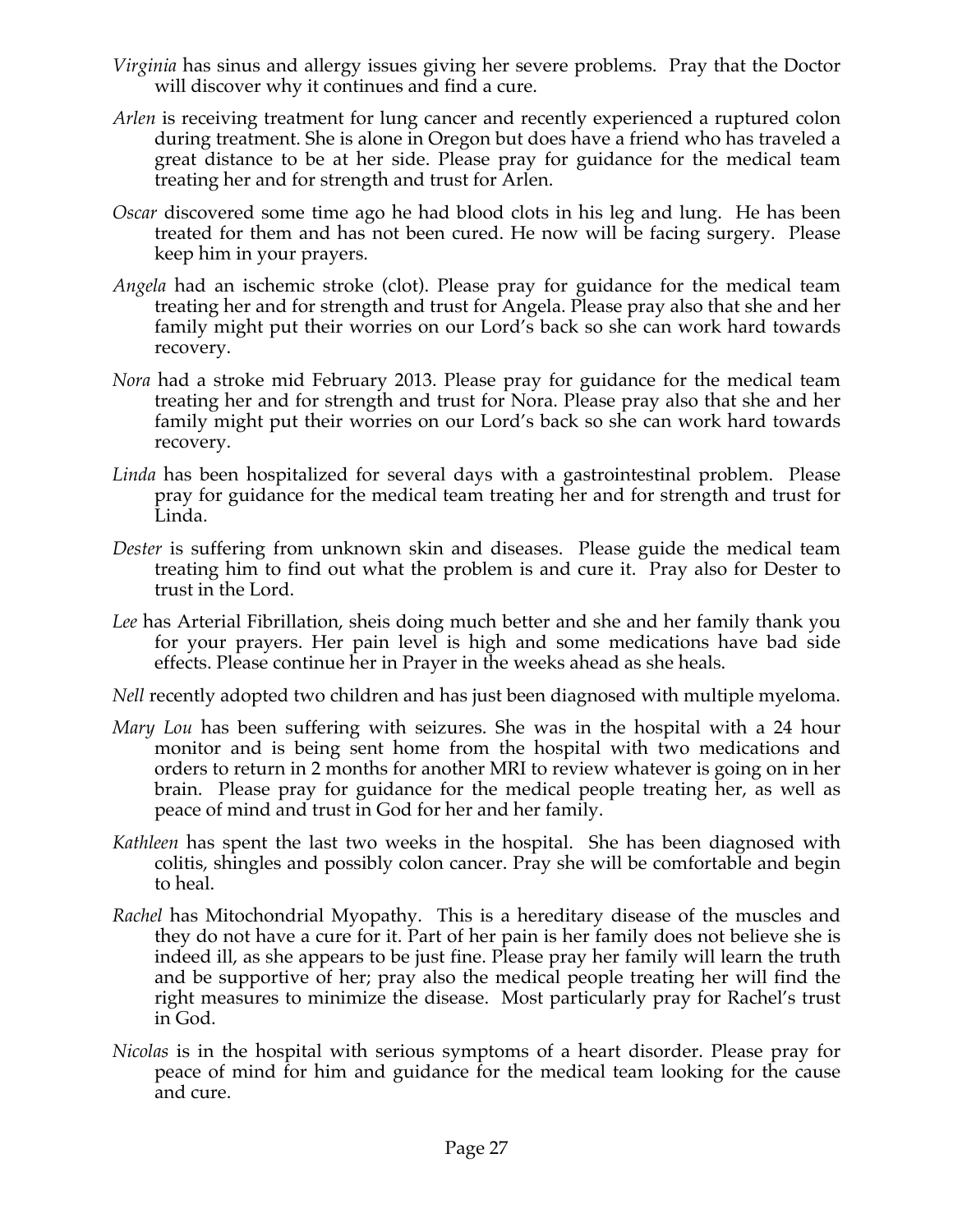- *Juanita* is a young girl who was in a coma because of a blood disease. She has not come out and is gaining strength. They are awaiting results from blood samples. Her family thanks you for your prayers and asks that you continue.
- *George* had foot surgery. Please give thanks for the surgery and pray for a full and rapid recovery.
- *Nellie* is in the emergency room of a hospital in a great deal of pain. Please pray for peace of mind for her and guidance for the medical team looking for the cause and cure.
- *Lauralee Meade* underwent a lumpectomy on Friday after Thanksgiving. A further anomaly has been discovered and she had additional preventative radiation treatment. Please pray for a complete remission of the cancer. Pray also Lauralee will maintain her great attitude and trust in God.
- *Kay Denton* (Mrs. Kay) was able to get a hip replacement in spite of her heart and kidney problems and is recovering remarkably! Please give thanks for this great evet and result! Please pray for continued peace of mind for Mrs. Kay and her family. Give thanks for her trust in the Lord and her positive attitude.

### *Healing and Patience*

- *Kym* (43) has various hip problems which seems to be related to osteoarthritis. And, her mother *Ruth* is in the early stages of dementia. Pray for guidance for those treating both of them, as well as patience and trust in the Lord for both of them.
- *Christopher* has had problems with his leg for some time. Now he has to have it casted and it will stay that way for what to him seems an interminable time. Pray for patience and peace of mind for this young man who has much he wants to do.
- *James* for the Lord's healing of health issues and give a remedy for many personal challenges at the moment

# *Thanksgiving and Continued Healing*

- *Bob Reisor* had surgery on 19 September 2016 for a kidney tumor that is 130mm 5 inches; a softball is 3.8 inches. He is one kidney short, but recovering very well for the present. The pathology report indicated an aggressive cancer, but fully contained. Likely Bob will undergo chemotherapy and perhaps other treatment. Please give thanks for the great result and pray for peace of mind for Bob as he awaits decision on further treatment. Pray he and his family will be drawn closer to our Lord.
- *Shamu* had surgery on 30 June 2016, her eleventh, to reconnect her insides, which then failed and now she is trying to recover. She needs to gain strength and raise her blood pressure. She is still weak and has been re-hospitalized several times for apparent dehydration. She is now home. Please pray for strength; physical, mental and spiritual for her. Pray for guidance for the medical team treating her. Pray also for her to continue her trust in our Lord as she goes through this difficult time.
- *Ron Cardin* had another artificial knee implanted on 23 September 2016 after the previous one got infected and was replaced with a spacer for several months of antibiotics. The surgery went well, he feels better than in well over a year. Join the Cardin family in giving thanks and pray for a full and rapid recovery.
- *Jan Jessup* is recovering reasonably well from surgery to place a new knee joint in her right leg. Pray for her family to be able to properly care for her as she returns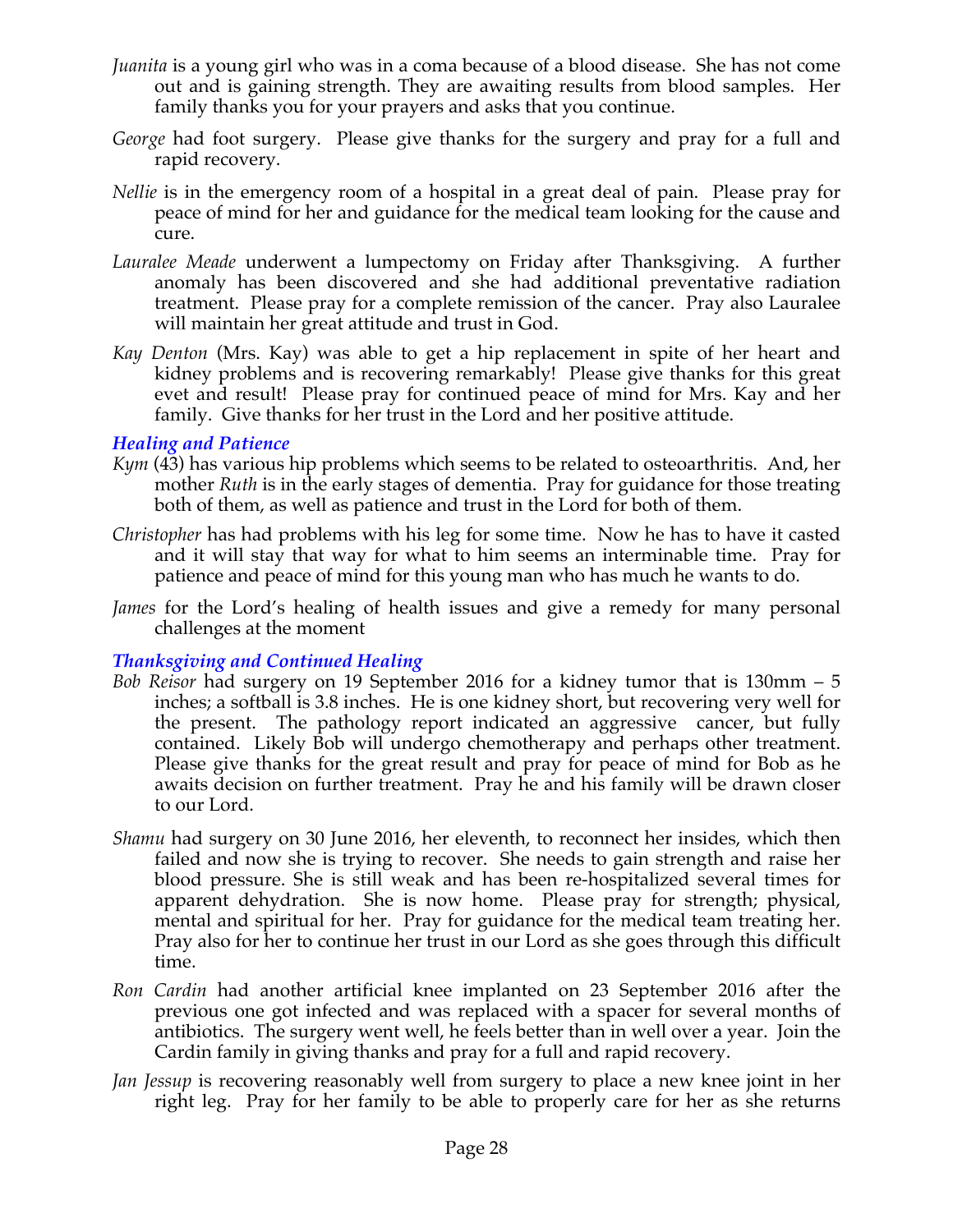home and for Jan and her husband Roger to be able to put their worry on God's shoulders.

- *Ashiei* had surgery on Tuesday 1 December 2015, to remove a tumor from her chest; complications ensued. Please continue Ashiei in your prayers and pray for the medical team to be open to God's guidance on further treatment, to their best and for a good outcome. Pray also Ashiei and her family will be able to put their worry on God's shoulders.
- *Atina* has skin cancer, which is now in remission. Please give thanks for the remission, pray for continued remission of the cancer; pray also for continued faith for Atina and her family.
- *Clay* has melanoma which is now in remission. Please give thanks for the remission, pray for continued remission of the cancer; pray also for continued faith for Clay and his family.
- *Cindy (81)* had an operation to remove a cancerous growth in her stomach which was successful. She is now home, but in a bit of pain. Please give thanks for the good result, pray for full and complete healing and remission of the cancer, as well as cessation of the pain; pray also for continued faith for Cindy and her husband Les (91).
- *Jim Flanagan,* Bishop of Pennsylvania (AOC) had a Lumbar Laminectomy and fusion on Tuesday 7 June 2016, to help with pain in his L3, L4 & L5 areas. The surgery appears to have been successful, but he had difficulty recovering from the anesthetic, which has now resolved Please give thanks for the successful surgery, recovery from the anesthetic and the start of healing. Please pray for strength, physical, mental and spiritual for Jim and his lovely wife Mary Lou. Pray for guidance for the medical team treating him, that they will pay attention and do their very best. Pray also for Jim and Mary Lou to continue their trust in our Lord as they goes through this difficult time, letting Him carry their worry.
- *Brett Gregr* had surgery on Tuesday, 22 March 2016, to remove a bleeding brain lesion. The surgery, which had potential to end his life, was apparently completely successful. Please give thanks for the great outcome and great work by the surgeons and medical team and please pray for Brett's peace of mind, as well as that of his wife Karin and the rest of his family during his recovery.
- *Linda* had successful dental surgery on 15 December 2015, she is also on a course of chemotherapy and this type of surgery was not recommended for people while they are taking chemotherapy. But, it was an emergency and had to be done. Please give thanks all went well and pray for continued healing and for peace of mind and trust in God for Linda and her family.
- *Ruby* broke her hip on 10 December 2015, surgery was successful. Please give thanks for the successful surgery and pray for her full and rapid recovery.
- *Terry* was undergoing radiation treatment for cancer, which he had to stop to amputate his leg below the knee due to diabetes. The surgery was successful, he has been fitted with a prosthetic leg and foot. He is in good spirits and positive about the remainder of his treatment. Please join Terry and his family in giving thanks for the successful surgery and continue to pray for his return to radiation treatment and then to chemotherapy, ask God to give Terry, his wife and seven year old son trust in him for peace of mind and heart, as well.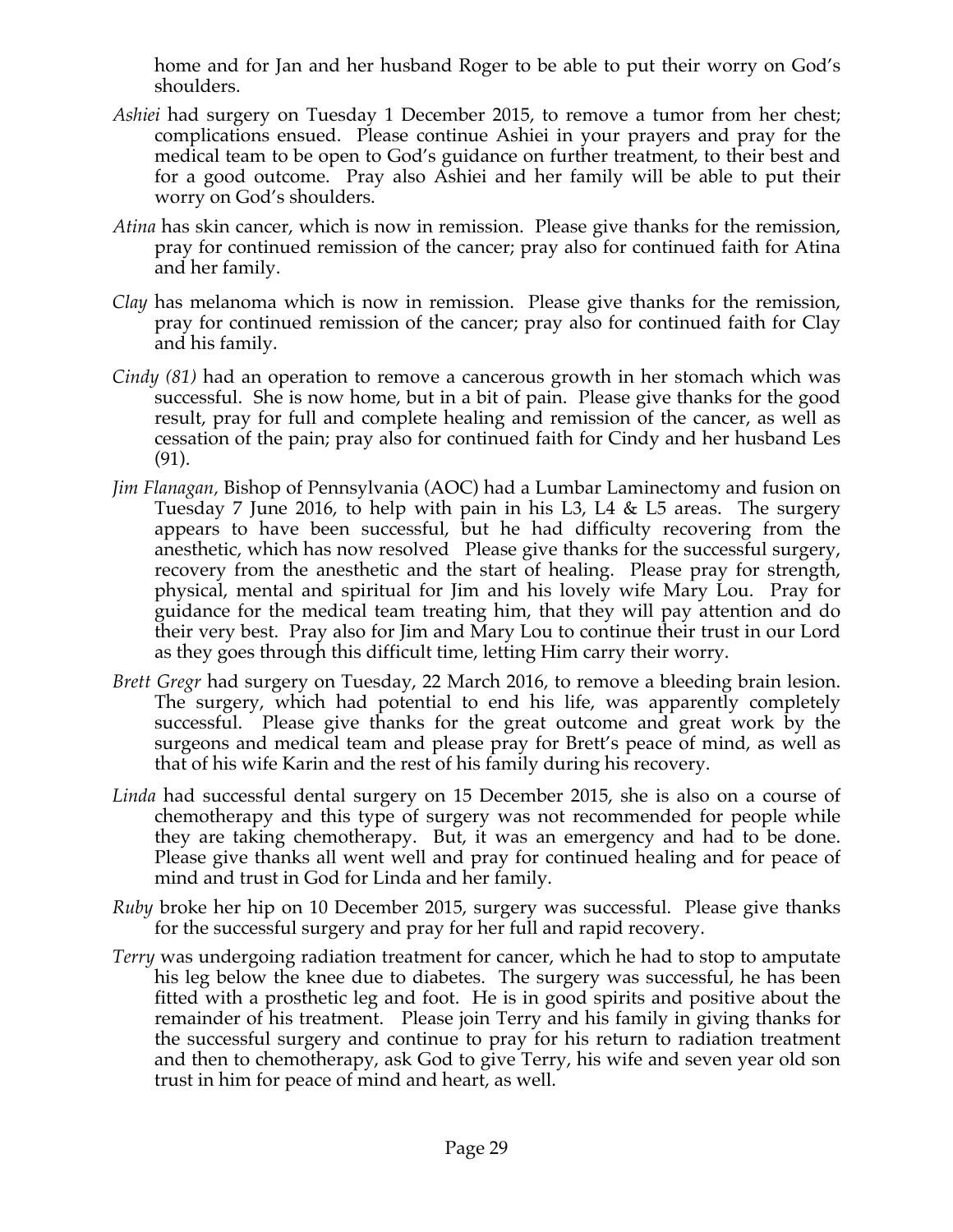- *Janet Jessup* had a stroke on 3 July 2014 and heart problems that were causing huge issues for her. They seem to have gotten her stabilized and she is going home from the hospital. Please join the entire family in giving thanks for this wonderful development. Please pray for those treating her to find the appropriate treatment and for trust in God and peace of mind for Janet and her family, in particular her husband of 43 years, Rev Roger Jessup, retired minister of Saint Joseph of Arimathea Anglican Orthodox Church.
- *Arch Crittenden* has Multiple Myeloma (cancer cells in bone marrow); without this treatment life expectancy is one to two years. The treatment has apparently been effective. Arch and his lovely wife Kathy ask that you pray for their trust in God to remain strong and for a good outcome.
- *Sam* had surgery on his entire large intestine that had become infected. At the time of the operation he was just hours away from a complete organ shutdown. He had had turmoil in his life over the years. Sam is now in the ICU and his Minister visited him and explained to him God had given him another chance for him to make things right with his Lord. Pray for his good health and his spiritual life with Jesus.
- *Ian* had surgery to remove excess skin rendered a nuisance by controlled lost of 200 pounds. Please give thanks for the successful result and for those treating him to have paid attention and done their very best on the lengthy surgery, taking the best possible care of him. Please pray for his continued recovery and strength for his Mother who will be in charge of his after care.
- *Jenniffer* had surgery for breast cancer on 15 October 2014, which seemingly went well; please give thanks for that. She has had other complications which preclude her from making a full recovery in particular, the reconstructive surgery seems to have gravely affected her back muscles and nerves, resulting in both very limited mobility and extreme pain, the drugs are making her terribly sick; please pray those will be overcome. Pray for help for Jenniffer to keep her trust in the Lord and let Him carry her worry and concern as she recovers. Please pray also for strength and courage for her family as they try their best to help her.
- *Mary Thornell* has been battling colon cancer for three years now, she is currently treating at the City of Hope. Things seem to be going well, the numbers seem headed in the right direction. Please pray for guidance for those treating her, as well as strength, guidance and peace of mind for Mary and her husband Jim, as well as daughter Janice and son Jimmy, as she undergoes treatment.
- *Elma* is suffering from cancer. She was taken home from the hospital on the advice of her Doctor. We were asked to pray Elma's remaining time here on earth might be good and Elma and family might put their trust in the Lord and let Him carry their worry. Since then, Elma's Bishop told us a great Miracle of the Lord is working over Elma. Doctors sent her home to die, but now she seems to be doing all right. On behalf of her, thank you for all of your prayers. Please continue praying for her complete healing.
- *Dennis* has heart problems; now the medical people treating him discovered a large mass on his liver which turned out to be a cyst! Please give thanks for this great development and pray for peace of mind and trust in the Lord for Dennis and for God's guidance for the medical people treating him that the contemplated surgery might go well.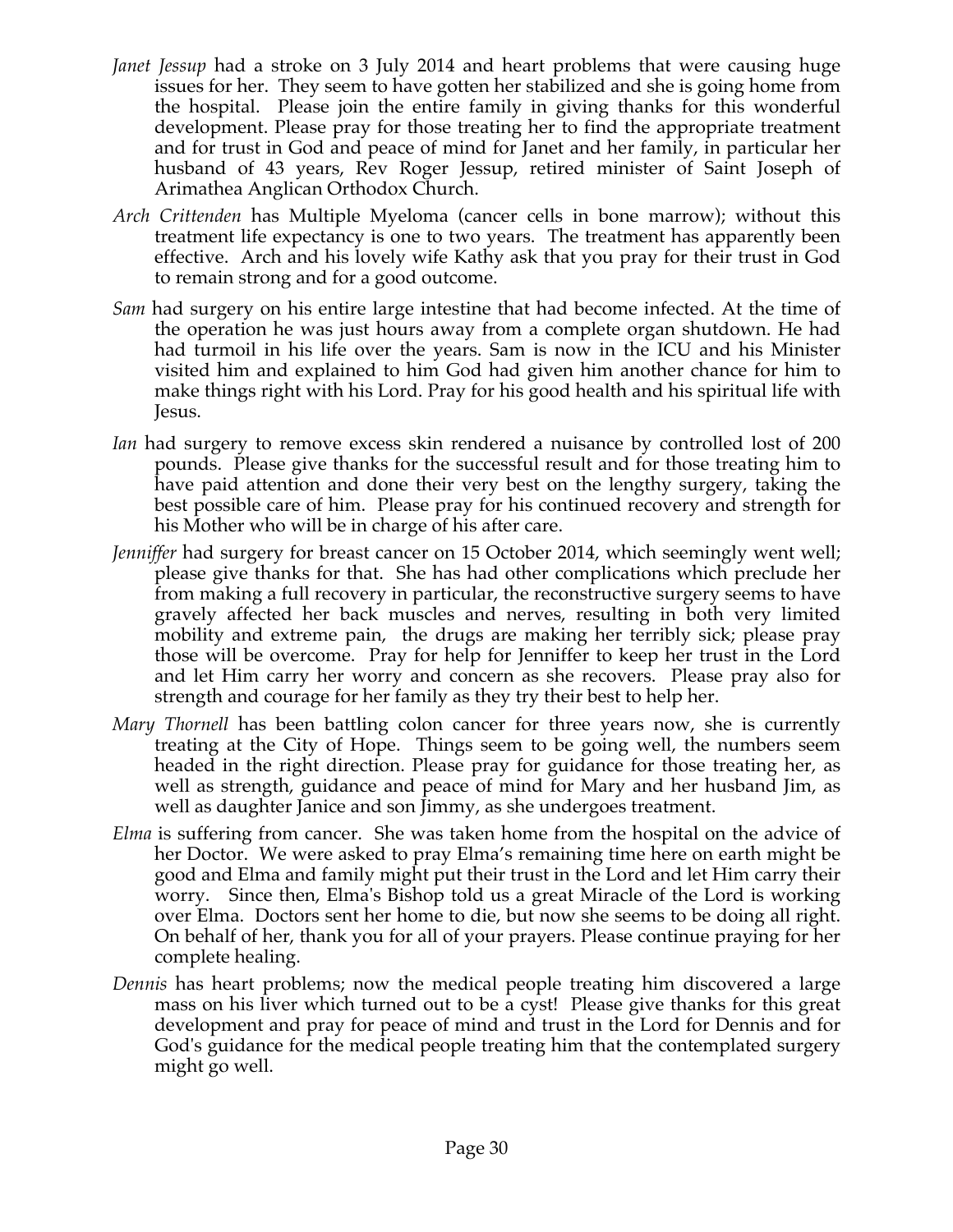- *Dwight* had major oral surgery, for which he gives thanks. He is recovering slowly and asks your prayers to speed the process.
- *Mike* is a veteran who has served his country when she called. Please pray he will open his heart to God so He can make Mike's crooked road straight and pull him towards the summit rather than to the pit.

### *Business*

*James* and *Sarah* who have recently moved to a new area and have new positions in employment. They are finding much stress in the new surroundings and will appreciate your prayers as they adjust.

# *Financial Guidance and Employment*

- *Kona* is applying for a job in the hospital. Pray our Lord will find the right position for her and she will glorify Him in the work.
- *Doug* recently became unemployed from his job of 18 years. He has been applying for jobs, but unable to get one at this time. His wife is working; this is not enough for the family. Please pray he will find employment with a firm that will be able to use his considerable skill and hard work to benefit both the firm and the family.
- *Catherine and Lewis* are at a low ebb due to a struggle for employment. Your fervent prayers will be appreciated.
- *Lori* is considering a potential change in her employment. Please pray for God's guidance in considering all aspect of her potential work.
- *Sara* is concerned about the future with her company. She would appreciate prayers for her continued employment and that her firm might find more and better ways to use her considerable skills.

### *Financial Guidance and Healing*

- *Clark* is in need of salvation; for God's Will to be done in his life. Pray his family will be blessed with the financial miracles that come from doing His Will.
- *Timothy and Sharon* had their home foreclosed the morning of 15 April 2014. They are experiencing spiritual, emotional and financial crisis at the current time. Please pray for God's guidance as to how they might handle the financial difficulties in which they have found themselves and more importantly have them draw closer to God and each other.
- *Linda, Rick, Christian and Sawyer* are a family experiencing spiritual, emotional and financial crisis at the current time. Please pray for God's guidance as to how they might handle the financial difficulties in which they have found themselves and more importantly have them draw closer to God and each other.
- *David and Lorna* are having financial problems. They are trying to find a smaller home which may be more affordable. *Lorna* has had an ongoing battle with brain cancer, her trips back and forth to the hospital have drained their finances to the point they sometimes struggle to have enough food in the house. Pleaser pray for Lorna's healing and guidance on how they might handle the financial difficulties in which they have found themselves.

### *God's Strength and Peace of Soul*

*Hyo Son Pak*, a high school student, suffers from depression and anxiety. He cannot say why; on the one hand knowing rationally things are okay and on the other hand feeling what he knows to be irrationally that doom is impending. He asks your prayer the Holy Ghost might fill his heart with light and drive the darkness far away.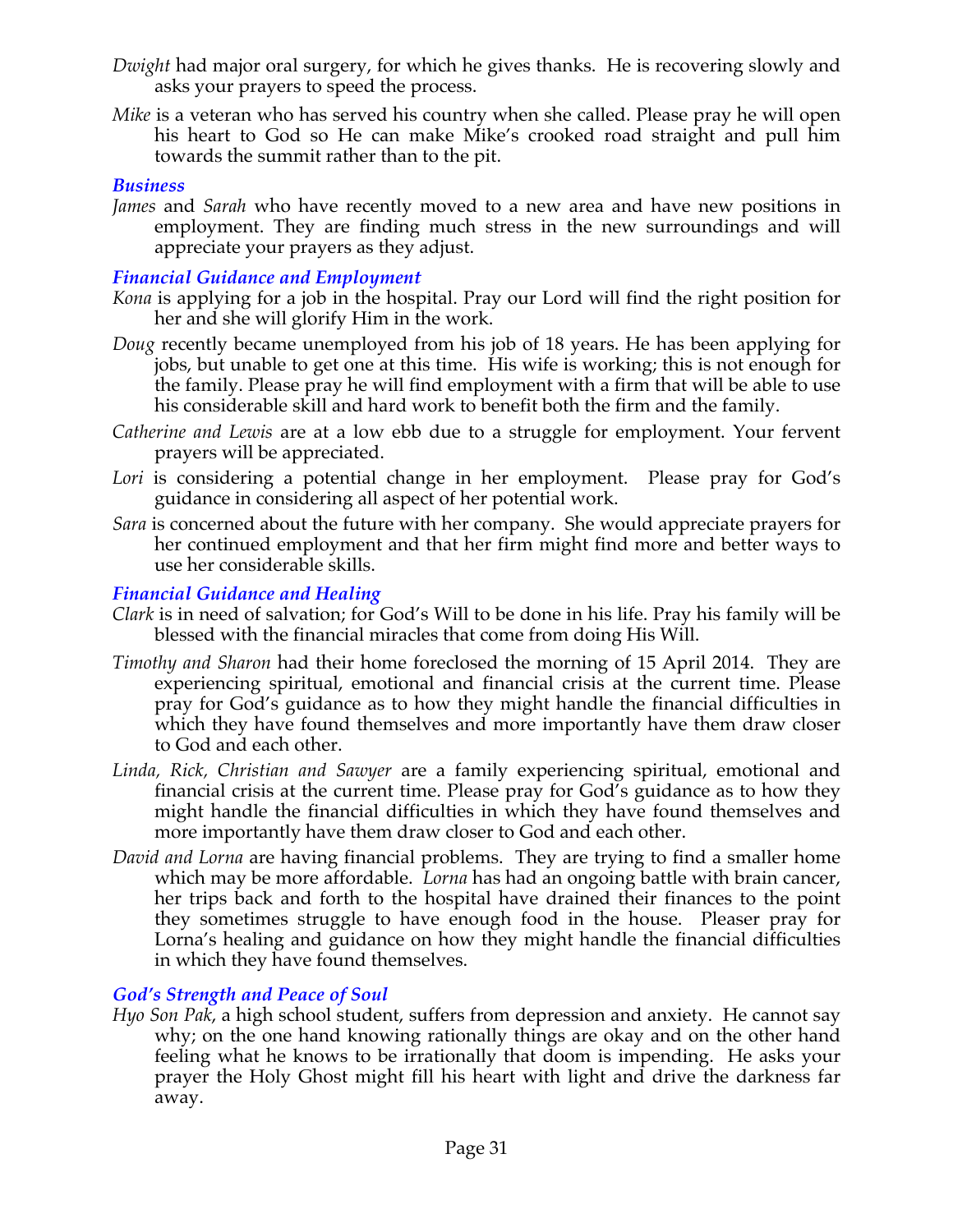- *Thomas Schopp* is currently in the Lemon Creek Correctional Center, Juneau, Alaska. He asks that you pray for guidance for him and for him to open his heart fully to the Holy Ghost that he might be guided to be a force of good in this world and be able to be a productive member of our society. He adds that he much appreciates your prayer on his behalf as he is confident the Lord listens.
- *Adrian Heywood (17)* (friend of *Thomas Schopp)* is living with an abusive alcoholic stepfather, while his mother looks the other way, seemingly because she needs the stepfather's money. Thomas asks you pray for guidance for *Adrian*, that he might be helped to open his heart fully to the Holy Ghost to be guided to be a force of good in this world and be able to be a productive member of our society. *Thomas*  adds he much appreciates your prayer on Adrian's behalf as he is confident the Lord listens.
- *Krysti* has issues stemming from habitual drug abuse. Pray she will take help from God through Christians trying to lead her to our Lord.
- *Charlie McCormack* is really feeling down again. He cannot say why; on the one hand knowing rationally things are pretty darn good and on the other hand feeling what he knows to be irrationally that doom is impending. He asks your prayer the Holy Ghost might fill his heart with light and drive the darkness far away.

### *Guidance*

- *Barbara* has been recovering from cancer for the last three years. Pray for her husband Bill who has come down with a mental illness that may have been caused by much stress the last few years. Barbara and Bill will appreciate your prayers.
- *Larry* is very weak and has periods of confusion and depression. Larry has been in the hospital and recently moved to a rehab. Please keep him in prayer as he begins to gain strength in the days ahead.
- *Thomas* recently learned as the result of a parole violation he will not be allowed to return to society for the remainder of his life. He is despairing and fearful of his inability to cope with this new news and God's plan for his life. Please pray he will be able to work with God to live with the choices he has made and go forward.
- *Cam* has gotten into some of the issues being with the wrong crowds, too much dinking and making the wrong decisions. Pray he will ask God to send the Holy Ghost in to straighten things out and he will listen when He speaks to him.
- *Paul* recently had his large toe amputated due to diabetes and is having a difficult recovery filled with fear about dying. He recently accepted Jesus as his savior and his family Rosie and Brenda are very grateful. Pray for strength for both Rosie and Brenda who are staying by his side through it all encouraging him on.
- *Steve* is addicted to alcohol, pain pills and gambling. Pray for wisdom, courage and strength to stick with treatment and follow God's plan for his life.
- *Eli* has some mental issues and has lost his way. He has yet to come to grips with the demons chasing him. Pray he will return to the Lord and his family. Eli's brother *Carl* has gotten little to no support from the family, he being the one to get Eli into treatment. Daughter Katie seems to be the least helpful. Pray they will ask God to send the Holy Ghost in to straighten things out and they will listen when He speaks to them. The family has been open to the Prince of Darkness and needs help.
- *Debbie* has family problems that must be dealt with and she asks God's guidance in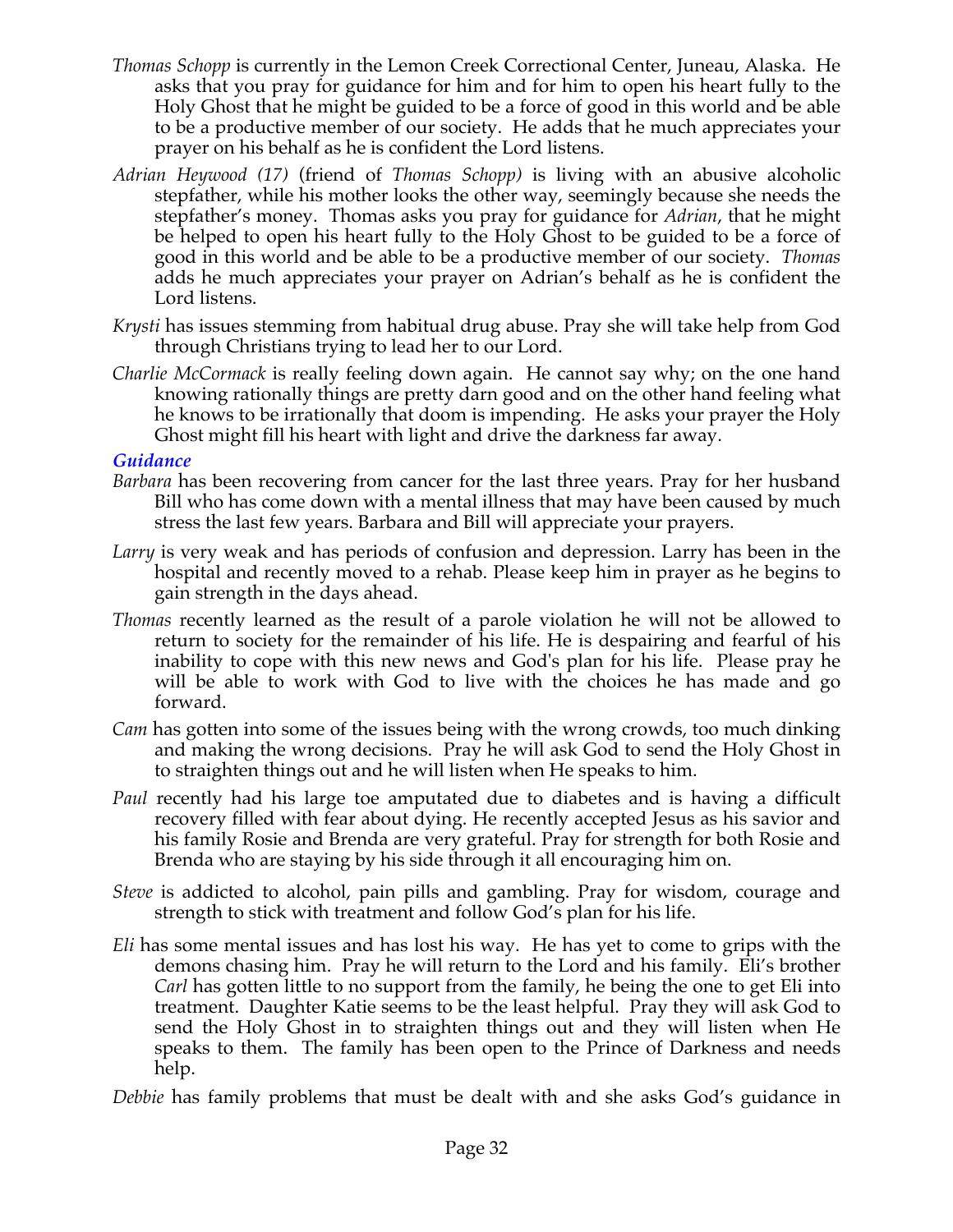making the correct decisions and how to stand.

- *Edward (45)* had the opportunity to meet with a Christian during the conversation she discovered Edward had some background about God but thought He was not relevant to this day. Edward asked many questions about the Bible and was surprised at the answers and continued to ask questions. They both went their separate ways and the Christian told Edward that she would pray for him. Will you join in prayer for Edward, please?
- *Michael and his Family* ask your prayers for wisdom as they are under trial and affliction to follow the law of the land and yet honor God in so doing.
- *Flora* is in remission with cancer, but has high blood pressure and fatigue. Flora's Mother recently died and this has caused added stress. Please pray that she will be able to let God carry her worry and sorrow so she can do the things she needs to do.
- *Elizabeth* needs your prayers for her general well being. Pray she might see the Light of the Lord and let Him guide her life.
- *Gunner* need your prayers for his general well being. Pray he might see the Light of the Lord and let Him guide his life.
- *Eli* has lost his way both spiritually and mentally, please pray for him and his parents Ed and Barb, who are having great struggles seeing their son, go through these afflictions having brought up in a Christian home. Please pray his parents can find a way to help Eli.
- *Mitten* has a Christian talking to him about Christ. Mitten does not believe and does not seem to care. Please pray Mitten will see the light.
- *Kristen, Rickey and their two children* ask you to pray for grace, wisdom and understanding as they attempt to cope with infidelity, separation and possibly divorce as a result of backsliding from the Lord into the World.
- *Helene and her family* ask your prayers for them as they deal with the loss of Alan, husband and father.
- *Stephanie* seems to be very deeply into post partum depression after her baby was born prematurely. Please pray for her Mother in Law who is going a great distance to help Stephanie and her new Grandson. Pray that Stephanie will be able to direct her attention outward, rather than inward.
- *Caitlin* is in the grip of the Prince of Darkness; she thinks there is escape from reality in drugs. The saddest part is that reality is not as she sees it. Her family is despairing as they can do nothing to help her and ask that you pray for the Holy Ghost to enter into heart and show her the need for change before it is too late.
- *Nathaniel* is in spiritual turmoil. His family and friends will appreciate it if you will keep him in your prayers for him to find the root of his trouble and accept God's help.
- *Sam* and her *two children* have been living in a shelter and are to lose their place there. Please pray a place will be found they can stay in and recover.
- *Norrie* is facing daily exams in the weeks ahead. Pray for calmness and concentration and to do the best possible.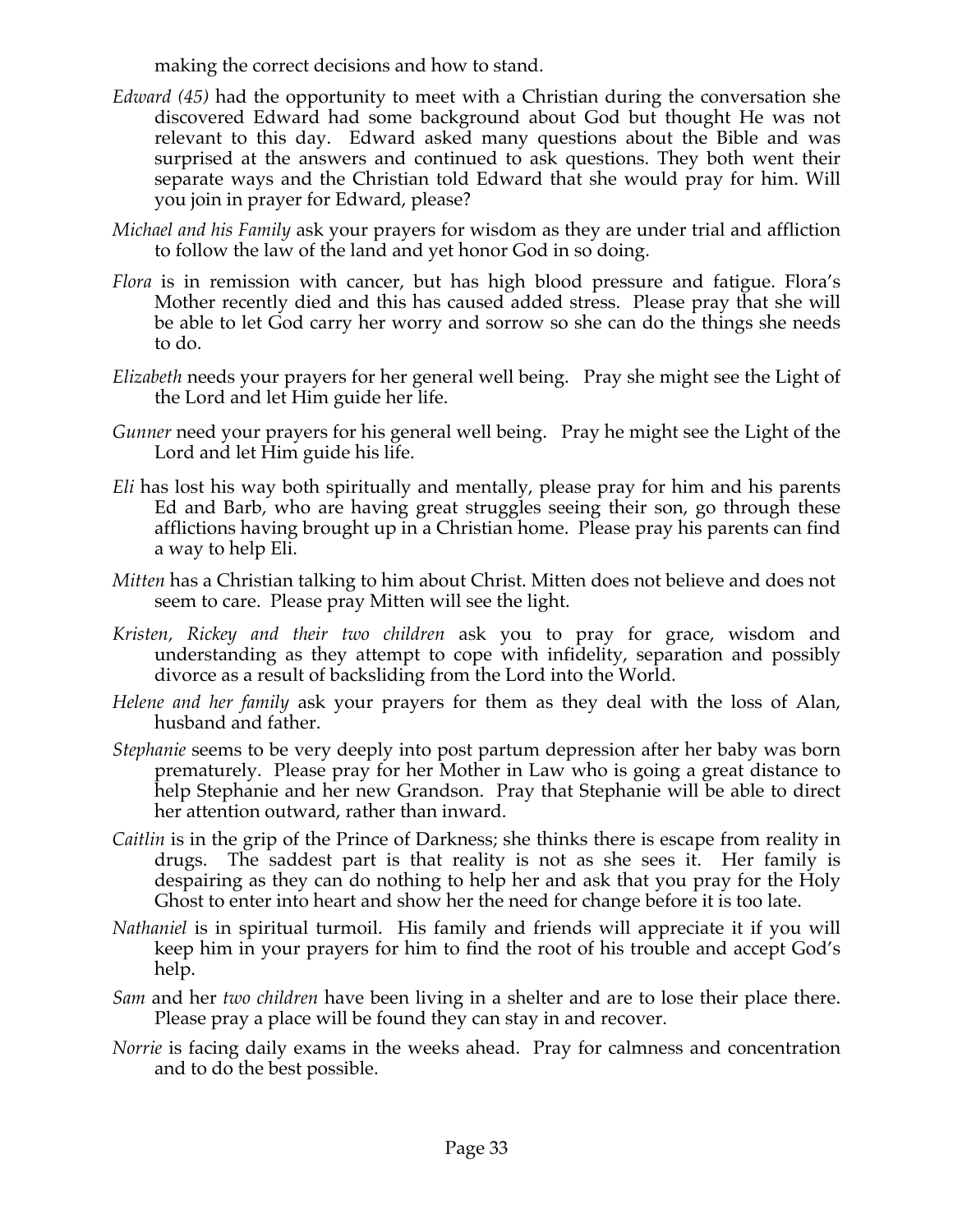- *Jonathan* is addicted to drugs. He is now in jail awaiting trial. His parents and friends will appreciate it if you will keep him in your prayers for him to find the root of his trouble and accept God's help to heal addiction.
- *Beth* is suffering from ungodly treatment in her marriage. Please pray God will guide her in her behavior, actions and thoughts that she might be able to lead her husband to God so her marriage might prosper to the benefit of them.
- *Jeanette* has had many members of her family die from diabetes and several are near death now. Jeanette does not know the Lord and is despondent and perplexed about her family and herself. Please pray she can open her heart to allow the Holy Ghost in to bring her knowledge and understanding.
- *Sara* asks that you pray for guidance for her as she deals with the stresses of her family and life. Pray that she can separate those things which she can affect from those things which she cannot and give her grace to accept that she cannot do everything and can only change those things within her control. She asks for God's help for her business so that she might remain gainfully employed while keeping up with the needs of her mother and husband and healing her own problems.

*Jacquie* to open her heart to God and accept His Love and Grace.

### *School Challenges*

Destiny, Blake and Janet

# *Anglican Orthodox Church*

### *Fiji*

Please pray for the people in the *Fiji Islands* that have had floods for several days and Cyclones are expected. Pray for *Rev. Jack Andrew and all members of the Anglican Orthodox Church* throughout the Islands.

### *Indonesia*

Please pray for the Lord's will regarding the establishment of an AOC church in Indonesia.

# *Kenya*

The Anglican Orthodox Church is making plans for establishment of a presence in *Kissi, Kenya.* There are six parishes, a total of 161 members, 68 adults, 93 children with two ministers. Please pray for the church there and guidance for the people involved.

### *Macedonia*

There is massive flooding in the capital of Skokie dues to torrential rains; many have perished. Three and a half inches of rain fell during the storm and the water level was five feet in some of the areas, Homes remain flooded and without electricity, and some are collapsed. Your prayers we be appreciated.

# *Pakistan*

*General and Ongoing -* The forces of evil are strong in Pakistan. The force of God stronger. Pray for our Christian family there.

*Ernest Jacob* Presiding Bishop Pakistan

*Christian Community of Warsak, Pakistan* and for the family of *Sammuel Sardear* who was martyred in an Islamic bombing of the compound there. Pray for people to recognize islam is of the Prince of this World and to understand that evil anywhere is evil everywhere. Pray for comfort strength and adaptation for Sammuel's family.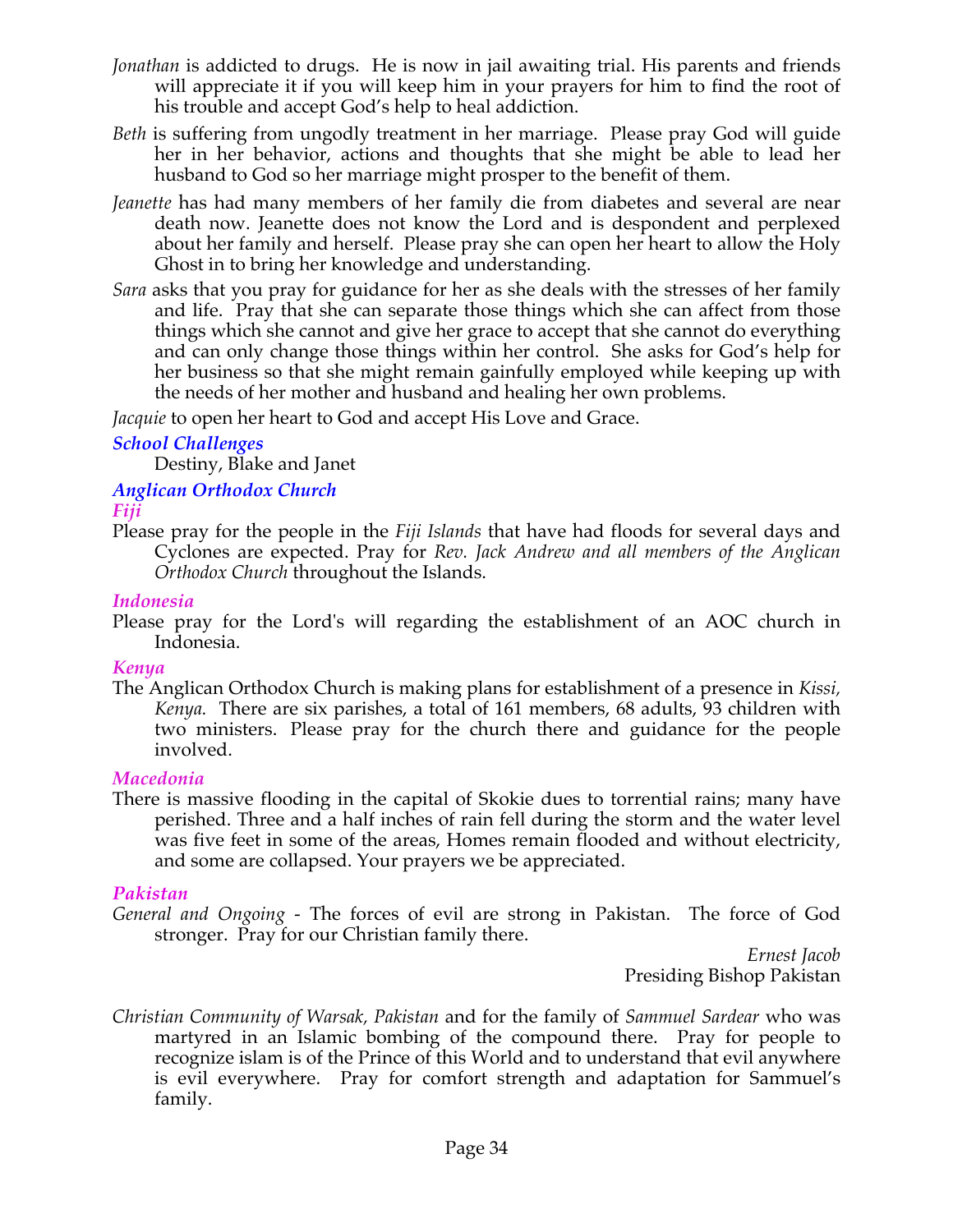### *Congo*

Jimmy is a missionary in the Congo. There has been violent unrest in this country and also a water shortage. Please pray people will find water to drink and Jimmy will be a means of helping others to find the Lord.

#### *Serbia*

Bishop Igor Djurcik asks us to pray for his students in Serbia. He has excellent young people in Belgrade who are having services and classes on the Bible.

#### *Philippines*

Please pray a *Minister* will be found who would like to serve in Tabuk, in the Philippine Islands. The Anglican Orthodox Church has an established Church there and in the surrounding areas and need a Shepherd to lead the flock*.*

#### *Diocese of the Epiphany*

*Saint Paul's, Moberly, Missouri* would like your prayers that the Holy Ghost might enter more fully into their hearts so that they might be more effective in spreading the Word of God.

#### *Diocese of Virginia*

*Saint Joseph of Arimathea Anglican Orthodox Church* is under a lot of stress. We all are, but they need even more prayer. Rev Roger Jessup, their wonderful minister, had to retire as he was so pressed by the duties of a primary care giver, in addition to all the worries of this world. Pray for trust in God for each member of the parish and for them to find economic relief.

#### *Armed Forces & Contractors*

Dustin (USAF - Stateside), Kristyna and Luis Aviles (Army – Fort Lewis, Washington), Airman Donny Patton (USAF - Hulbert Field, Florida), Jordan Brown (USMC – Fleet Marine Force - Pacific), Trevor Jennings (USAF - KC-10 Boom Operator – New Jersey), Trevor Di Marco (USN – Whidbey Island, EF-18 Pilot), Kurt Thomas (USN – Camp Foster, Okinawa), Ethan (US Army Airborne – Southwest Asia)

#### *For Our Country*

Our country has lost its way. Over half the people that vote, voted for a government that promises them things it cannot deliver in return for their souls which it can, will and does take. Our foreign policy backs the rise of Islam, we turn our backs on those who would follow God and arm those who murder them. Pray God will raise up a leader from among the people who can turn the country's course 180° and attempt to come back to God. Pray the people will recognize that they are headed down a smooth wide road into the pit, a road that will get smoother and smoother, steeper and steeper until the only possible way is down. Down, into the depths of the pit. Pray people will recognize there is:

- One True and Triune God who is goodness in and of Himself
- All religions are not equal
- All ways of life are not equal;
- The Bible holds the Key to Life;
- All rights come from God, not the State;
- Good;
- Bad;
- Evil;
- Right;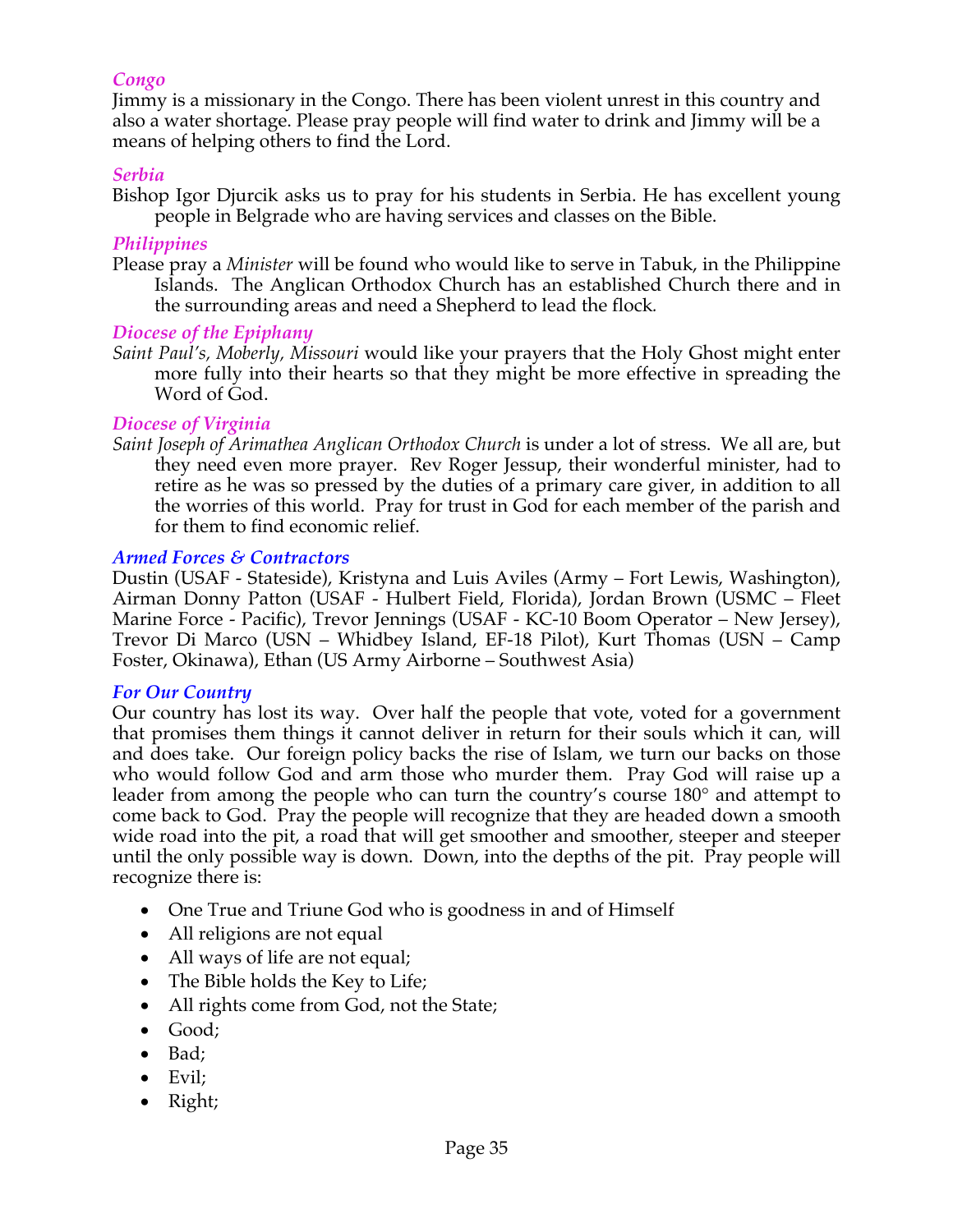- Wrong;
- Allah is the Devil;
- Abortion is no more than sacrifice of children to Baal.

Pray this recognition will not come too late. Pray we will, each of us, do our duty to God, Country and Family, putting His Honor above all.

# *Persecuted*

- The Islamist group (ISIS) took over Quaragosh, the biggest Christian city in Iraq; 164 men, women and children were beheaded. People ask where is God? The real question is where are the people to enforce God's will. Pray the people of the world will see Allah for who he is, the Devil. Pray for those who remain behind that they might find a way to safety.
- Around the world, Christians are under attack, not only in the Muslim world, but from Hindus and others in India. Also, they are under continual attack in the name of Separation of Church and State in the western world, as it becomes actively atheist or pro-devil buddy. Please pray for God's guidance and protection for all persecuted Christians and those around them.

# *Education*

- *Aaron* is in need of God's guidance to see what he needs to do to fulfill his potential and live his life in a manner which will bring true happiness to him.
- *Thomas Dabney* is attending Delta State University in Cleveland, Mississippi, to finish his Bachelor's Degree. Please pray for Thomas to focus on education and do his very best at school.

# *Various Special Requests*

- This is a horrible time for the *people of India, Christians in particular*; they are having problems with Hunger, Bank Closings, Transportation and Schools not functioning. Pray for the Leaders and Members of our Church in Eluru Andhra Pradesh. Pray their basic needs will be met and God will be close to them in this time of need.
- We ask that you pray, God that the Holy Ghost might give you insight into how you might make the lives of your friends and family better. Remember helping others is not just those who you don't know!

# *The near future, as well as Next Sunday*

12 – 15 October 2016 – Anglican Orthodox Church Biennial Meeting in Statesville, NC.

16 October 2016 – Twenty-First Sunday after Trinity – Holy Communion - Service start time 1000 (10:00 am); welcome or gathering songs before the service at 0945 (9:45 am); **Time 1000 (10:00 am); Location – 10603 Burrell Way, Descanso, CA**

23 October 2016 – Twenty-Second Sunday after Trinity – Morning Prayer - Service start time 1000 (10:00 am); welcome or gathering songs before the service at 0945 (9:45 am); **Time 1000 (10:00 am); Location – 10603 Burrell Way, Descanso, CA**

30 October 2016 – Twenty-Third Sunday after Trinity – Morning Prayer - Service start time 1000 (10:00 am); welcome or gathering songs before the service at 0945 (9:45 am); **Time 1000 (10:00 am); Location – 10603 Burrell Way, Descanso, CA**

6 November 2016 – Twenty-Fourth Sunday after Trinity – Morning Prayer - Service start time 1000 (10:00 am); welcome or gathering songs before the service at 0945 (9:45 am); **Time 1000 (10:00 am); Location – 10603 Burrell Way, Descanso, CA**